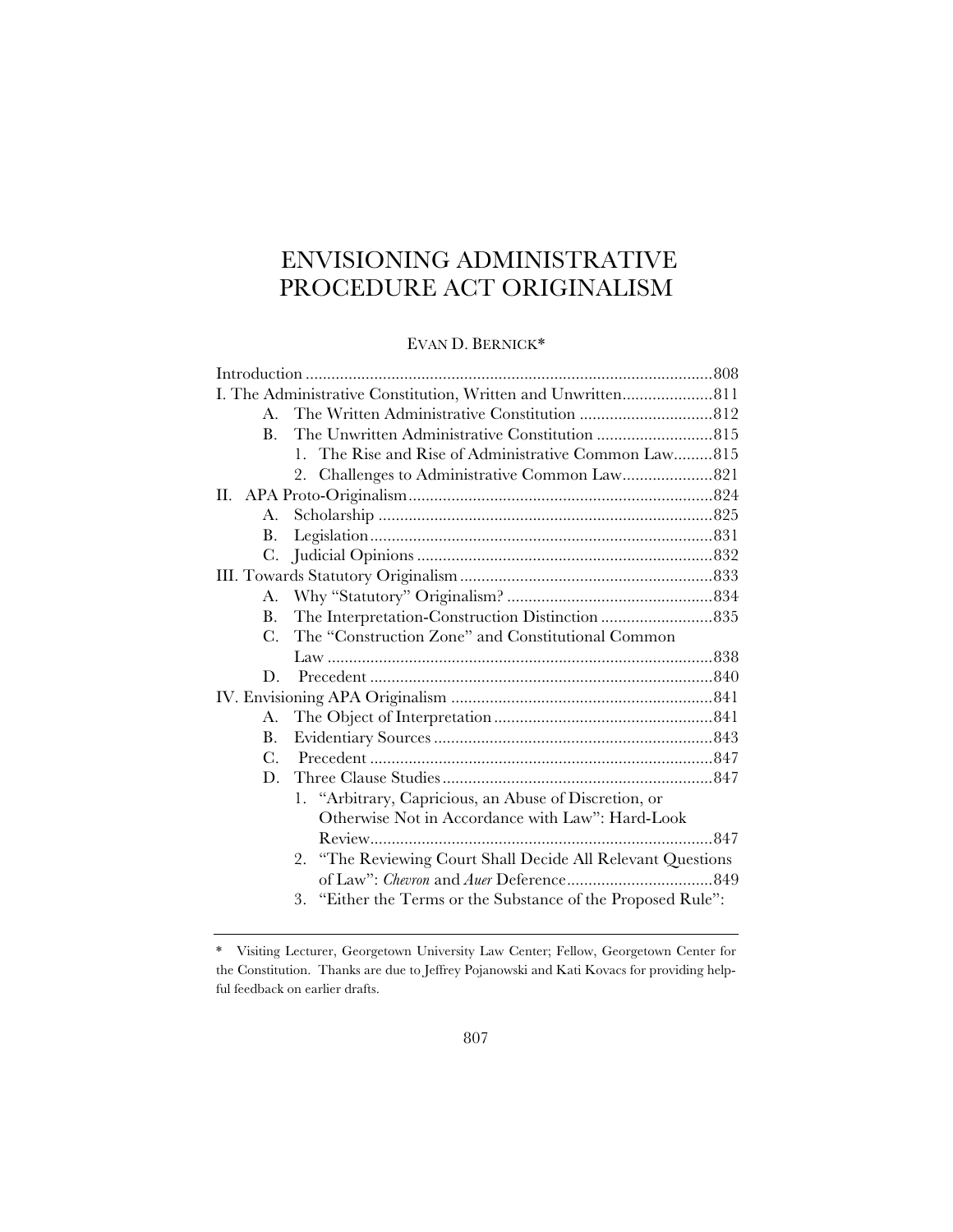808 *ADMINISTRATIVE LAW REVIEW* [70:4

|    | 2. Fidelity to the APA Will Legitimize the Administrative   |  |  |  |
|----|-------------------------------------------------------------|--|--|--|
|    |                                                             |  |  |  |
|    | 3. APA Originalism Will Promote the Rule of Law  858        |  |  |  |
|    | 4. Administrative Common Law is Democratically              |  |  |  |
|    |                                                             |  |  |  |
| В. |                                                             |  |  |  |
|    | 1. APA Originalism Will Rarely Yield Clear Answers  860     |  |  |  |
|    |                                                             |  |  |  |
|    | 3. Administrative Common Law Has Improved Upon the          |  |  |  |
|    |                                                             |  |  |  |
|    | 4. APA Originalism Will Not Yield Net Benefits in a Largely |  |  |  |
|    |                                                             |  |  |  |
|    |                                                             |  |  |  |
|    |                                                             |  |  |  |

## **INTRODUCTION**

The Administrative Procedure Act of 1946 (APA) sets forth the primary legal framework in which the modern administrative state operates.<sup>1</sup> It has been called a "superstatute,"2 a "fundamental charter,"3 and even a "subconstitution."4 Indeed, in certain respects, the APA resembles the amended federal Constitution. Like the Constitution, the APA imposes both procedural and substantive limits on a vast swath of governmental decisionmaking. Also like the Constitution, with the exception of its preamble,<sup>5</sup> the APA does not expressly state the normative principles that animate it both documents consist primarily in "seemingly endless, tedious, soporific paragraphs laying out detailed rules."6 Finally, like that of the Constitution,

<sup>1. 5</sup> U.S.C. §§ 551–559, 561–570a, 701–706 (2012).

<sup>2.</sup> *See* Kathryn E. Kovacs, *Superstatute Theory and Administrative Common Law*, 90 IND. L.J. 1207 (2015).

<sup>3.</sup> *See* ADRIAN VERMEULE, LAW'S ABNEGATION: FROM LAW'S EMPIRE TO THE ADMINISTRATIVE STATE 39 (2016).

<sup>4.</sup> *See* Antonin Scalia, Vermont Yankee*: The APA, the D.C. Circuit, and the Supreme Court*, 1978 SUP. CT. REV. 345, 363 (1978).

<sup>5.</sup> Administrative Procedure Act, Pub. L. No. 79-404 (1946) (providing in its full title, "An act to improve the administration of justice by prescribing fair administrative procedure").

<sup>6.</sup> *See* Gary Lawson, *Reflections of an Empirical Reader, or, Could Fleming Be Right This Time?*,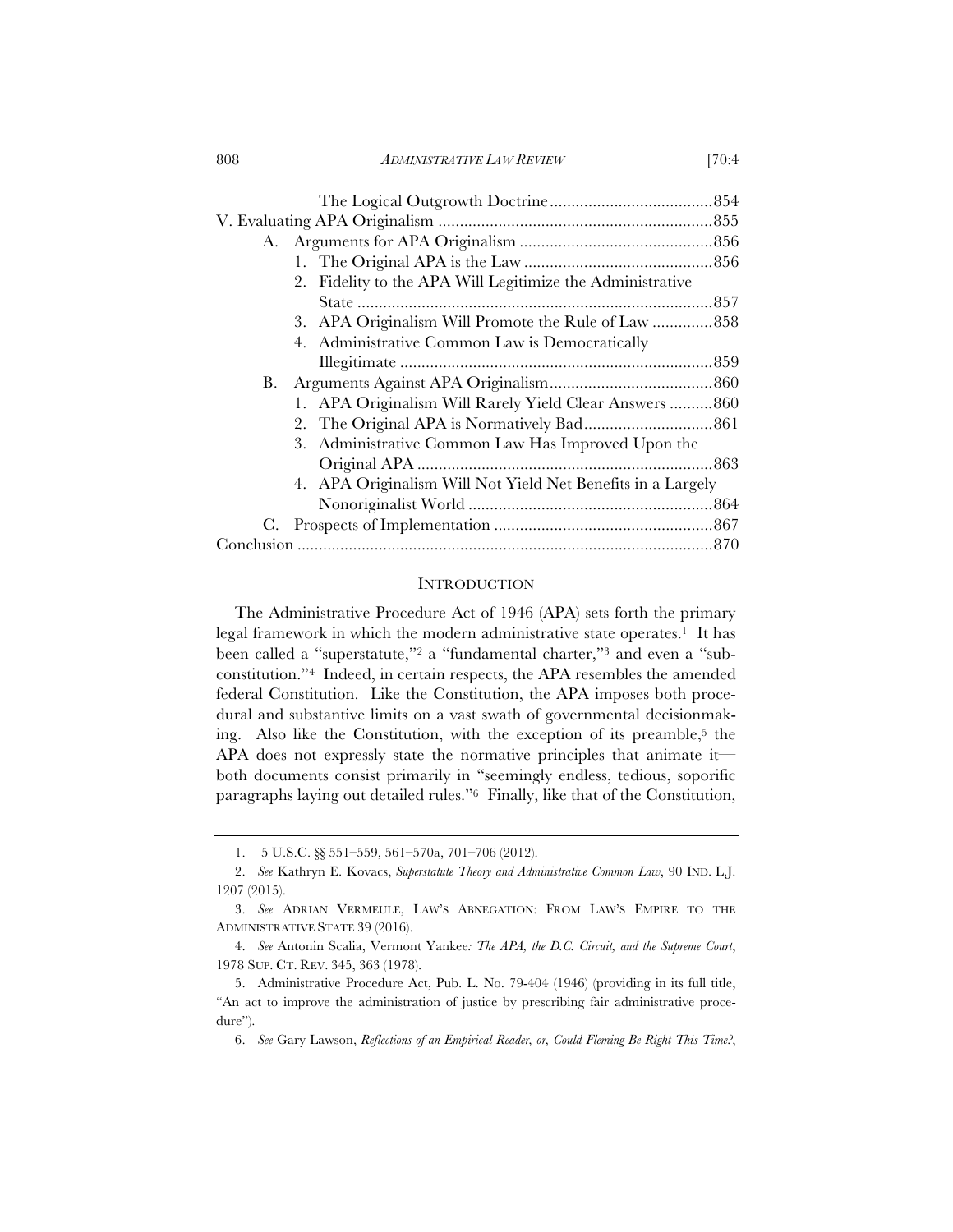the text and history of the APA often do not play a role in litigated cases. Much of our administrative law, like much of our constitutional law, is governed by judicially-created "common law" doctrines that seem untethered to any text or history.<sup>7</sup> Yet, the text and history of both the Constitution<sup>8</sup> and the APA9 have played a role in a number of important Supreme Court decisions; consequently, a significant turn towards what Michael Herz has termed "APA originalism"10 may be on the horizon.

In recent years, scholars have produced a number of articles questioning the consistency of long-settled administrative common law doctrines and agency practices with the APA's original meaning.11 As of this writing, Congress is considering amendments to the APA which rest upon the premise that the Supreme Court has departed from the original APA in developing common law doctrines of judicial deference to agency interpretations of statutes and regulations.12 It would be an exaggeration to say that there is a movement afoot to restore a lost administrative constitution<sup>13—</sup> and with it what Daniel Farber and Anne Joseph O'Connell have described

96 B.U. L. REV. 1457, 1476 (2016) (describing the Constitution).

8. *See, e.g.*, District of Columbia v. Heller, 554 U.S. 570 (2008); Crawford v. Washington, 541 U.S. 36 (2004); INS v. Chadha, 462 U.S. 919 (1983).

9. *See, e.g.*, Perez v. Mortg. Bankers Ass'n, 135 S. Ct. 1199 (2015); Darby v. Cisneros, 509 U.S. 137 (1993); Vt. Yankee Nuclear Power Corp. v. Nat. Res. Def. Council, Inc., 435 U.S. 519 (1978).

10. Michael E. Herz, *Breaking News: New Form of Superior Agency Guidance Discovered Hiding in Plain Sight*, JOTWELL (Feb. 16, 2017), https://adlaw.jotwell.com/breaking-news-new-formof-superior-agency-guidance-discovered-hiding-in-plain-sight/.

11. *See, e.g.*, Nicholas Bagley, *The Puzzling Presumption of Reviewability*, 127 HARV. L. REV. 1285 (2014); Aditya Bamzai, *The Origins of Judicial Deference to Executive Interpretation*, 126 YALE L.J. 908 (2016); Kent H. Barnett, *How the Supreme Court Derailed Formal Rulemaking*, 85 GEO. WASH. L. REV. ARGUENDO 1 (2017); William Funk, *Slip Slidin' Away: The Erosion of APA Adjudication*, 122 PENN ST. L. REV. 141 (2017); Kovacs, *supra* note 2; Aaron L. Nielson, *In Defense of Formal Rulemaking*, 75 OHIO ST. L.J. 237 (2014); Jeffrey Pojanowski, *Revisiting* Seminole Rock, 16 GEO. J. L. & PUB. POL'Y 87 (2018).

12. *See* Regulatory Accountability Act of 2017, S. 951, 115th Cong.; Regulatory Accountability Act of 2017, H.R. 5, 115th Cong.; Separation of Powers Restoration Act of 2016, H.R. 4768, 114th Cong. The content and constitutional premises on which this proposed legislation rests will be discussed in Part II.

13. *See generally* RANDY E. BARNETT, RESTORING THE LOST CONSTITUTION: THE PRESUMPTION OF LIBERTY (2004).

<sup>7.</sup> *See* KENNETH CULP DAVIS, ADMINISTRATIVE LAW TREATISE 2:18 140 (2d ed. 1978) (writing that "about nine-tenths of American administrative law is judge-made law, and the other tenth is statutory"); Davis A. Strauss, *Foreword: Does the Constitution Mean What It Says?*  129 HARV. L. REV. 2, 12 (2011) (arguing that the "text of the Constitution routinely plays only a token role in litigated cases").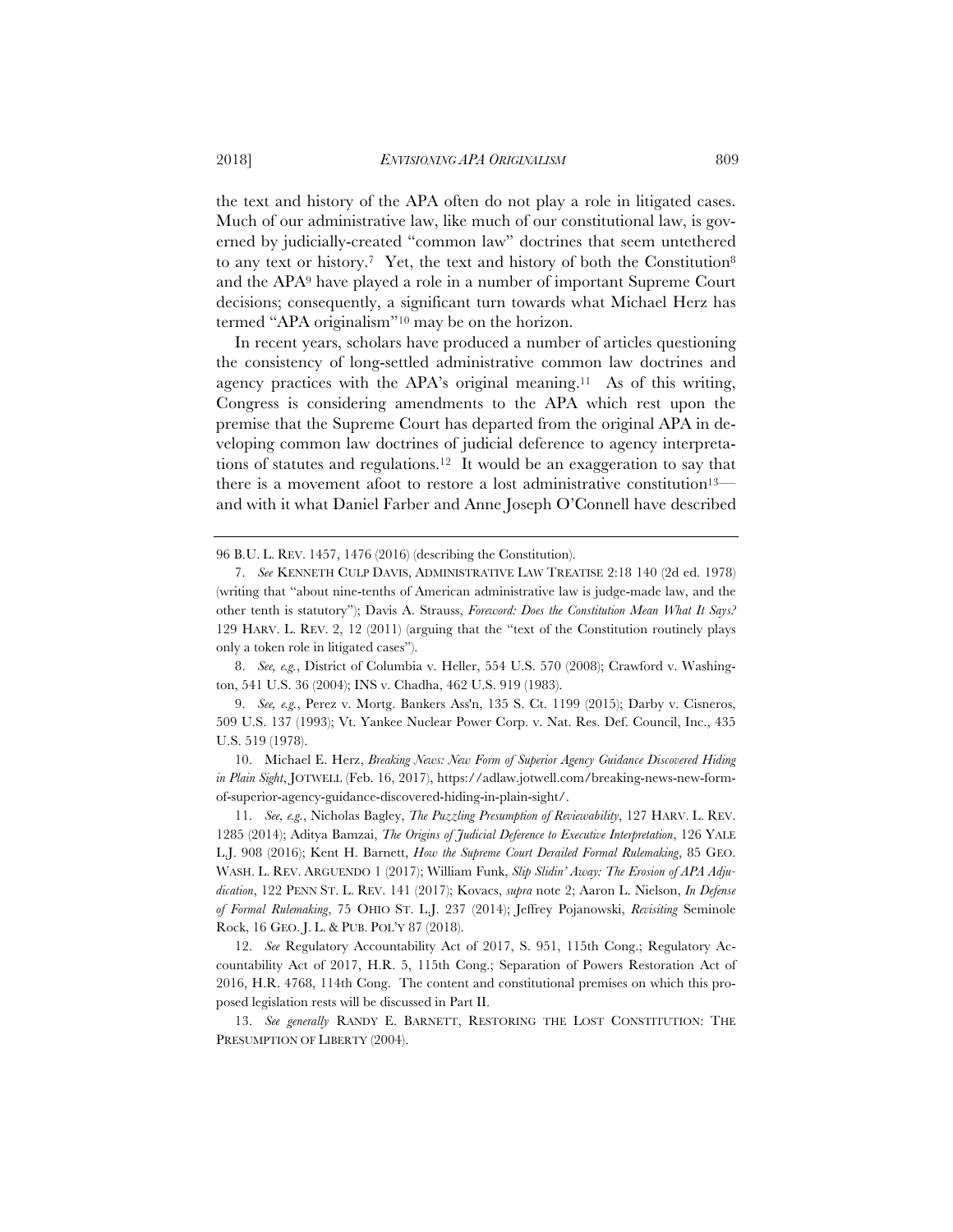as a "lost world of administrative law."14 But, the newfound interest in the original APA merits careful attention. Efforts to "turn back the clock" to 1946 could have a wide-ranging impact on administrative law doctrine, the regulatory activity that is governed by that doctrine, and the lives of Americans whose daily affairs are affected by that regulatory activity in countless ways.

This Article comes neither to praise nor bury APA originalism—it is far too early to do either. No full-fledged originalist methodology for interpreting the APA has yet been developed. Instead, this Article envisions what such a methodology might look like, *were it to be developed*. It then proceeds to consider some of the doctrinal implications of putting that methodology into institutional practice and to sketch the terms of the normative debate over whether that methodology (or something similar to it) *ought* to be adopted by judges, as well as the prospects of that adoption actually taking place.

Part I situates the enactment of the APA in political and legal context and describes its subsequent judicial implementation. Part II describes the recent turn towards the APA's original meaning. It summarizes scholarship exploring the APA's original meaning and casting doubt on administrative common law both generally and particularly as to administrative common law doctrines and agency practices. It also describes proposed legislation that is designed to abolish administrative common law doctrines that are thought to violate the APA's original meaning. Lastly, it highlights judicial opinions that suggest receptivity to arguments that certain administrative common law doctrines violate the original meaning of the APA.

Part III lays the theoretical foundation for an originalist approach to interpreting the APA. It canvasses the present state of originalist theory and explains why originalist methodology is applicable to statutes. It then devotes attention to a distinction that adherents to the ascendant form of originalism—the "New Originalism"15—have drawn between the activity

<sup>14.</sup> *See* Daniel Farber & Anne Joseph O'Connell, *The Lost World of Administrative Law*, 92 TEX. L. REV. 1137, 1137, 1141 (2014) (cataloging the differences between "the world envisioned by the [Administrative Procedure Act (APA)] and key judicial rulings" and the "contemporary realities of the administrative state").

<sup>15.</sup> The term "New Originalism" took off after being deployed by Keith Whittington and Randy Barnett. *See* Randy E. Barnett, *An Originalism for Nonoriginalists*, 45 LOY. L. REV. 611, 620 (1999); Keith E. Whittington, *The New Originalism,* 2GEO. J. L. & PUB. POL'Y 599, 599 (2004). For a summary and critique of the rise of the New Originalism, see Thomas B. Colby*, The Sacrifice of the New Originalism,* 99 GEO. L.J. 713 (2011). Among the distinguishing features of the New Originalism are 1) its pursuit of the original meaning that the constitutional text communicated to ratifying public, rather than the intentions of the text's framers; and 2) its embrace of the interpretation-construction distinction. *See* Randy E. Barnett &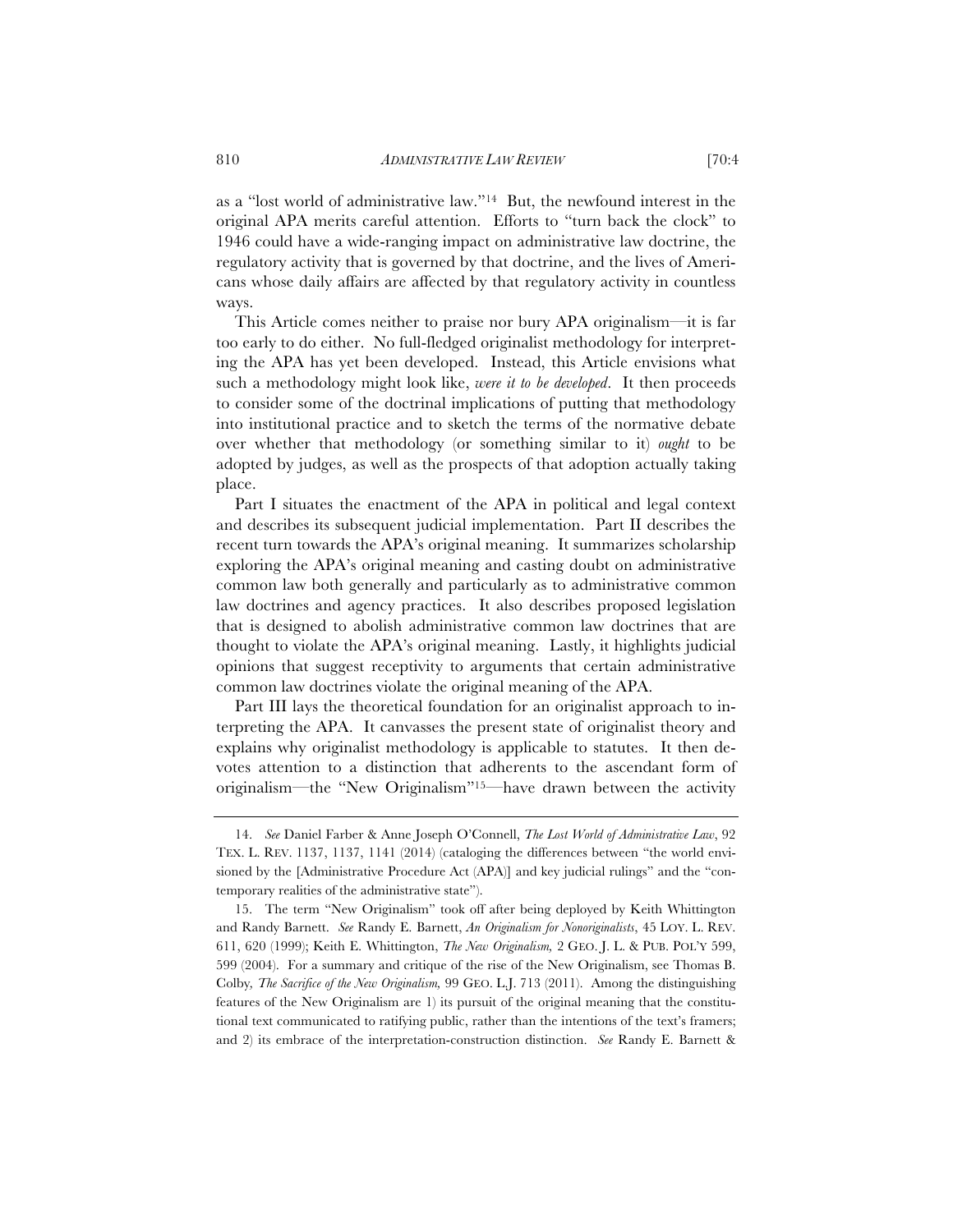of ascertaining the linguistic meaning or communicative content of legal texts and the activity of giving those texts legal effect. This is known as the *interpretation*-*construction distinction*.16 New Originalists generally accept the proposition that constitutional decisionmakers must, in some cases, develop doctrines that are not part of the Constitution's communicative content but which do not contradict that content—in order to resolve legal questions.

Part IV outlines a provisional methodology for ascertaining the APA's original meaning. It then uses that methodology to evaluate several administrative common law doctrines: "hard look" judicial review of agency actions challenged as "arbitrary, capricious, an abuse of discretion, or otherwise not in accordance with the law" under APA § 706(2)(A); "*Chevron* deference"17 to reasonable agency interpretations of ambiguous statutory language; "*Auer* deference"18 to reasonable agency interpretations of ambiguous regulatory language; and the "logical outgrowth" rule, which requires a measure of fit between informal rules proposed by agencies and final rules issued after the completion of the notice-and-comment process.19

Part V sketches some normative arguments for and against the judicial adoption of APA originalism and briefly assesses the prospects of that adoption taking place. A conclusion follows.

## I. THE ADMINISTRATIVE CONSTITUTION, WRITTEN AND UNWRITTEN

It is beyond the scope of this Article to provide a comprehensive history of the APA or an exhaustive account of the case law that it has generated. But understanding the present state of administrative law and assessing the potential impact of APA originalism on that law requires some familiarity

19. First articulated in *South Terminal Corp. v. EPA*, 504 F.2d 646 (1981).

Evan D. Bernick, *The Letter and the Spirit: A Unified Theory of Originalism,* 107 GEO. L.J. (forthcoming 2018) (manuscript at 2–3, 7–11), https://scholarship.law.georgetown.edu/facpub/ 2000 (discussing these features).

<sup>16.</sup> For overviews of the interpretation-construction distinction, see Randy E. Barnett, *Interpretation and Construction*, 34 HARV. J.L. & PUB. POL'Y 65 (2011); Lawrence B. Solum, *Originalism and Constitutional Construction*, 82 FORDHAM L. REV. 453 (2013); Lawrence B. Solum, *The Interpretation-Construction Distinction*, 27 CONST. COMMENT. 95 (2011). Part IV will elucidate the distinction and its significance. For present purposes, the reader should understand *interpretation* "to refer to the activity of discovering the linguistic meaning or communicative content of the constitutional text" and *construction* "to refer to the activity of determining the legal effect given to the text." *See* Solum, *Originalism and Constitutional Construction*, *supra*, at 468.

<sup>17.</sup> *See generally* Chevron U.S.A., Inc. v. Nat. Res. Def. Council, Inc., 467 U.S. 837 (1984).

<sup>18.</sup> *See generally* Auer v. Robbins, 519 U.S. 452 (1997).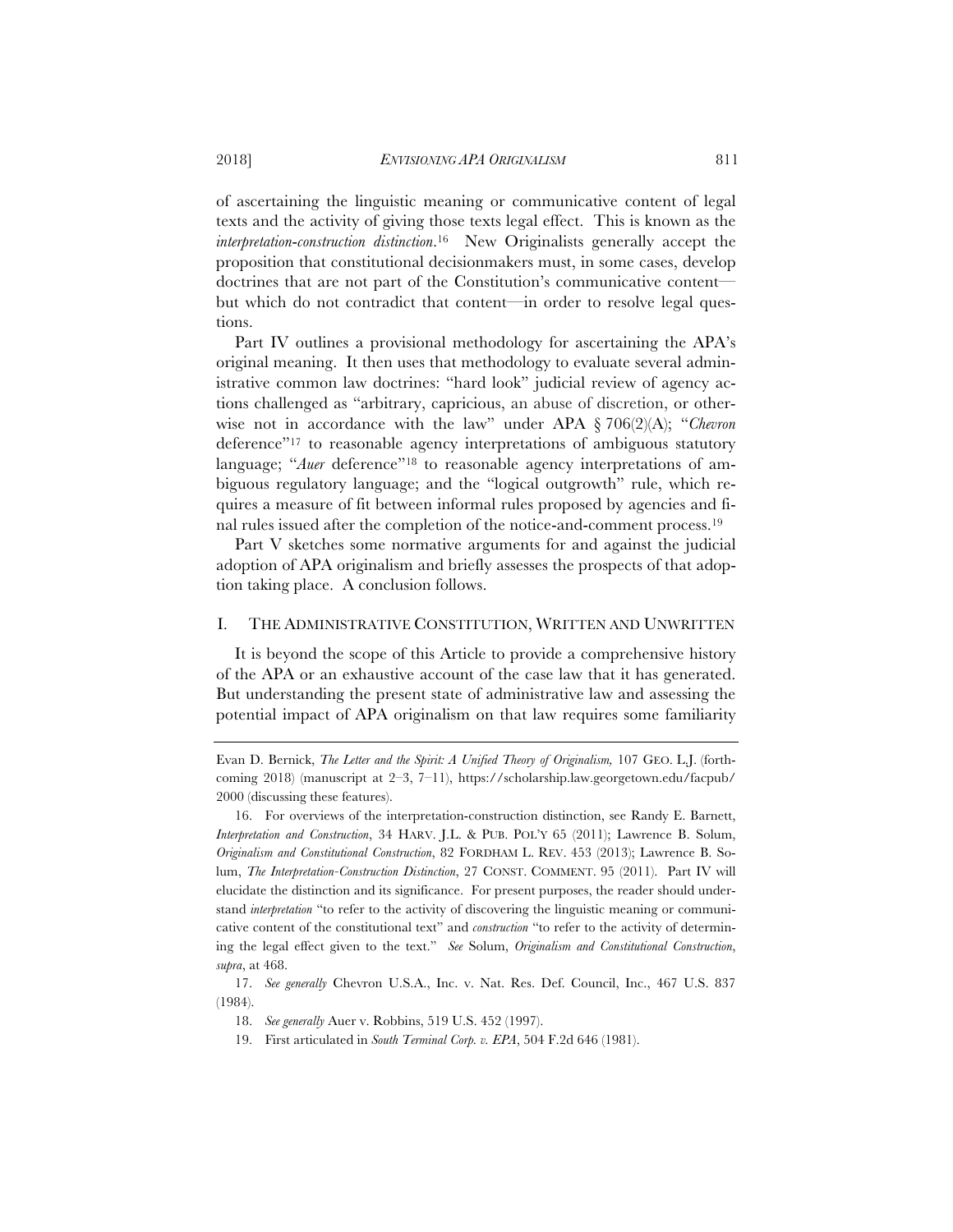with the political and legal contexts in which the APA was enacted; what the APA was designed to achieve; and how it has been judicially implemented.

## *A. The Written Administrative Constitution*

Justice Robert Jackson's opinion for the Supreme Court in the 1950 case of *Wong Yang Sung v. McGrath*<sup>20</sup> contains what may be the best-known short description of the APA: "[It] represents a long period of study and strife; it settles long-continued and hard-fought contentions, and enacts a formula upon which opposing social and political forces have come to rest."21 As George Shepherd has documented,<sup>22</sup> Jackson's description was roughly accurate. Far from being "so carefully and scientifically drafted that to know it was to admire it," the APA was met with unanimous support only because "many legislators recognized that, although the bill was imperfect, it was better than no bill."23 The debate over administrative reform over the course of the preceding decade amounted to nothing less than a "pitched political battle for the life of the New Deal"—pro-New Deal Roosevelt Democrats and anti-New Deal Southern Democrats and Republicans recognized that the administrative reform "would determine the shape of the policies that the New Deal administrative agencies would implement."24 Given this context, anything but a "hard-fought compromise that left many legislators and interest groups far from completely satisfied" could not reasonably have been expected.25

Whether and in what respects the APA was designed to transform administrative procedure and judicial review of agency action or merely to codify existing practice has been disputed.26 The APA implicitly accepts the legitimacy of the defining feature of the post-New Deal administrative

26. *Compare* John Duffy, *Administrative Common Law in Judicial Review*, 77 TEX. L. REV. 113, 114–15 (1998) (arguing that the APA was designed to displace the judge-made law of judicial review of agency action that had developed), *with* Kenneth Culp Davis, *Administrative Common Law and the* Vermont Yankee *Opinion*, 1980 UTAH L. REV. 3, 10 (1980) (arguing that "[i]f one were to subtract from American administrative law all portions that are the product of judicial creativity, what would be left would be pitifully unsatisfactory" and denying that the APA was designed to prohibit the common-lawmaking that preceded its enactment).

<sup>20. 339</sup> U.S. 33 (1950).

<sup>21.</sup> *Id.* at 40.

<sup>22.</sup> *See generally* George B. Shepherd, *Fierce Compromise: The Administrative Procedure Act Emerges from New Deal Politics*, 90 NW. U. L. REV. 1557 (1995).

<sup>23.</sup> *Id.* at 1559–60.

<sup>24.</sup> *Id.* at 1560.

<sup>25.</sup> *Id.*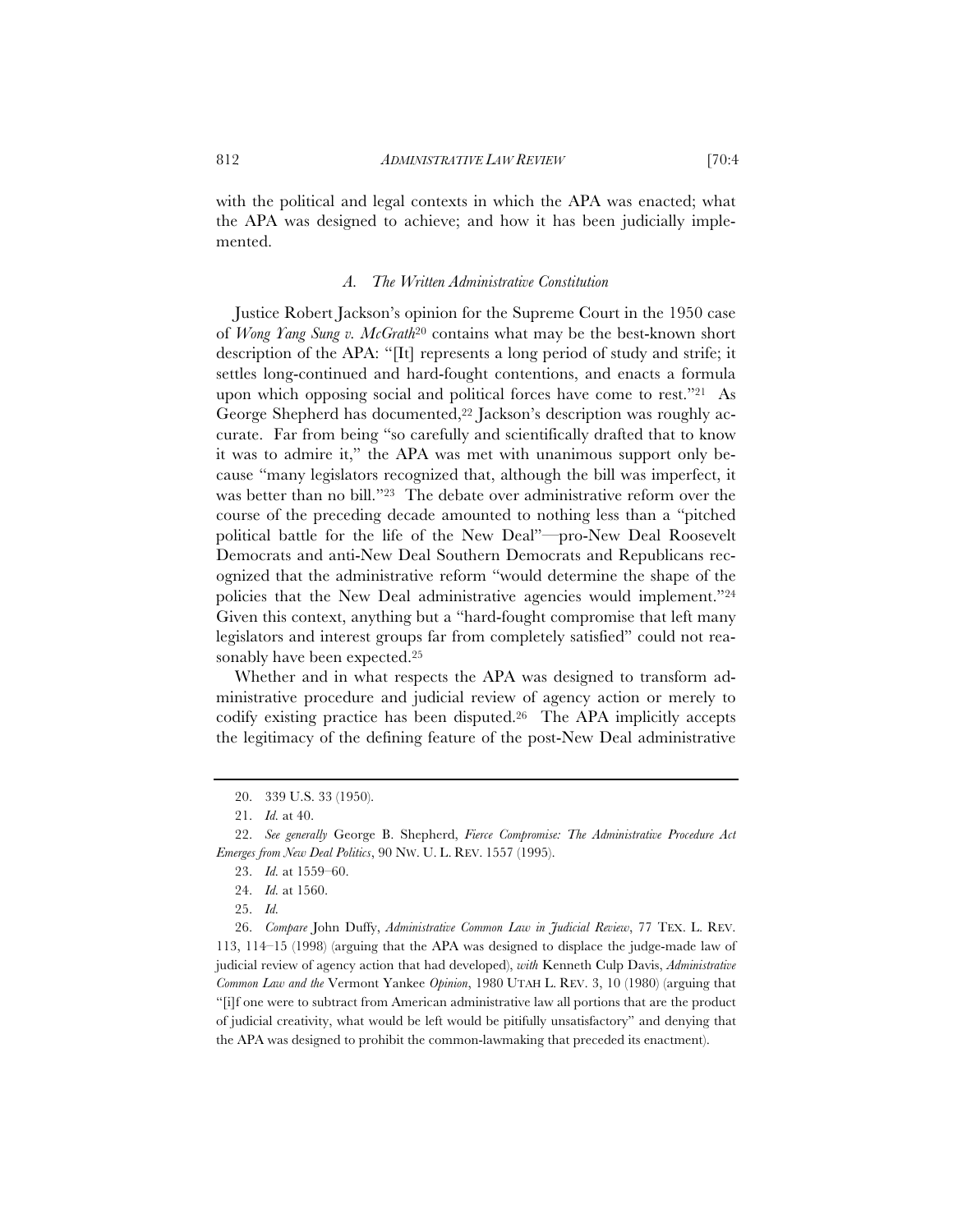state—the consolidation of quasi-legislative, quasi-judicial, and executive functions in entities that do not fit comfortably within any of the three departments of the federal government described in the 1788 Constitution.27 It provides for intra-agency separation of investigative, prosecutorial, and adjudicative functions that was at the time of the APA's enactment best agency practice.28 It states that fact-finding by agencies in formal administrative adjudications may be overturned by reviewing courts only when those findings are "unsupported by substantial evidence,"29 thus ratifying what Thomas Merrill has termed an "appellate review model"<sup>30</sup> of judicial review of agency action that the Supreme Court had developed in the early twentieth century. As Merrill and Caleb Nelson have shown, judicial deference to agency fact-finding marked a break with traditional judicial practice.31 Since the Founding Era, complaints arising from governmental burdens on "core private rights"32 to life, liberty, or property had triggered independent determination of the relevant facts—generally by juries without regard to the government's factual assertions.<sup>33</sup>

But there is much in the APA that was genuinely new in 1946. Section 553(b)'s requirement that agencies publish not only substantive "legislative" rules that bind members of the public but statements of general policy and interpretations of substantive rules can be traced to proposals by a minority of the Attorney General's Committee on Administrative Procedure, which was assembled in 1939 by President Franklin Delano Roosevelt.34 Section  $553(c)$ 's requirement that interested persons be given notice and an oppor-

<sup>27.</sup> *See* Cass R. Sunstein, *Constitutionalism After the New Deal*, 101 HARV. L. REV. 421, 446 (1987) ("[T]he New Deal agency combines executive, judicial, and legislative functions.").

<sup>28.</sup> JOANNA GRISINGER, THE UNWIELDY AMERICAN STATE: ADMINISTRATIVE POLITICS SINCE THE NEW DEAL 77 (2012).

<sup>29. 5</sup> U.S.C. § 706(2)(E) (2012).

<sup>30.</sup> *See* Thomas Merrill, *Article III, Agency Adjudication, and the Origins of the Appellate Review Model of Administrative Law*, 111 COLUM. L. REV. 939, 959–63 (2011) (describing the Court's development of fact deference in the wake of the enactment of the Hepburn Act in 1906).

<sup>31.</sup> *See id.* at 946–47; Caleb Nelson, *Adjudication in the Political Branches*, 107 COLUM. L. REV. 559, 566–74 (2007).

<sup>32.</sup> *See* Nelson, *supra* note 31, at 568.

<sup>33.</sup> *See id.* at 566–74. Core private rights were distinguished from government-created "privileges" that were "created purely for reasons of public policy and which had no counterpart in the Lockean state of nature" as well as "public rights" that were understood to be held by the people as a whole. *Id.* at 567.

<sup>34.</sup> *See* FINAL REPORT OF THE ATTORNEY GENERAL'S COMMITTEE ON ADMINISTRATIVE PROCEDURE (1941) [hereinafter FINAL REPORT]. The Attorney General's Committee was charged with comprehensively investigating administrative practice and recommending reforms where necessary. GRISINGER, *supra* note 28, at 64–65.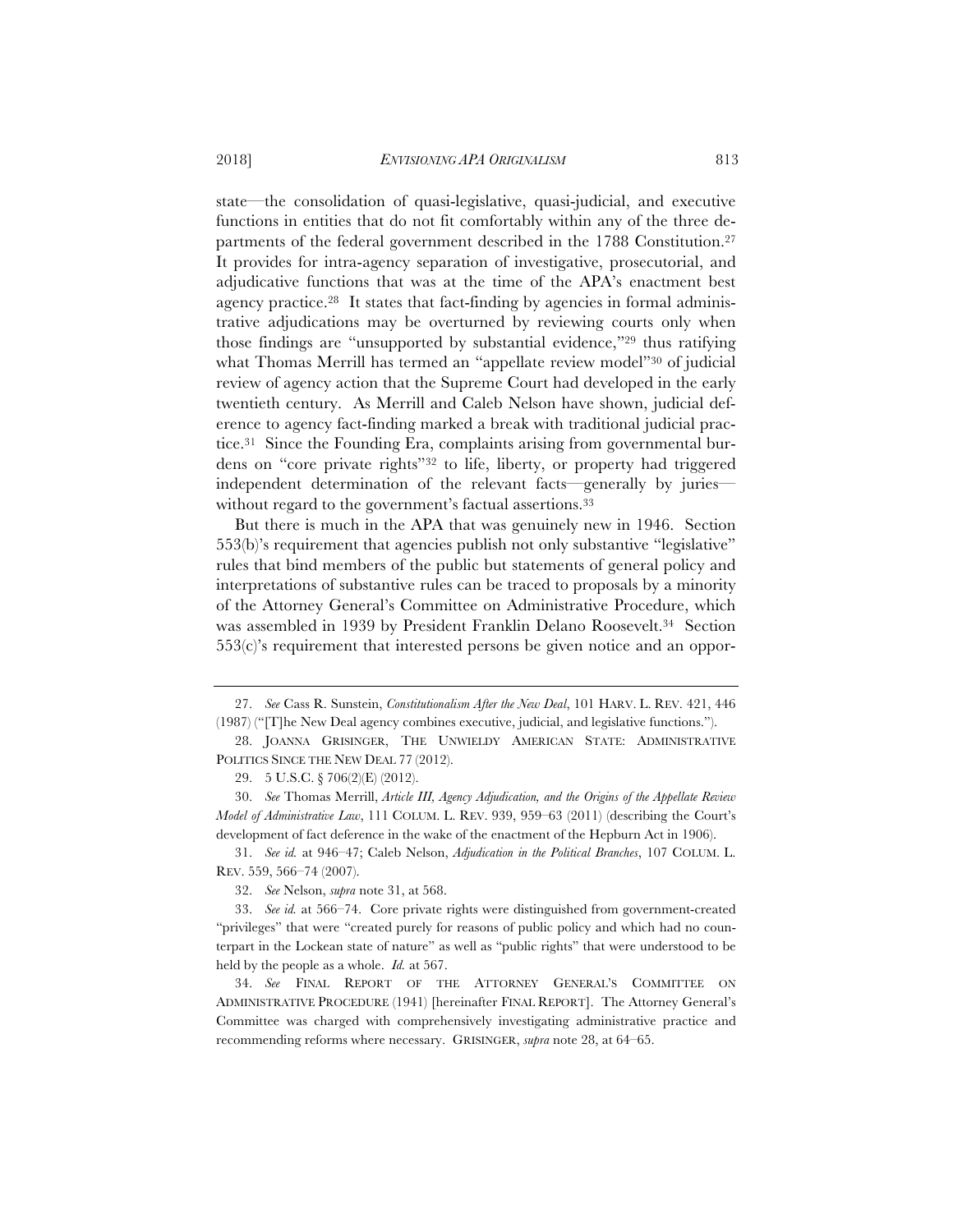tunity to participate in rulemaking by commenting on proposed rules was novel. The intra-agency separation of investigative, prosecutorial, and adjudicative functions mandated by  $\S 554$ (d) may have been best agency practice in 1946, but enacting it into statutory law and imposing it upon all agencies marked a decisive break with the past.35

The APA's judicial review provisions also were designed to change the status quo in subtle but significant ways. In a 1947 American Bar Association (ABA) Journal article, John Dickinson—a pioneering scholar of administrative law who was then Vice President-General Counsel of the Pennsylvania Railroad—described how the Supreme Court had recently departed from a longstanding tradition of independent, non-deferential judicial determination of questions of law.36 Specifically, the Court had in certain cases deferred to agencies when reviewing so-called mixed questions of law and fact—questions that were, as the Court put it in *NLRB v. Hearst Publications, Inc.*,<sup>37</sup> "of specific application of a broad statutory term in a proceeding in which the agency administering the statute must determine it initially."38 In Dickinson's view, these questions, "when subjected to adequate analysis, would be seen to be issues of law," but the Court had started treating them as non-reviewable on the ground that they fell within agencies' discretion.39

Dickinson interpreted the APA's mandate that "the reviewing court shall decide all relevant questions of law, interpret constitutional and statutory provisions, and determine the meaning or applicability of the terms of any agency action" as a reaffirmation of the traditional rule of independent judicial determination of questions of law.40 He pointed out that the APA adopted many of the judicial review provisions proposed by the minority of the Attorney General's Committee,<sup>41</sup> but that the APA omitted language from the minority bill which provided that "upon [judicial] review due weight shall be accorded the experience, technical competence, specialized knowledge, and legislative policy of the agency involved as well as the dis-

<sup>35.</sup> GRISINGER, *supra* note 28, at 61 (finding that the separation of functions "reflected existing practice in many agencies").

<sup>36.</sup> John Dickinson, *Administrative Procedure Act: Scope and Grounds of Broadened Judicial Review,* 33 A.B.A. J. 434, 434–35 (1947).

<sup>37. 322</sup> U.S. 111 (1944).

<sup>38.</sup> *Id.* at 131.

<sup>39.</sup> Dickinson, *supra* note 36, at 516 (citing, as support for the traditional rule, Justice Brandeis's concurring opinion in *St. Joseph Stock Yards Co. v. United States*, 298 U.S. 38, 73–92 (1936)).

<sup>40.</sup> *Id.*

<sup>41.</sup> *See* FINAL REPORT, *supra* note 34, at 217–47.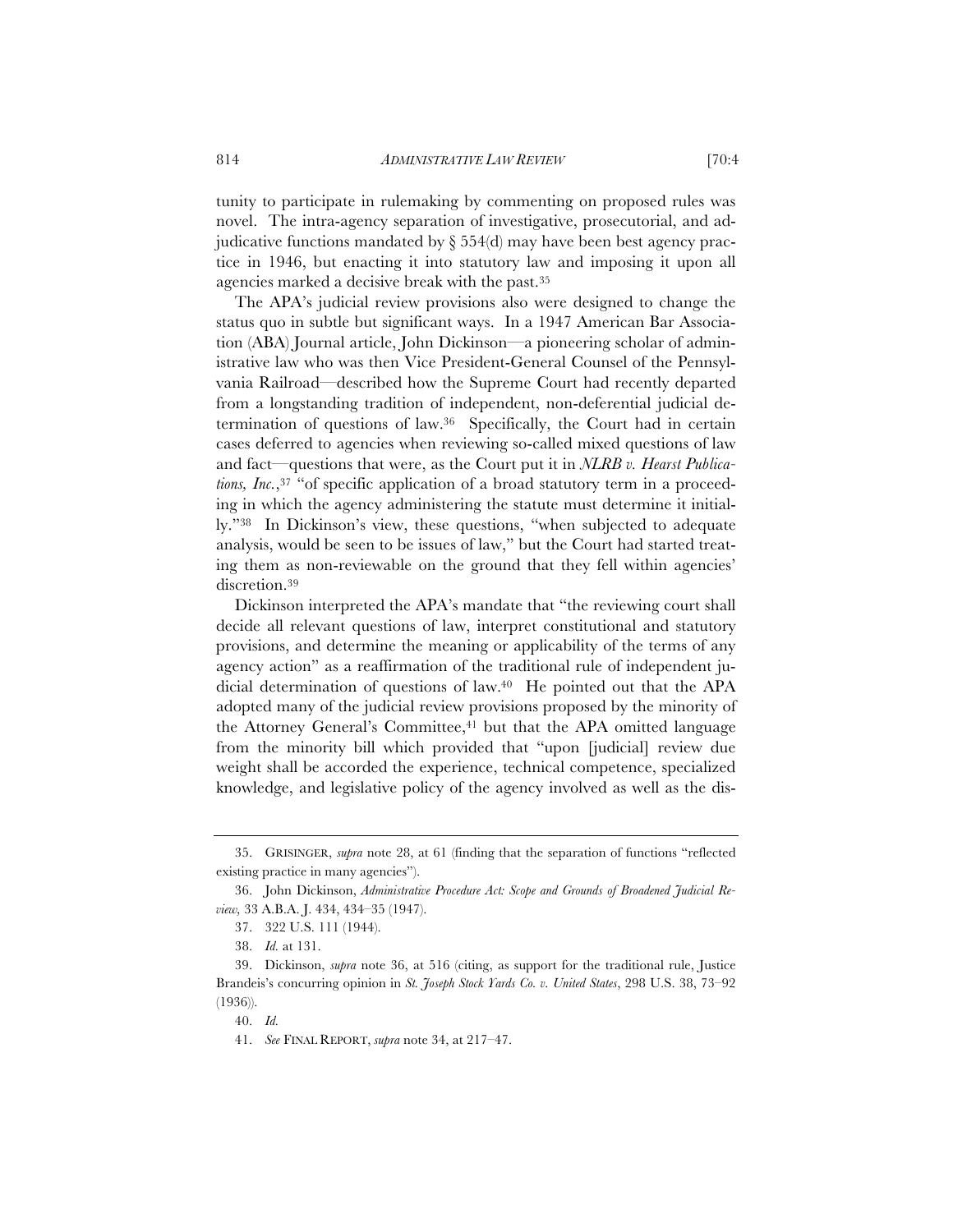cretionary authority conferred upon it."42 Dickinson inferred from this omission that Congress "deliberately decided not to include a provision making possible in that manner a judicial failure" to independently determine questions of law.43 Similarly, Dickinson wrote that although substantial evidence review of agency fact-finding had long been the norm, judges had in some recent cases failed to consider whether opposing evidence defeated apparently substantial evidence that supported an agency's finding.<sup>44</sup> Dickinson interpreted the inclusion of the requirement that reviewing courts "shall review the whole record" to forbid courts from failing to consider such opposing evidence.<sup>45</sup>

In the final analysis, the APA was designed both to codify *and* transform. It enshrined the broad contours of judicial review doctrine and agency practice that had developed in preceding years, but it also altered those contours in subtle but important ways. It was neither designed to leave the administrative state "broken and bleeding,"46 nor designed to allow business to go on as usual.

## *B. The Unwritten Administrative Constitution*

Initially, agencies proceeded as if the APA was not designed to change much of anything. Beginning in the 1960s, agency practices did change dramatically, but for reasons that had little to do with the APA. Rather than relying upon adjudication as a means of regulation, agencies turned to informal "notice-and-comment" rulemaking. Courts responded by developing a body of common law doctrines to constrain rulemaking. Today, much administrative law related to the APA is administrative common law that has never been grounded in the APA's text or history.

## *1. The Rise and Rise of Administrative Common Law*

When President Harry Truman signed the APA into law, he did not do

<sup>42.</sup> *Id.* at 246–47.

<sup>43.</sup> Dickinson, *supra* note 36, at 518 n.40.

<sup>44.</sup> *Id.* at 517–18.

<sup>45.</sup> *Id.*

<sup>46.</sup> *See* James M. Landis, *Crucial Issues in Administrative Law—The Walter-Logan Bill*, 53 HARV. L. REV. 1077, 1102 (1940) (arguing that this would have been the effect of the Walter-Logan Act of 1940, a considerably more rigid administrative reform statute that would have—among other things—enabled any individual or corporation substantially interested in the effects of any administrative rule to challenge it in federal court before it went into effect and keep it from being enforced until the litigation was resolved). The Act was ultimately vetoed by President Roosevelt.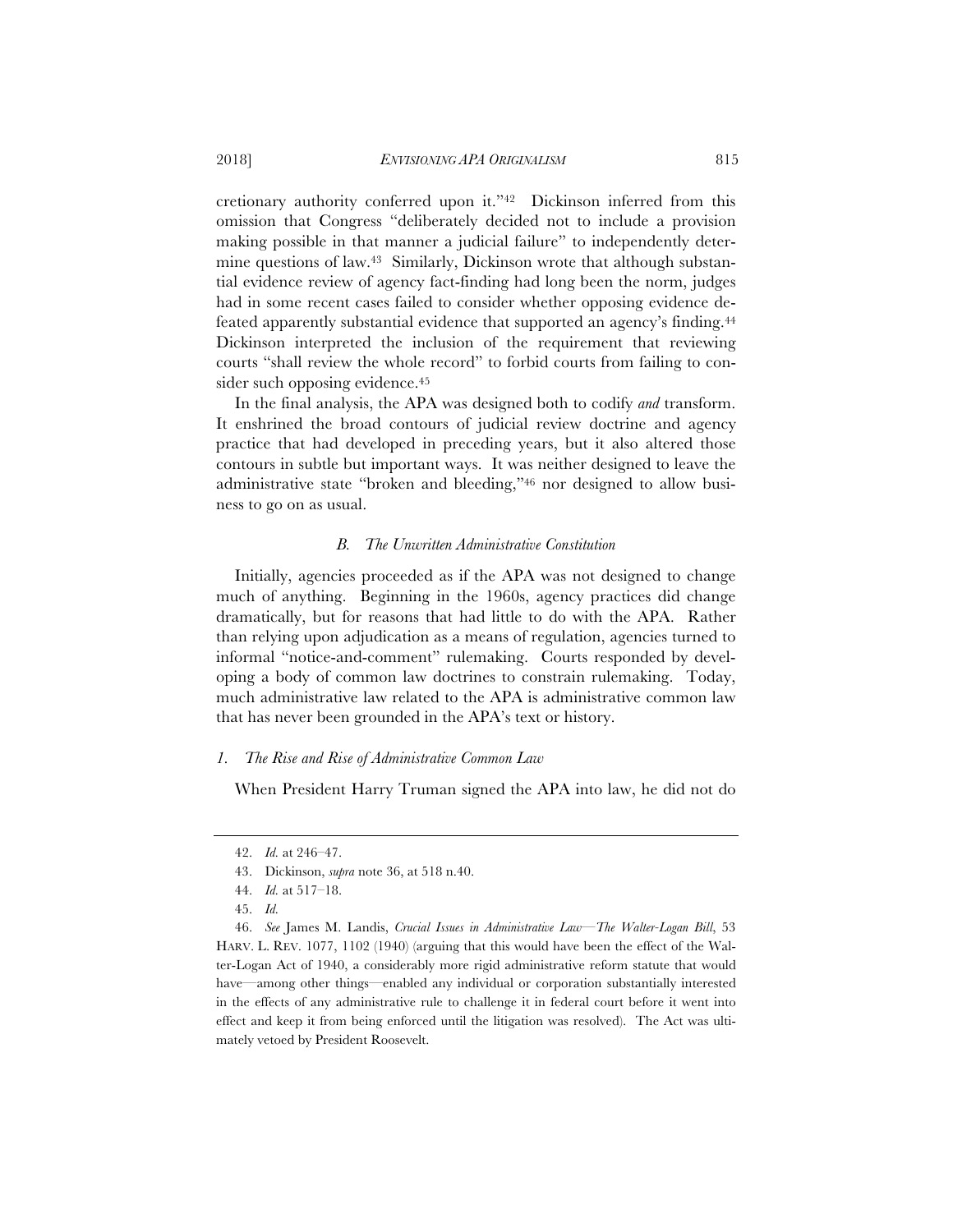so without reservations. The Truman Administration took a dim view of the APA from the outset and only declined to oppose it because of its wide support and the presence of more pressing political priorities—namely, implementing Truman's domestic agenda.47 Predictably, then, the Executive Branch sought to minimize the significance of the APA for agency practice after it was enacted. The Department of Justice's 1947 *Attorney General's Manual on the Administrative Procedure Act*, issued as an interpretive guide for the Executive Branch, described the APA's judicial review section as a "general restatement" of "principles" that needed to be "interpreted in light of" existing case law.48 Reports from agencies indicated that officials did not believe that the APA required much change, and that not much did change.

Meanwhile, new concerns were raised about the bureaucracy. Conservative fears about the abuse of administrative power were supplemented by progressive fears of "regulatory capture" of agencies by industry groups.49 These fears were stoked by case studies,50 which purported to document "cycles of decay"51 within particular agencies that began by faithfully pursuing the public interest and ended up catering to private interests, as well as by muckraking monographs.52

Finally, agencies began to rely upon informal notice-and-comment rulemaking, which the APA placed few constraints upon. When Congress began extending the reach of the administrative state into new areas and expanding the scope of agencies' jurisdictions, it became all but impossible for agencies to rely upon case-by-case adjudication or the trial-like formal rulemaking process set forth in the APA.53

Judges developed novel agency-constraining doctrines during the late 1960s and early 1970s because of newfound distrust of agencies and the

<sup>47.</sup> GRISINGER, *supra* note 28, at 75–76.

<sup>48.</sup> U.S. DEP'T OF JUSTICE, ATTORNEY GENERAL'S MANUAL ON THE ADMINISTRATIVE PROCEDURE ACT 93, 101 (1947).

<sup>49.</sup> For an account of the influence of capture theory, see generally Thomas W. Merrill, *Capture Theory and the Courts: 1967-1983*, 72 CHI.-KENT L. REV. 1039 (1997).

<sup>50.</sup> For a prominent example, see GABRIEL KOLKO, RAILROADS AND REGULATION 1887-1916 (1965).

<sup>51.</sup> *See* MARVER H. BERNSTEIN, REGULATING BUSINESS BY INDEPENDENT COMMISSION 74–76 (1955) (describing the "life cycle" of regulatory commissions).

<sup>52.</sup> *See, e.g.*, JOHN C. ESPOSITO, VANISHING AIR (1970); JAMES S. TURNER, THE CHEMICAL FEAST (1970); DAVID ZWICK & MARCY BENSTOCK, WATER WASTELAND (1971).

<sup>53.</sup> Among other things, Congress enacted broad consumer and environmental protection laws and required the Food and Drug Administration to engage in pre-marketing review of drug efficacy. *See* Reuel E. Schiller, *Rulemaking's Promise: Administrative Law and Legal Culture in the 1960s and 1970s*, 53 ADMIN. L. REV. 1139, 1146–48 (2001).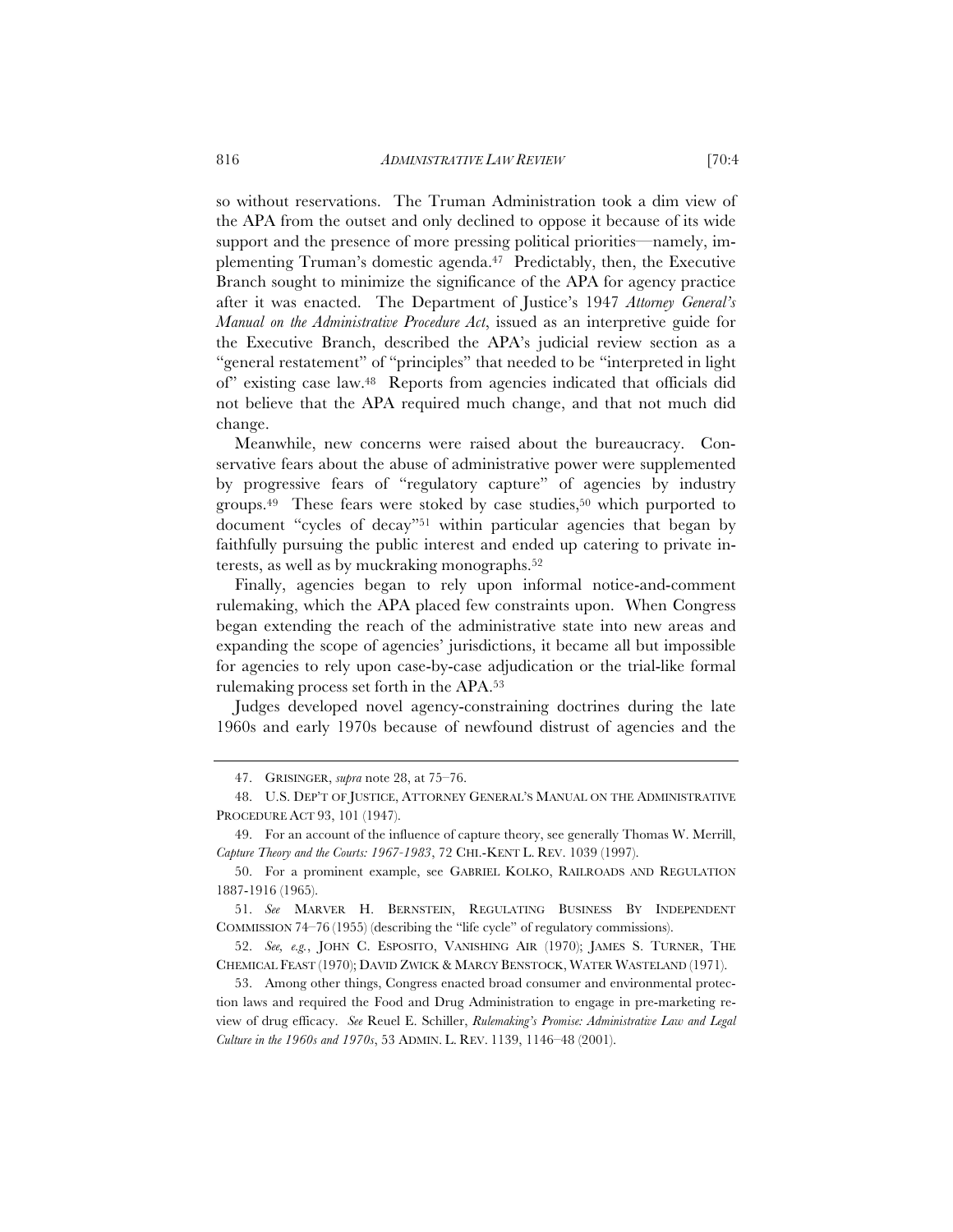APA's failure to anticipate agency reliance upon such rulemaking.

The APA was enacted at a time when a kind of "federal common law" had been revived after long having lain dormant.<sup>54</sup> Judges, encouraged by prominent administrative law professors (including Louis Jaffe and Kenneth Culp Davis) and influential peers on the bench (including Judge Harry Friendly), found in that common law an authorization to depart from the APA's text.<sup>55</sup>

No court developed agency-constraining doctrines as enthusiastically as did the U.S. Court of Appeals for the District of Columbia Circuit (D.C. Circuit). In *Greater Boston Television Corp v. FCC*,56 Judge Harold Leventhal wrote an influential opinion in which he declared that "[the judiciary's] supervisory function calls on the court to intervene . . . if the court becomes aware . . . that the agency has not really taken a 'hard look' at the salient problems, and has not genuinely engaged in reasoned decision-making."57 Although *Greater Boston* concerned the renewal of a television broadcast license, the "hard look" approach was soon applied to informal rulemaking. In 1973, the D.C. Circuit decided two cases involving challenges to informal rulemaking by the Environmental Protection Agency (EPA).58 Judge Leventhal wrote the panel opinions in both cases, and asserted in each that courts are duty-bound to examine concededly complex administrative records to determine whether agencies have exercised "reasoned discretion."59 In neither case did Judge Leventhal endeavor to link the hard-look approach to the text or history of the APA—the hard look was presented as a requirement of the judicial role.<sup>60</sup>

In *Home Box Office Inc. v. FCC*,<sup>61</sup> the D.C. Circuit limited ex parte contacts between agency officials and outside parties during informal rulemaking by constructing a set of procedures for such contacts outside of the notice-andcomment process.62 In setting forth these requirements, the court alluded to "often-voiced claims of undue industry influence over Commission pro-

<sup>54.</sup> Duffy, *supra* note 26, at 134–38.

<sup>55.</sup> *Id.*

<sup>56. 444</sup> F.2d 841 (D.C. Cir. 1970).

<sup>57.</sup> *Id.* at 851.

<sup>58.</sup> *See* Portland Cement Ass'n v. Ruckelshaus, 486 F.2d 375 (D.C. Cir. 1973); Int'l Harvester Co. v. Ruckelshaus, 478 F.2d 615 (D.C. Cir. 1973).

<sup>59.</sup> *See Int'l Harvester Co.*, 478 U.S. at 641–48 ("The legal issues are intermeshed with technical matters, and as yet judges have no scientific aides . . . . Nevertheless we must proceed to the task of judicial review assigned by Congress.").

<sup>60.</sup> *Id.* at 647 ("[A] court's role on judicial review embraces that of a constructive cooperation with the agency involved in furtherance of the public interest.").

<sup>61. 567</sup> F.2d 9 (D.C. Cir. 1977).

<sup>62.</sup> *Id.* at 54–59.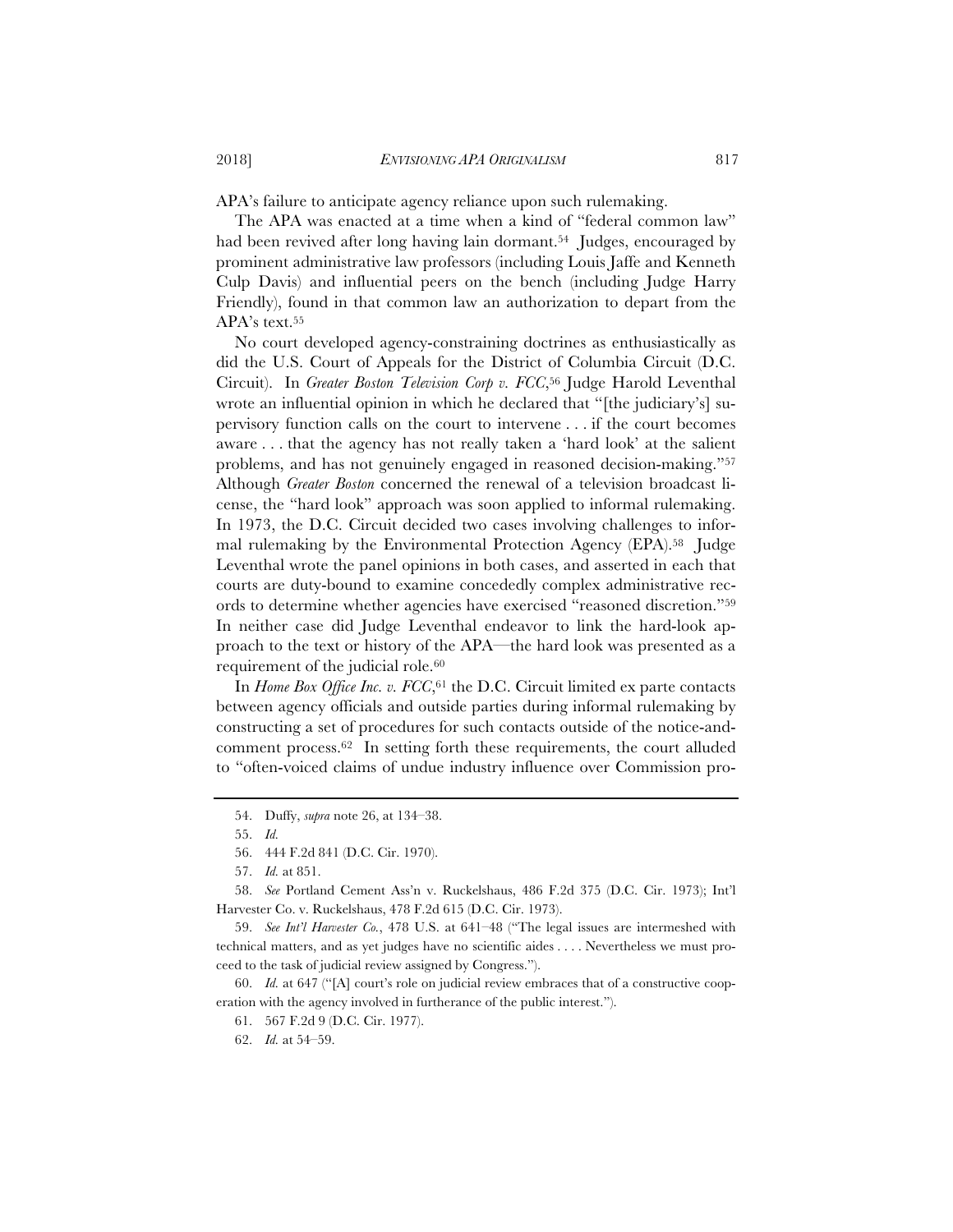ceedings"63 and invoked "fundamental notions of fairness implicit in due process and . . . the ideal of reasoned decisionmaking on the merits which undergirds all of our administrative law."64

The Supreme Court created administrative common law as well. In *Citizens to Preserve Overton Park, Inc. v. Volpe*,<sup>65</sup> the Court assessed a challenge by a citizens group to a decision by the Secretary of Transportation to authorize the use of federal funds for the construction of a highway through a public park in Memphis, Tennessee. The citizens group argued that either the "substantial evidence" requirement of APA  $\S 706(2)(E)$  applied or the Secretary's decision should be subjected to independent judicial review pursuant to  $\S 706(2)(F).<sup>66</sup>$  The Court determined that neither provision applied but went on to hold that a record should be developed below and subjected to "thorough, probing, [and] in-depth" review—in essence, hard-look review.<sup>67</sup> Although the Court cited  $\S 706(2)(E)$ 's requirement that agency decisions not be "arbitrary, capricious, an abuse of discretion, or otherwise not in accordance with law," it did not explain why that language should be understood to require a "searching and careful" judicial effort to determine whether "the decision was based on a consideration of the relevant factors."68

In *Motor Vehicle Manufacturers Ass'n v. State Farm Mutual Insurance Co.*,69 the Court formally embraced hard look review. The Court in *State Farm* held that President Ronald Reagan's National Highway Traffic Safety Administration (NHTSA) acted arbitrarily and capriciously in revoking regulations (issued under the Carter Administration) that would have required vehicles produced after a certain date to include either airbags or automatic seatbelts.70 The Court determined that NHTSA had erred both by failing to consider viable alternatives<sup>71</sup> and by making a policy choice that was unreasonable in light of the evidence in the administrative record.72 It further stated that, as a general matter, agency rules were "arbitrary and capricious if the agency has relied on factors which Congress had not intended it to consider, entirely failed to consider an important aspect of the problem, of-

- 63. *Id.* at 53.
- 64. *Id.* at 56.
- 65. 401 U.S. 402 (1971).
- 66. *Id.* at 414.
- 67. *Id.* at 415.
- 68. *Id.* at 416.
- 69. 463 U.S. 29 (1983).
- 70. *Id.* at 41–42.
- 71. *Id.* at 50–51.
- 72. *Id.* at 52–53.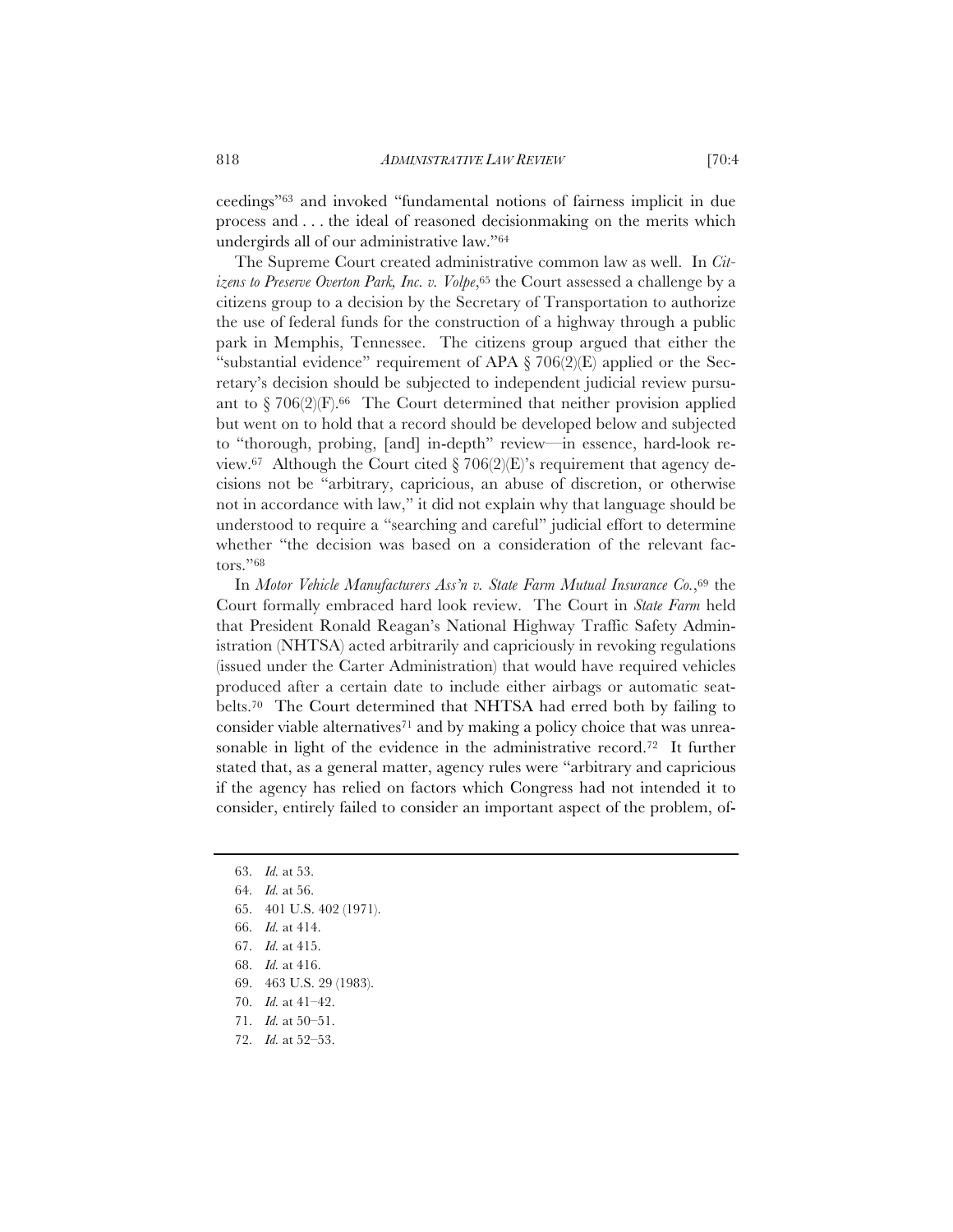fered an explanation that runs counter to the evidence before the agency, or is so implausible that it could not be ascribed to a difference in view or the product of agency expertise"—and courts had to inquire into all of those possibilities.73 Again, no serious effort was made to ground hard look review in the text or history of the APA.

Judicial review of agency interpretations of law also generated administrative common law. The doctrine of judicial deference to agency statutory interpretation that is associated with the Supreme Court's decision in *Chevron U.S.A., Inc. v. Natural Resources Defense Council, Inc.*74 is a product of administrative common law that has, in turn, given rise to common law subdoctrines. Thomas Merrill has shown that *Chevron* was almost certainly not understood by its author, Justice John Paul Stevens, or any of the Justices who joined the Court's unanimous opinion, to set forth a new, uniform rule of deference to agency statutory interpretation.75 The development of what we now refer to as *Chevron* deference came later, thanks in part to the efforts of Justice Antonin Scalia, who was elevated from the D.C. Circuit to the Supreme Court by President Ronald Reagan in 1986.76 In a 1989 article, Justice Scalia championed his view of *Chevron* as an "across-the-board" rule requiring judges to defer to agencies when they interpret ambiguous statutes.77 Despite suffering an early setback in *INS v. Cardoza-Fonseca*,78 wherein the Court held that agencies were not entitled to *Chevron* deference when confronting "pure" questions of statutory law,79 Justice Scalia's view of *Chevron* as an across-the-board rule would eventually command a majority of the Court.80 At no point did Justice Scalia devote any significant atten-

<sup>73.</sup> *Id.* at 43.

<sup>74. 467</sup> U.S. 837 (1984).

<sup>75.</sup> *See generally* Thomas W. Merrill, *The Story of* Chevron*: The Making of an Accidental Landmark*, 66 ADMIN. L. REV. 253 (2014).

<sup>76.</sup> *See* Gary Lawson & Stephen Kam, *Making Law Out of Nothing at All: The Origins of the* Chevron *Doctrine*, 65 ADMIN. L. REV. 1, 62–69 (2013) (tracing Justice Scalia's influence on *Chevron* doctrine).

<sup>77.</sup> *See* Antonin Scalia, *Judicial Deference to Administrative Interpretations of Law*, 1989 DUKE L.J. 511, 516 (1989)

<sup>78. 480</sup> U.S. 421 (1987).

<sup>79.</sup> *Id.* at 446. In a spirited concurrence, Justice Scalia argued that this holding was "flatly inconsistent" with the "well-established interpretation" of *Chevron* by the Court and by lower courts of appeal "as holding that courts must give effect to a reasonable agency interpretation of a statute unless that interpretation is inconsistent with a clearly expressed congressional intent." *Id.* at 421, 454–55 (Scalia, J., concurring).

<sup>80.</sup> *See* NLRB v. United Food & Commercial Workers Union, Local 23, 484 U.S. 112 (1987). Scalia, joined by three other Justices, affirmed that *Chevron* required deference when "'the statute is silent or ambiguous' with respect to an issue relevant to the agency's admin-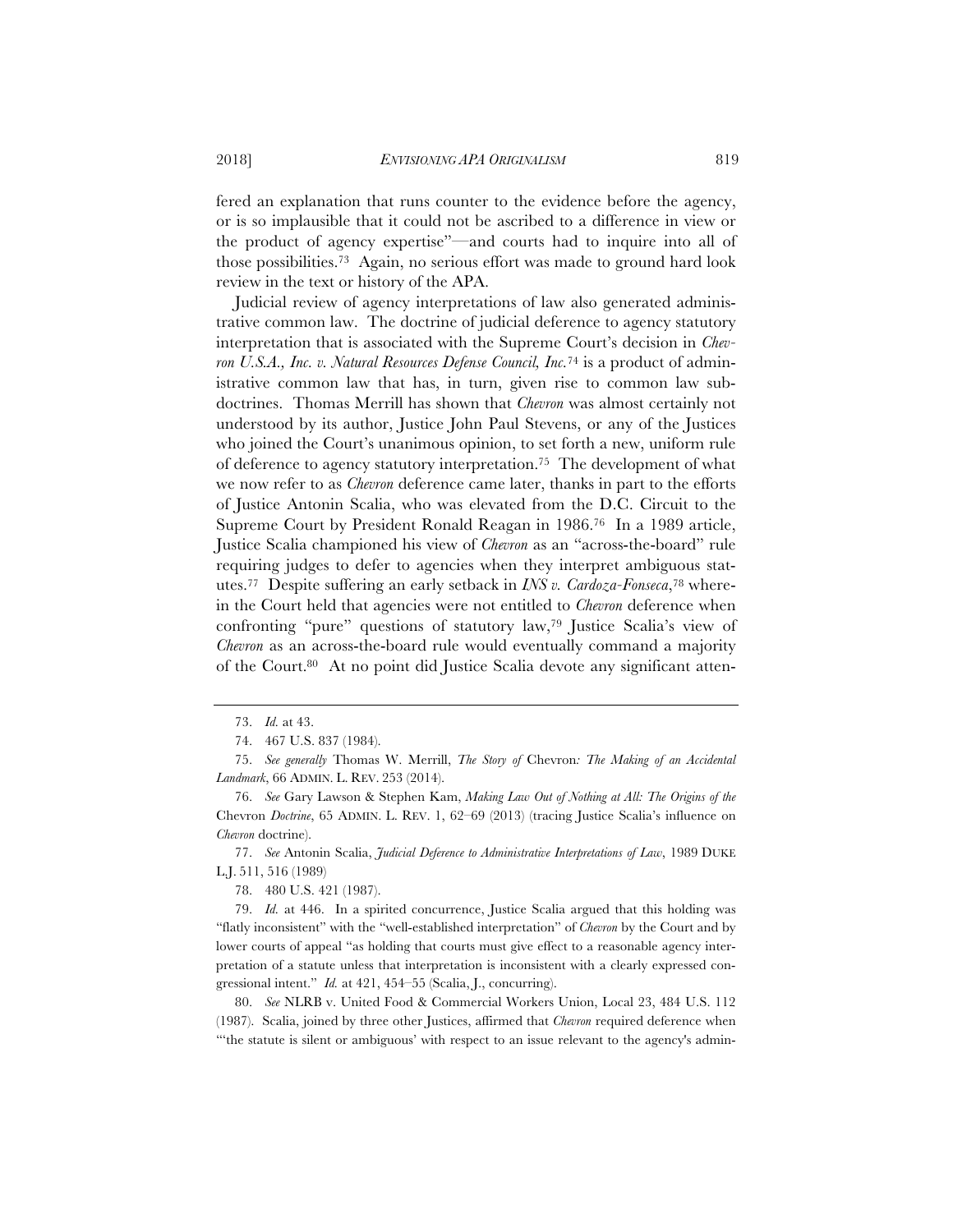tion to the question of whether his understanding of *Chevron* was compatible with the text or history of the APA.

In *United States v. Mead Corp.,*<sup>81</sup> the Court—much to Scalia's dismay82 narrowed *Chevron*'s domain by holding that judges must make an initial determination that Congress *intended* to statutorily delegate authority to an agency "to make rules with force of law" before granting *Chevron* deference.83 Absent such congressional intent to delegate, the Court stated that agency statutory interpretation was to receive only "respect according to its persuasiveness," pursuant to a rule articulated in *Skidmore v. Swift & Co.*,84 a pre-APA case decided in 1944.85 In subsequent cases, the Court held that *Chevron* may not apply when questions of great "economic and political significance" are at stake and Congress has not clearly delegated the authority to resolve them to an agency;<sup>86</sup> that a "statute's complexity, the vast number of claims that it engenders, and the consequent need for agency expertise and administrative experience" may trigger *Chevron* deference, even absent notice-and-comment rulemaking;87 and that *Chevron* applies when agencies resolve ambiguous statutory questions concerning the scope of their jurisdiction.88 Neither the text nor the history of the APA has played any significant role in the development of these sub-doctrines.

There is also the rule of judicial deference to agency interpretations of their own regulations—a rule sometimes associated with *Bowles v. Seminole Rock & Sand Co.*,89 sometimes with *Auer v. Robbins.*<sup>90</sup> (I will refer to this as "*Auer* deference" for simplicity's sake). *Seminole Rock* was decided a year before the APA was enacted, and Justice Scalia did not cite the APA in his

81. 533 U.S. 218 (2001).

82. *See id.* at 239–60 (Scalia, J., dissenting) (castigating what he described as an "avulsive change in judicial review of federal administrative action" as "neither sound in principle nor sustainable in practice").

- 83. *Id.* at 237.
- 84. 323 U.S. 134 (1944).
- 85. *See Mead*, 533 U.S. at 237.
- 86. *See* FDA v. Brown & Williamson Tobacco Corp., 529 U.S. 120, 147 (2000).
- 87. *See* Barnhart v. Walton, 535 U.S. 212, 225 (2002).
- 88. *See* City of Arlington v. FCC, 668 F.3d 229, 260 (2012).
- 89. 325 U.S. 410 (1945).
- 90. 519 U.S. 452 (1997).

istration of the law committed to its charge." *Id.* at 133–34 (Scalia, J., concurring). On the significance of this concurrence, see Lawson & Kam, *supra* note 76, at 72 ("Through a process that we can observe but do not purport to explain, the 4–4 split in *United Food* was almost universally taken by the lower courts as a vindication of Justice Scalia's position in his concurrence, that *Chevron* would extend deference to agency determinations involving pure legal questions.").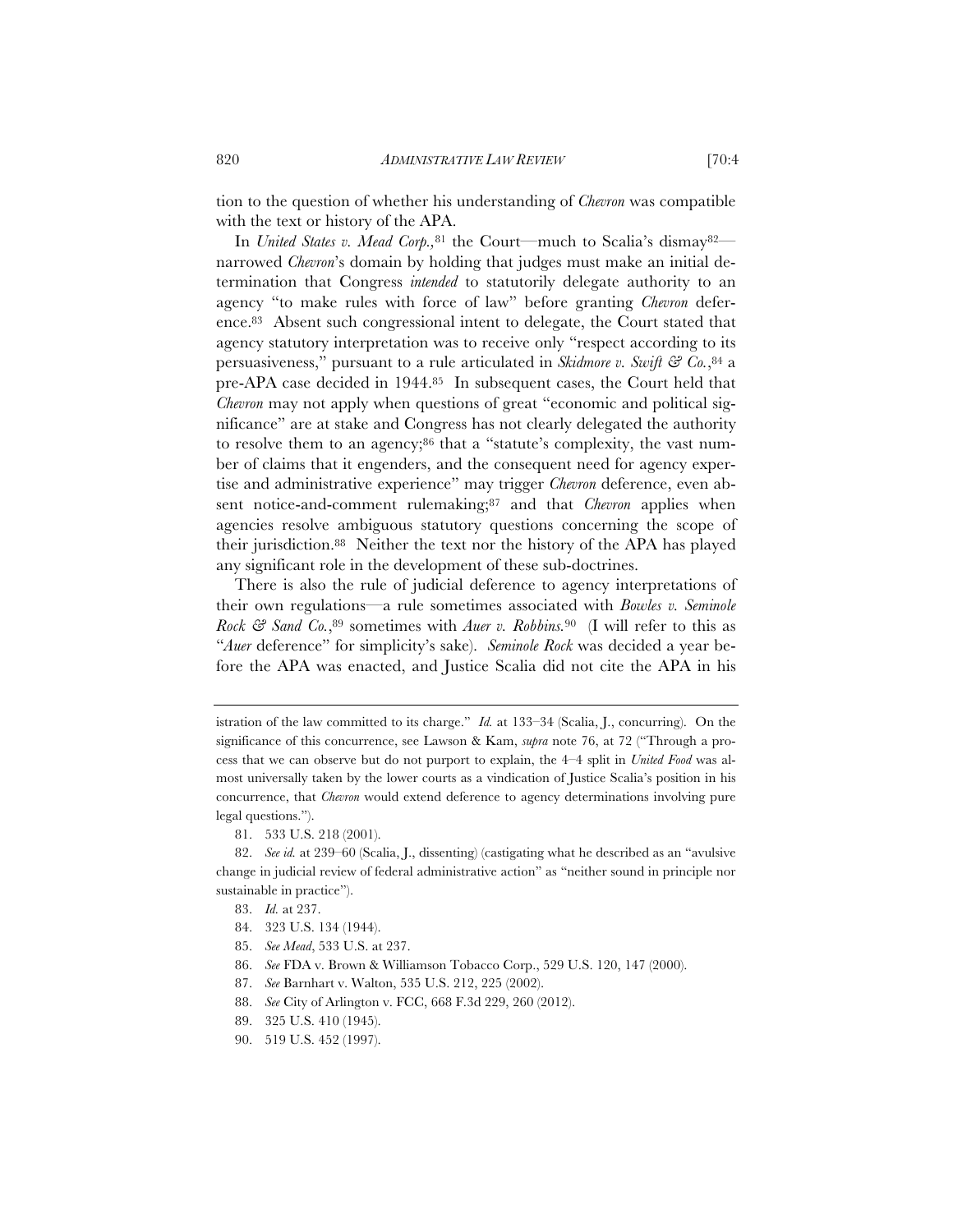opinion for the Court in *Auer*.91 Rather than grounding *Auer* deference in the text or the history of the APA, the Court has grounded it in agencies' policymaking expertise.92 In developing sub-doctrines that limit *Auer*'s domain—denying deference in contexts where agency interpretations create unfair surprise<sup>93</sup> and to agency interpretations of regulations that merely parrot statutory text94—the Court has been forthrightly pragmatic, sounding concerns about agency opportunism.95 The APA's text and history have played no significant role.

Administrative law today is positively saturated with common law doctrines.96 It is possible that all of these doctrines can be grounded in the text and history of the APA. It is certain that they have not yet been so grounded.

## *2. Challenges to Administrative Common Law*

In *Vermont Yankee Nuclear Power Corp. v. National Resources Defense Council, Inc.*,<sup>97</sup> the Supreme Court held that the D.C. Circuit's imposition of procedural requirements on agency decisionmaking which were not specified in the text of the APA was unlawful.98 The message was clear: administrative

95. *See SmithKline Beecham Corp.*, 567 U.S. at 158 (emphasizing the "risk that agencies will promulgate vague and open-ended regulations that they can later interpret as they see fit, thereby 'frustrat[ing] the notice and predictability purposes of rulemaking'").

96. *See, e.g.*, United States *ex rel.* Accardi v. Shaugnessy, 347 U.S. 260 (1954) (agencies must follow their own rules); Allied-Signal, Inc. v. U.S. Nuclear Regulatory Comm'n, 988 F.2d 146 (D.C. Cir. 1993) (agency decisions held to be arbitrary or capricious may be remanded to the agency rather than being vacated); Prill v. NLRB, 835 F.2d 1481 (D.C. Cir. 1987) (agencies may not receive *Chevron* deference if they insist that a statute's text is unambiguous and compels a particular interpretation); Home Box Office, Inc. v. FCC, 567 F.2d 9 (D.C. Cir. 1977), *cert. denied*, 434 U.S. 829 (1977) (agencies must respond to certain significant public comments); S. Terminal Corp. v. EPA, 504 F.2d 646 (1st Cir. 1974) (agencies must disclose the studies upon which they rely in rulemaking); Portland Cement Ass'n v. Ruckelshaus, 486 F.2d 375 (D.C. Cir. 1973) (final agency rules that are not a logical outgrowth of proposed rules must go through additional rounds of notice-and-comment).

<sup>91.</sup> *See generally id.*

<sup>92.</sup> *See* Gonzales v. Oregon, 546 U.S. 243, 255 (2006) (highlighting agencies' "knowledge, expertise, and constitutional office"); Thomas Jefferson Univ. v. Shalala, 512 U.S. 504, 512 (1994) (finding that deference was warranted because regulation involves "a complex and highly technical regulatory program" that "required significant expertise" to administer).

<sup>93.</sup> *See, e.g.*, Christopher v. SmithKline Beecham Corp., 567 U.S. 142, 159 (2012).

<sup>94.</sup> *See Gonzales*, 546 U.S. at 257.

<sup>97. 435</sup> U.S. 519 (1978).

<sup>98.</sup> *Id.* at 525.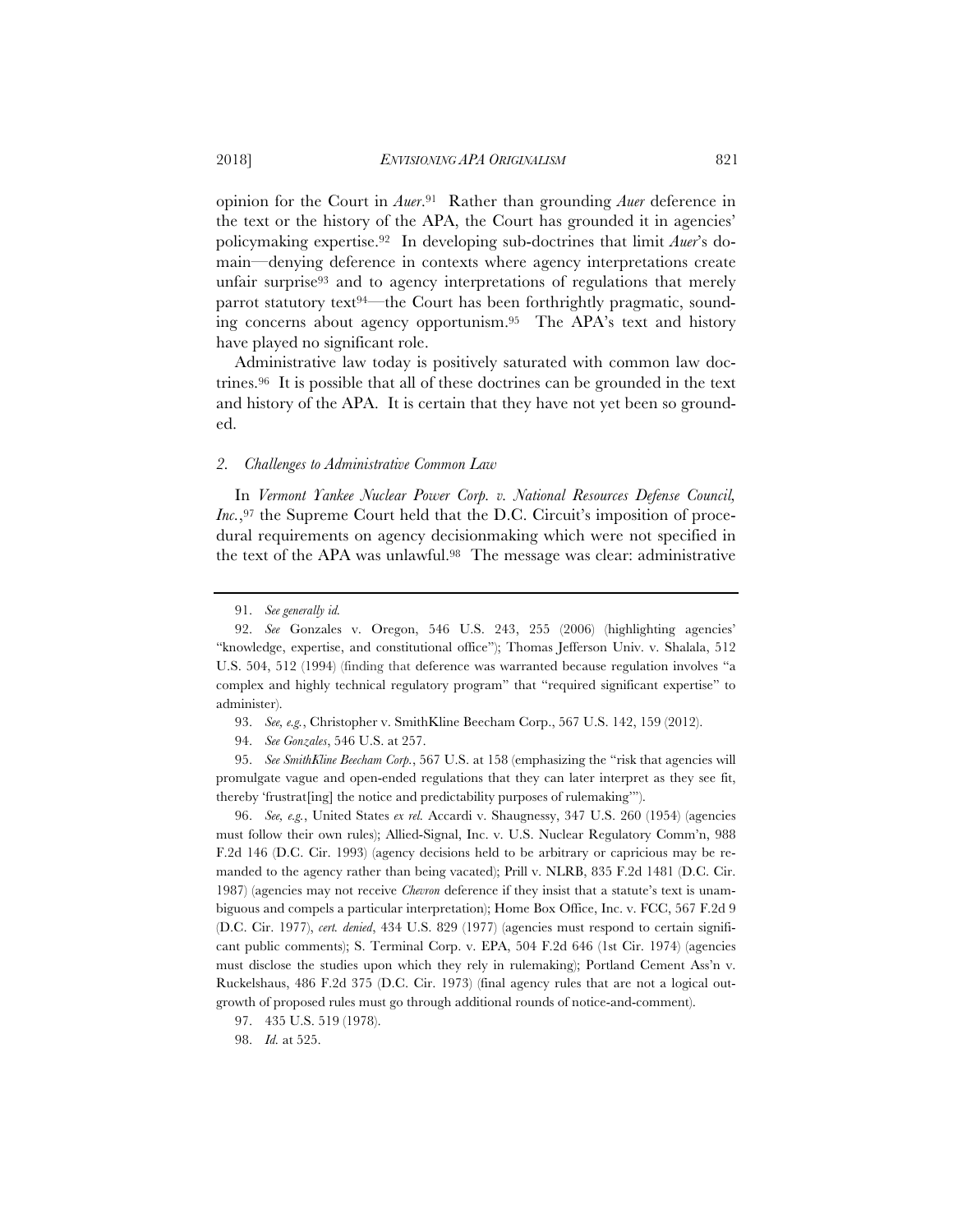common law has its limits.

*Vermont Yankee* involved a rulemaking by the Nuclear Regulatory Commission (NRC) that was designed to assess the environmental hazards of nuclear fuel cycling and waste disposal.99 The rulemaking took place pursuant to notice-and-comment and included written documents, public comments, and oral statements, but did not allow for cross-examination.100 The NRC relied on the results generated by the rulemaking process to grant licenses to two power plants, including the Vermont Yankee Power Plant.<sup>101</sup> The D.C. Circuit invalidated<sup>102</sup> the rulemaking on the grounds that opponents of the rule had not been provided with an opportunity to challenge the testimony of the agency's experts—of particular importance, the testimony of Dr. Frank Pittman, the director of the waste management and transportation division of the Atomic Energy Commission (AEC), which detailed the AEC's plans for dealing with high-level nuclear waste and upon which the NRC drew in reaching its conclusion.103

A unanimous Supreme Court reversed.104 The opening sentence of Justice William Rehnquist's opinion set the tone for what followed:

In 1946, Congress enacted the Administrative Procedure Act, which . . . was not only 'a new, basic, and comprehensive regulation of procedures in many agencies,' . . . but was also a legislative enactment which settled 'long-continued and hard-fought contentions, and enacts a formula upon which opposing social and political forces have come to rest.'<sup>105</sup>

The Court sought to discover what Congress originally "intended" in enacting the APA.106 It ascertained that Congress sought to "establish[] the maximum procedural requirements which Congress was willing to have the courts impose upon agencies in conducting rulemaking procedures."107 As then-Professor Scalia observed, the Court in *Vermont Yankee* treated the APA as "a basic framework that was not lightly to be supplanted or embel-

105. *Id.* at 523 (quoting Wong Yang Sung v. McGrath*,* 339 U.S. 33, 40 (1950)).

<sup>99.</sup> *Id.* at 528.

<sup>100.</sup> Notice of Proposed Rulemaking: Environmental Effects of the Uranium Fuel Cycle, 37 Fed. Reg. 24,191, 24,193 (Nov. 15, 1972).

<sup>101.</sup> *See In re* Vt. Yankee Nuclear Power Corp., 4 A.E.C. 930 (1972); *In re* Vt. Yankee Corp., 5 A.E.C. 297 (1972).

<sup>102.</sup> *See* Nat. Res. Def. Council, Inc. v. U.S. Nuclear Regulatory Comm'n, 547 F.2d 633 (D.C. Cir. 1976).

<sup>103.</sup> *Id.* at 647–51.

<sup>104.</sup> Vt. Yankee Nuclear Power Corp. v. Nat. Res. Def. Council, Inc., 435 U.S. 519, 521 (1978).

<sup>106.</sup> *Id.* at 546.

<sup>107.</sup> *Id.* at 524.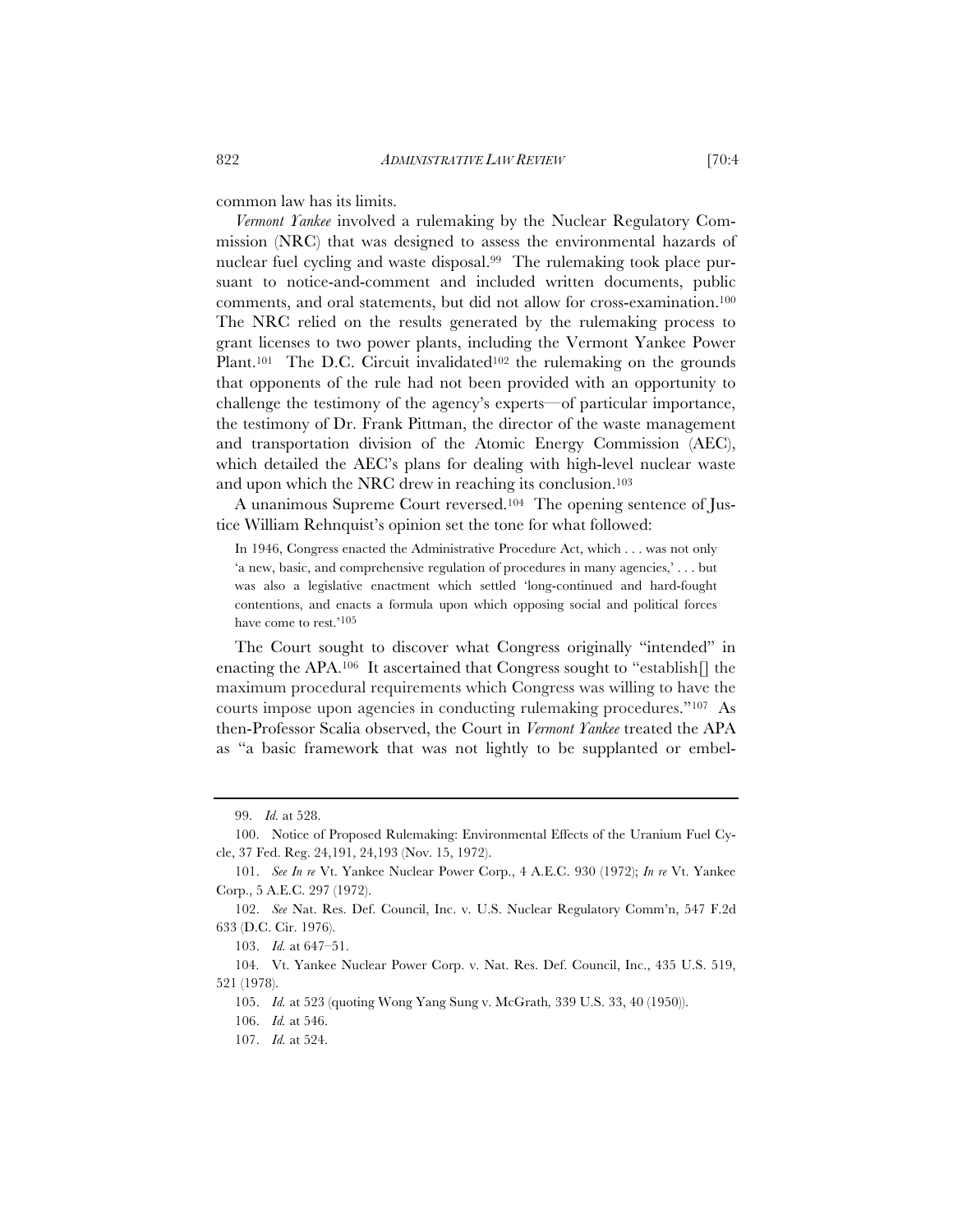lished."108

The Court did not say, however, that the APA could not be embellished *at all*. As discussed above, the Court itself had embellished the APA in earlier cases.109 Further, the Court in *Vermont Yankee* instructed the D.C. Circuit to determine whether the NRC's decision was "sustainable on the administrative record made."110 As authority for this procedural requirement, the Court cited its decision in *Camp v. Pitts*,111 which in turn relied upon *Overton Park*, as well as a pre-APA decision: *SEC v. Chenery Corp.*,<sup>112</sup> in which the Court—without citing *any* statute as authority113—stated that agency decisions can only be upheld on the basis of considerations that actually informed those decisions.

The Court has rejected administrative common law in other cases. In *Darby v. Cisneros*,114 a unanimous Court held that the APA prohibits federal courts from requiring parties to exhaust all administrative remedies, including intra-agency appeals, before seeking judicial review.115 Writing for the Court, Justice Harry Blackmun focused on APA § 704. Section 704 provides that judicial review is available for "final agency action for which there is no other adequate remedy in a court," and that "preliminary, procedural, or intermediate agency action . . . is subject to review on the review of the final agency action."116 Section 702 further states that "[a] person suffering legal wrong because of agency action, or adversely affected or aggrieved by agency action within the meaning of a relevant statute, is entitled to judicial review thereof."117 Justice Blackmun discerned that "[w]hen an aggrieved party has exhausted all administrative remedies expressly prescribed by statute or agency rule, the agency action is 'final for the purposes of this section' and therefore 'subject to judicial review.'"118 Justice

<sup>108.</sup> Scalia, *supra* note 4, at 363.

<sup>109.</sup> An irony that did not escape Kenneth Culp Davis in his critique of *Vermont Yankee*. *See* Kenneth Culp Davis, *Administrative Common Law and the* Vermont Yankee *Opinion,* 1980 UTAH L. REV. 3, 9 (1980) ("The Supreme Court itself imposed on the agency a procedural requirement in addition to the APA's procedural requirement.").

<sup>110.</sup> *Vermont Yankee*, 435 U.S. at 549.

<sup>111. 411</sup> U.S. 138 (1973).

<sup>112. 318</sup> U.S. 80 (1943).

<sup>113.</sup> Kevin Stack has contended that the principle articulated in *Chenery* ultimately rests on constitutional foundations. Kevin M. Stack, *The Constitutional Foundations of* Chenery, 116 YALE L.J. 952 (2006).

<sup>114. 509</sup> U.S. 137 (1993).

<sup>115.</sup> *Id.* at 138.

<sup>116. 5</sup> U.S.C. § 704 (2012).

<sup>117. 5</sup> U.S.C. § 702.

<sup>118.</sup> *Darby*, 509 U.S. at 146.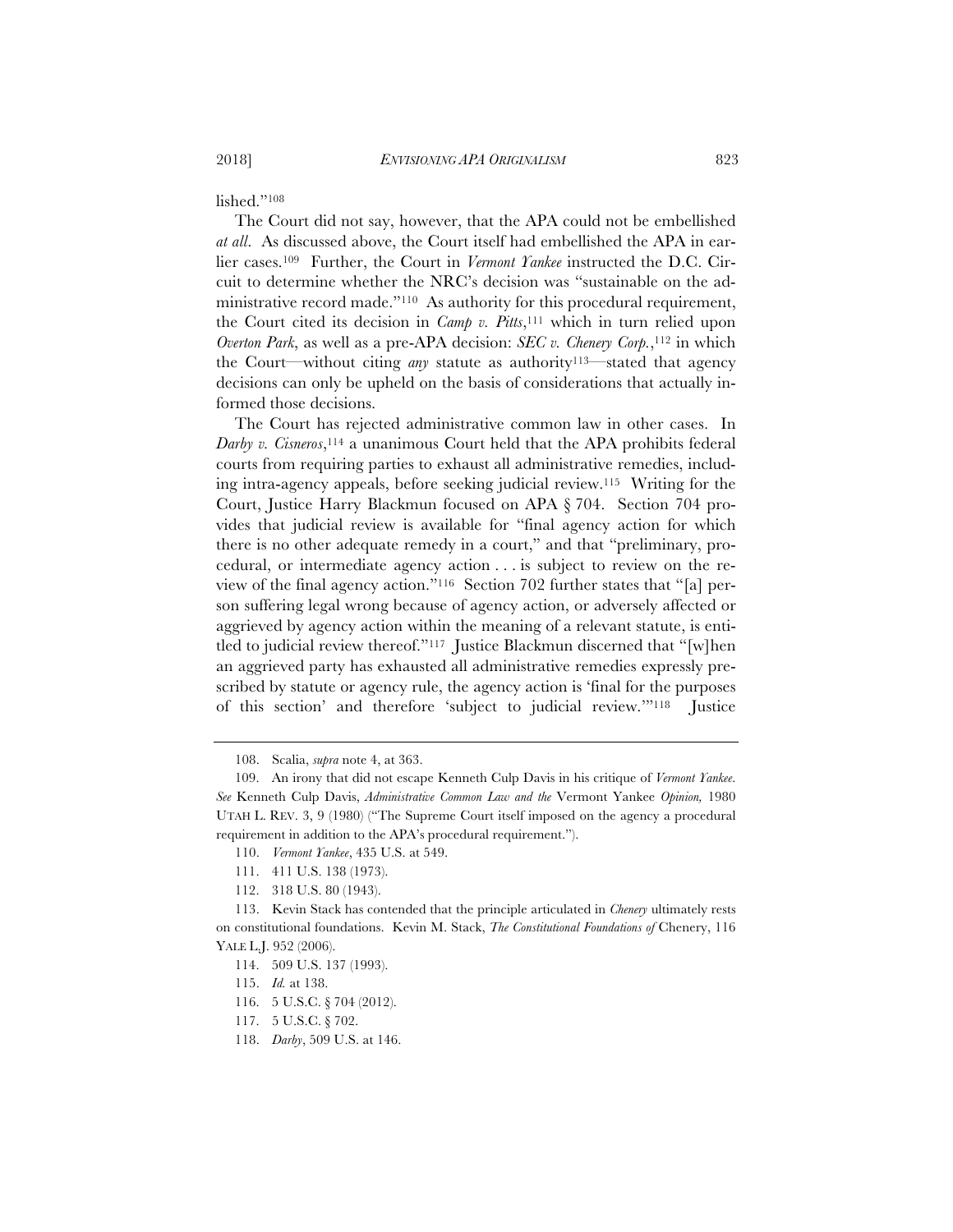Blackmun thus determined that "[w]hile federal courts may be free to apply, where appropriate, other prudential doctrines of judicial administration to limit the scope and timing of judicial review," the APA "limit[s] the availability of the doctrine of exhaustion of administrative remedies to that which the statute or rule clearly mandates."<sup>119</sup> Accordingly, Justice Blackmun concluded that "[c]ourts are not free to impose an exhaustion requirement as a rule of judicial administration where the agency action has already become 'final.'"120

A final example: in 2015, the Court in *Perez v. Mortgage Bankers Ass'n*121 issued what Cass Sunstein and Adrian Vermeule have dubbed "Vermont Yankee II."122 The D.C. Circuit had since its 1997 decision in *Paralyzed Veterans of America v. D.C. Arena L.P.*123 prohibited agencies from departing from any position reflected in interpretive rules that represented their "definitive position" without proceeding through notice-and-comment.124 In *Perez,* the Supreme Court held that the *Paralyzed Veteran*s doctrine was incompatible with  $\S 53(6)(A)$  of the APA, which expressly exempts interpretive rules from notice-and-comment procedures. Writing for the Court, Justice Sonia Sotomayor emphasized this "categorical" textual exemption, invoked the "foundational principles" articulated in *Vermont Yankee*—among them, that the APA "established the maximum procedural requirements which Congress was willing to have the courts impose upon agencies in conducting rulemaking procedures"—and rejected attempts to justify the *Paralyzed Veterans* doctrine on "practical and policy grounds."125

## II. APA PROTO-ORIGINALISM

Although administrative common law is pervasive, its rise has not gone unchecked. Today, it faces new challenges. Several scholars have argued that certain administrative common law doctrines and agency practices are inconsistent with the APA's original meaning. A recent proposal to amend the APA represents an effort to return to the APA's original meaning. Although the judiciary has not yet embraced anything that can reasonably be called APA originalism, several federal appellate judges have expressed doubts about whether certain administrative common law doctrines can be

<sup>119.</sup> *Id.* at 146.

<sup>120.</sup> *Id.* at 154.

<sup>121. 135</sup> S. Ct. 1199 (2015).

<sup>122.</sup> *See* Cass R. Sunstein & Adrian Vermeule, *The New Coke: On the Plural Aims of Administrative Law,* 2015 SUP. CT. REV. 41, 42 (2015).

<sup>123. 117</sup> F.3d 579 (D.C. Cir. 1997).

<sup>124.</sup> *See* Sunstein & Vermeule, *supra* note 122, at 52.

<sup>125.</sup> *Perez*, 135 S. Ct. at 1206–07, 1209.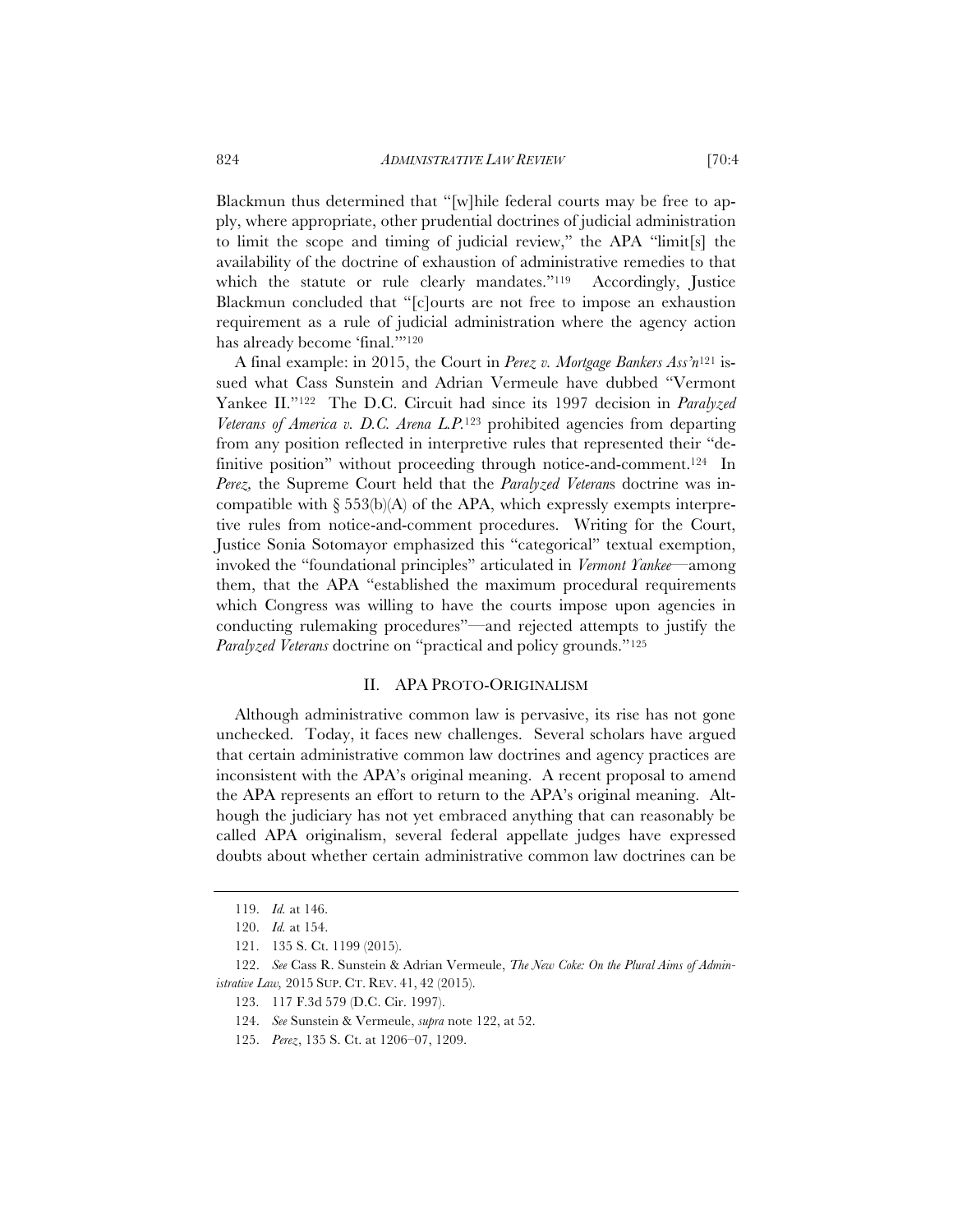squared with the APA.

## *A. Scholarship*

Contemporary administrative law scholars generally accept that much of administrative law is common law. Yet, as common law proponent Gillian Metzger has acknowledged, administrative law scholarship is a long way from the post-New Deal period in which administrative law scholars like Louis Jaffe and Kenneth Culp Davis "openly celebrated administrative law's common law character."126 This Section details the efforts of scholars who have engaged in thorough inquiries into the APA's original meaning that cast doubt upon administrative common law, as well as on longstanding agency practices.

The leading general critique of administrative common law remains John Duffy's 1998 article, *Administrative Common Law in Judicial Review*.127 Duffy contended that the APA was designed to sharply cabin the common law approach to judicial review of agency action that had emerged as judges exercising general federal equity jurisdiction conferred by statute in 1875 applied to administrative officers "the same system of equitable remedies generally applicable against all equitable defendants."128 Although his critique of administrative common law was broad, Duffy did not deny the legitimacy of administrative common law altogether—he offered hard-look review as an example of "statutorily-authorized common law."129 Duffy argued that "in choosing such open-ended language, Congress understood that it was providing the courts with a range of interpretive flexibility," the text of the original APA allows for some common law doctrinal development.130

<sup>126.</sup> *See* Gillian E. Metzger, *Foreword: Embracing Administrative Common Law*, 80 GEO. WASH. L. REV. 1293, 1317 (2012). Metzger's seminal work describing and defending administrative common law also includes Gillian E. Metzger, *Ordinary Administrative Law as Constitutional Common Law*, 110 COLUM. L. REV. 479 (2010); Gillian E. Metzger, *Administrative Constitutionalism*, 91 TEX. L. REV. 1897 (2012).

<sup>127.</sup> Duffy, *supra* note 26.

<sup>128.</sup> *Id.* at 129.

<sup>129.</sup> *Id.* at 118.

<sup>130.</sup> *Id.* at 153. This analysis is consistent with a textualist approach to statutory interpretation advocated by Judge Frank Easterbrook. *See* Frank H. Easterbrook, *Statutes' Do*mains, 50 U. CHI. L. REV. 533, 544 (1983) (observing that "[t]he statute books are full of laws . . . that effectively authorize courts to create new lines of common law" and advocating that judges do so if those laws are not unconstitutional). As Saul Levmore has observed, Easterbrook's favorite example of a statute that authorizes judges to make law is the Sherman Antitrust Act. *See* Saul Levmore, *Ambiguous Statutes*, 77 U. CHI. LAW REV. 1073, 1078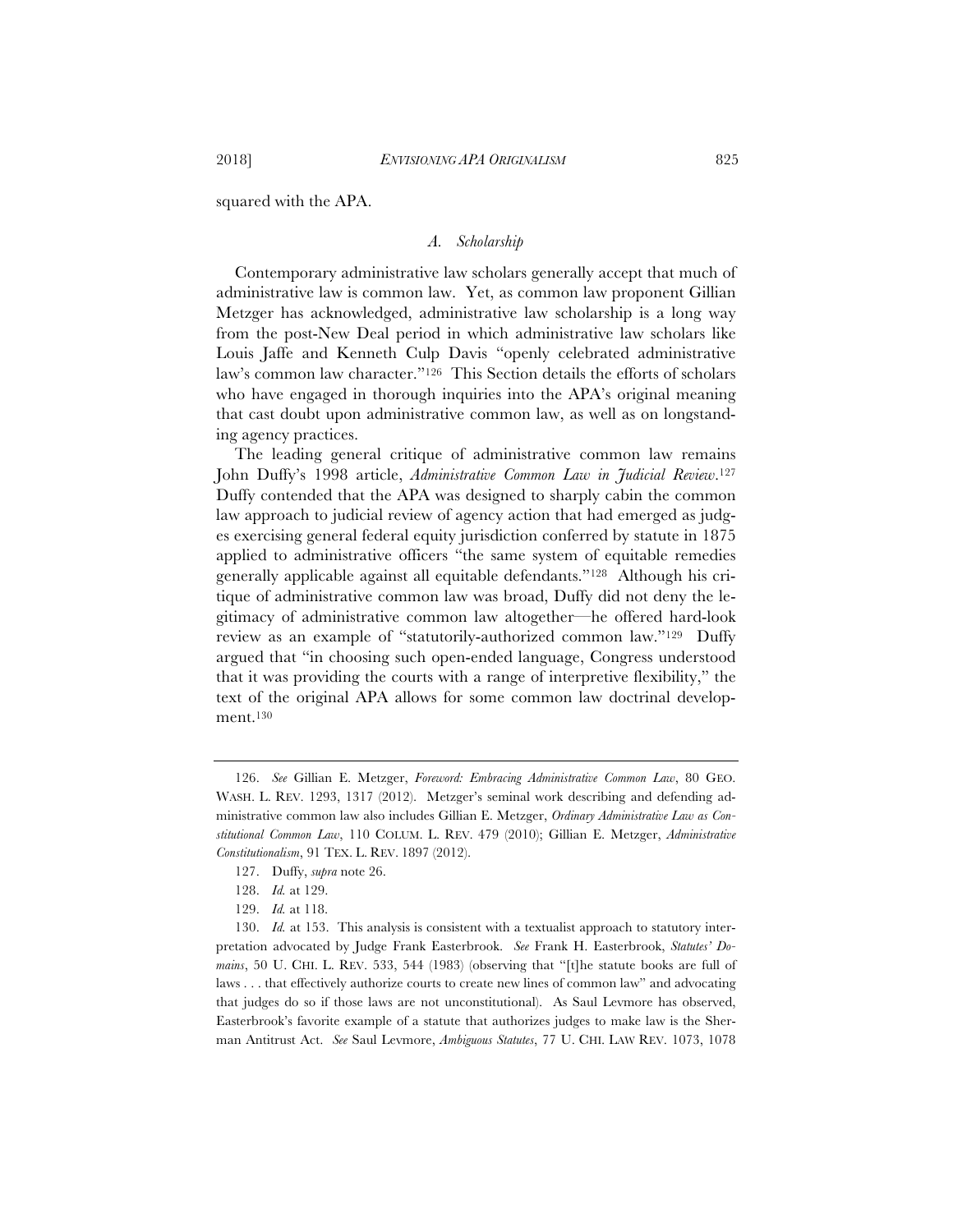826 *ADMINISTRATIVE LAW REVIEW* [70:4

More recently, Kathryn Kovacs in *Superstatute Theory and Administrative Common Law* articulated a comprehensive methodology for interpreting the APA and used that methodology to criticize administrative common law doctrines that departed from the APA's text and history.131 Although the fact that it is informed by William Eskridge and John Ferejohn's theory of superstatutes<sup>132—</sup>according to which statutes that share certain characteristics, among them the expression of fundamental, nationally-held principles and extended public deliberation both prior and subsequent to enactment,133 are in fact and ought to be interpreted in a "purposive rather than simple text-bounded or originalist way" and "generate a dynamic common law"134—might suggest that Kovacs's methodology incorporates a large role for administrative common law, this is not so. Kovacs contended that the APA suffers from a deficiency that distinguishes it from certain other superstatutes—namely, its implementation is not delegated to a single agency that is "at the center of an interpretive web, with the other branches of government and the public intertwined."135 As a consequence, courts, rather than agencies, are the primary interpreters of the APA, and "courts are not deliberative in the civic-republican sense that superstatute theory demands to legitimize evolutive interpretation."136 In view of this "deliberation deficiency,"137 Kovacs argued for a presumption *against* the legitimacy of administrative common law that "ignores or contravenes the APA,"138 and urged that judges should "pay[] particular attention to the legislative compromises encoded in the Act and any public deliberation it has encountered since 1946."139

Scholars have also criticized particular administrative common law doctrines as inconsistent with the original meaning of the APA, without addressing the legitimacy of administrative common law as a general enter-

<sup>(2010).</sup>

<sup>131.</sup> Kovacs, *supra* note 2.

<sup>132.</sup> See generally WILLIAM N. ESKRIDGE, JR. & JOHN FEREJOHN, A REPUBLIC OF STATUTES: THE NEW AMERICAN CONSTITUTION (2010); William N. Eskridge, Jr., *America's Statutory "Constitution*," 41 U.C. DAVIS L. REV. 1 (2007); William N. Eskridge, Jr. & John Ferejohn, *Super-Statutes*, 50 DUKE L.J. 1215, 1231–46 (2000) (identifying the Civil Rights Act of 1964, the Sherman Antitrust Act of 1890, and the Endangered Species Act of 1973 as super-statutes).

<sup>133.</sup> Eskridge & Ferejohn, *Super-Statutes*, *supra* note 132, at 1216.

<sup>134.</sup> *Id.* at 1234.

<sup>135.</sup> Kovacs, *supra* note 2, at 1210.

<sup>136.</sup> *Id.*

<sup>137.</sup> *Id.* at 1209.

<sup>138.</sup> *Id.* at 1211.

<sup>139.</sup> *Id.* at 1237.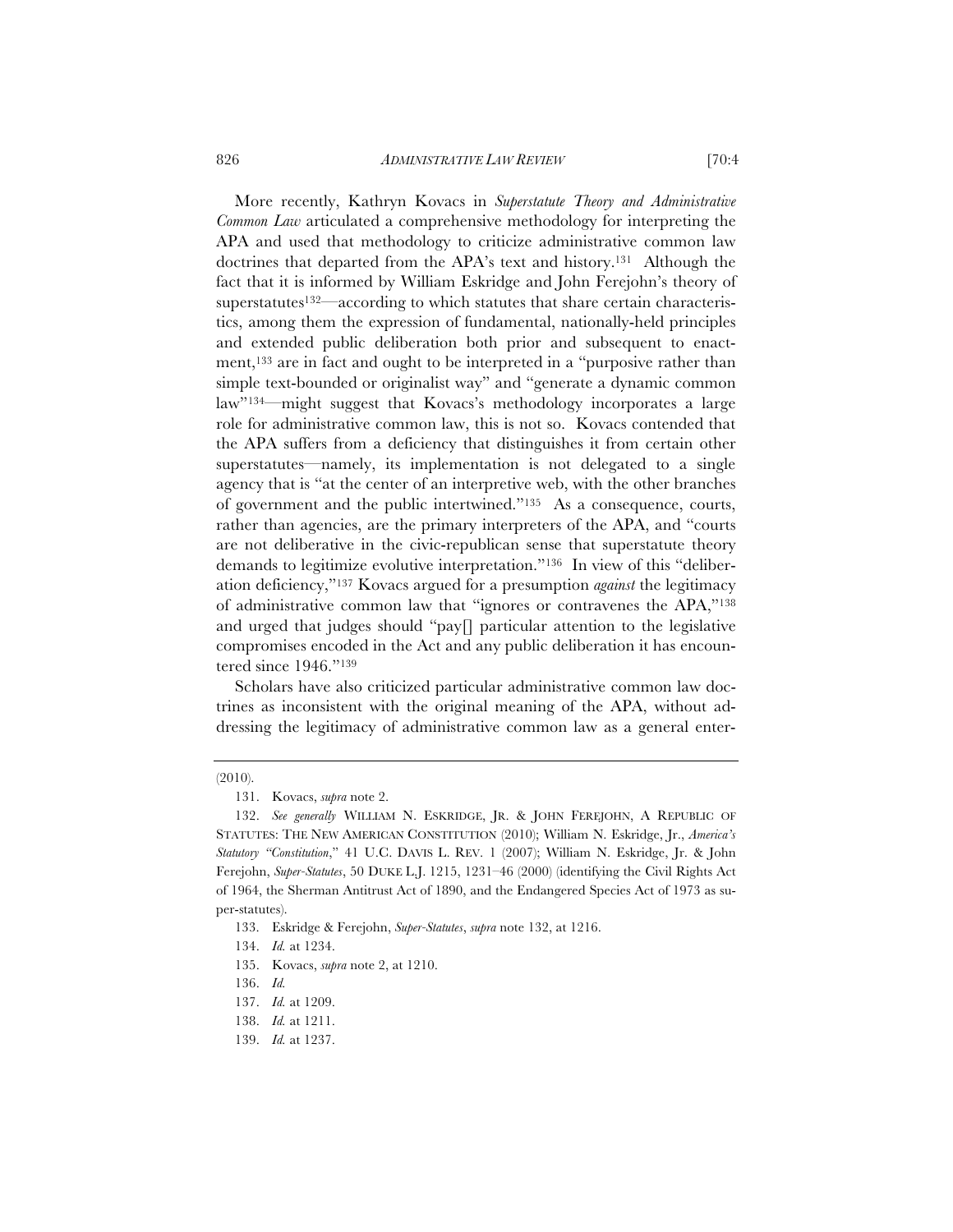prise. In *The Origins of Judicial Deference to Executive Interpretation*, Aditya Bamzai charted the landscape in which the APA took shape in the course of pursuing a broader investigation into the history of judicial review of executive interpretations of law.140 He explored interpretive methodology in the seventeenth, eighteenth, and nineteenth centuries and found that although courts consistently respected contemporaneous executive interpretations of legal provisions, just as they respected contemporaneous interpretations of legal provisions more generally, they did not defer to executive interpretations as such, as they do today under *Chevron*.141 He further documented how, beginning in the early twentieth century, the Supreme Court started drawing upon scholarship that questioned the dichotomy between questions of fact and questions of law, and "blurr[ed] the line between factual determinations and legal questions"—to the point of deferring to agencies concerning what traditionally were regarded as questions of law.142

Bamzai argued that the "most natural reading" of APA § 706 is that it "adopt[s] the traditional interpretive methodology that had prevailed from the beginning of the Republic until the 1940s"—that it rejects the thendeveloping practice of deferring on mixed questions of fact and law in favor of traditional independent review.143 Bamzai highlighted the fact that § 706 "prescribed the same standard of review for statutory provisions by requiring that courts 'interpret constitutional and statutory provisions' alike," observing that "[s]ince at least *Marbury*, constitutional provisions had been subject to de novo review."<sup>144</sup> He further noted that "section 706 established deferential standards of review for issues other than 'relevant questions of law,' thereby indicating that Congress knew how to write a deferential standard into a statute when it wanted to do so."145 Finally, drawing upon John Dickinson's analysis, Bamzai emphasized § 706's omission of a proviso in the proposed minority bill contained in the Attorney General's Committee Report which would have required that reviewing courts give "due weight" to agency "technical competence" and "specialized knowledge."146

Bamzai is not alone in his efforts to explore whether particular administrative common law doctrines are consistent with the original meaning of

146. *Id.* at 986. *See also* S. Doc. No. 77-8, at 246–47 (1941).

<sup>140.</sup> Aditya Bamzai, *The Origins of Judicial Deference to Executive Interpretation*, 126 YALE L.J. 908 (2016).

<sup>141.</sup> *Id.* at 916.

<sup>142.</sup> *Id.* at 917–18.

<sup>143.</sup> *Id.* at 987.

<sup>144.</sup> *Id.* at 985 (quoting 5 U.S.C. § 706 (2012)).

<sup>145.</sup> *Id.*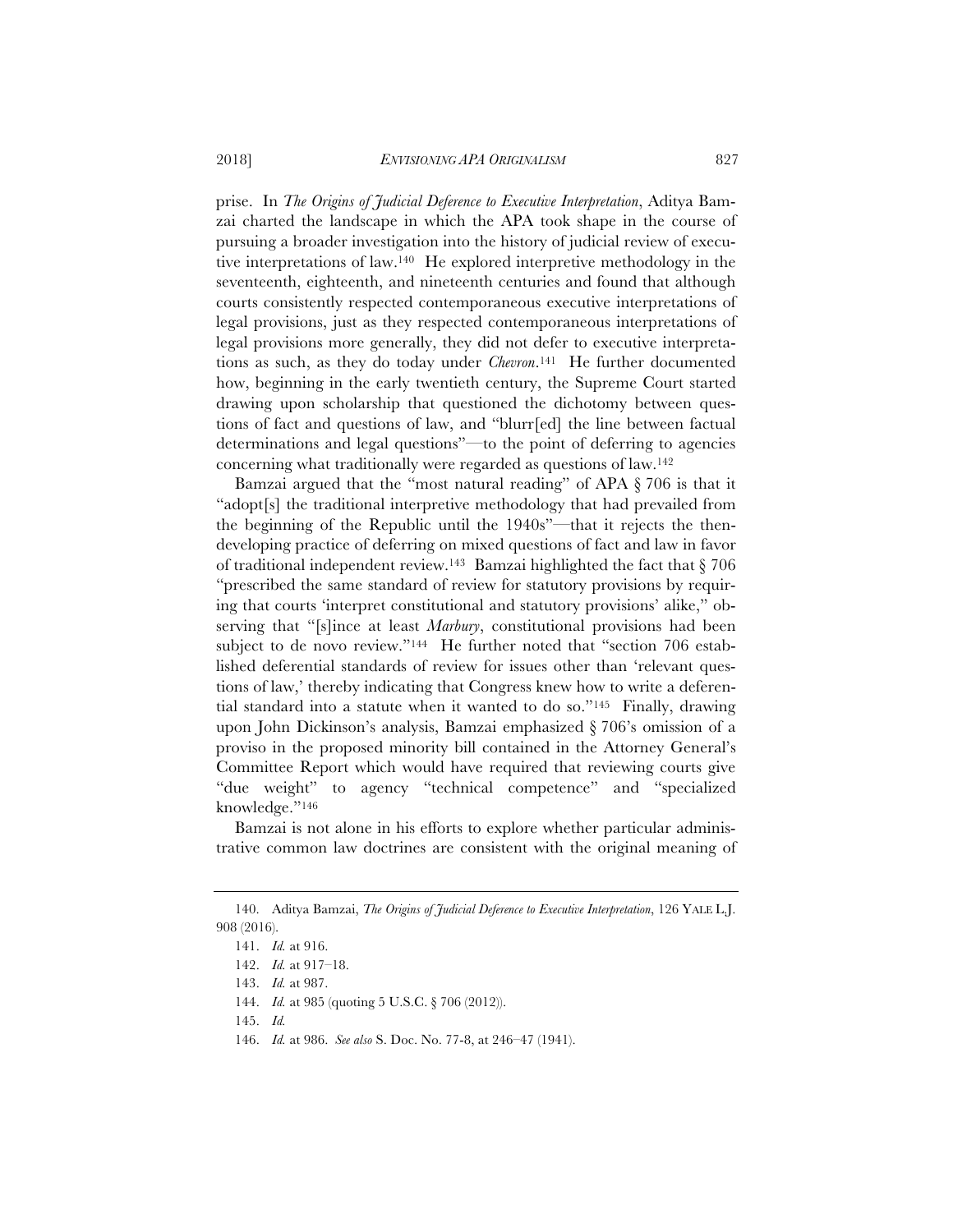the APA. Kovacs has criticized a number of common law doctrines as inconsistent with original meaning.147 Jeffrey Pojanowski has contended that *Auer* deference represents a misunderstanding of its originating case, *Seminole Rock*, which Pojanowski argues rests on an "epistemic and defeasible" form of deference similar to the traditional form identified by Bamzai rather than the "strong, general rule" set forth in *Auer.*148 That epistemic and defeasible deference—which tracks the context-sensitive framework applied by the Court in *Skidmore*—may have been incorporated into the text of the APA a year later, and *Auer* might contradict that text.149 Nicholas Bagley has argued that the presumption of judicial review of agency action associated with the Court's 1967 decision in *Abbott Laboratories v. Gardner*150 draws no support from the APA's text or from its legislative history.<sup>151</sup> Finally, Aaron Nielson and Kent Barnett have in separate articles criticized the Court's articulation of a presumption against formal rulemaking in *United States v. Allegheny-Ludlum Steel Corp.*152 and *United States v. Florida East Coast Railway Co.*,153 arguing that the original meaning of the APA does not require Congress to use the magic words "on the record after opportunity for an agency hearing" before the APA's demanding procedural requirements for formal rulemaking are triggered.154

<sup>147.</sup> *See, e.g.*, Kovacs, *supra* note 2, at 1212 (arguing that the judicial practice of according particularly strong judicial deference to administrative actions by the military "exceeds the boundaries" of the APA's text and "contradicts Congress's intent," insofar as the Congress that enacted the APA specifically rejected the War Department's call to exempt the military from the APA altogether); Kathryn E. Kovacs, *Scalia's Bargain*, 77 OHIO ST. L.J. 1155, 1179–83 (2016) (arguing that a 1976 amendment which added to the APA a waiver of the United States' sovereign immunity from suits "seeking relief other than money damages" has been misinterpreted to apply to non-APA claims and to escape the APA's limitations on "final agency action" requirement in APA § 704); Kathryn E. Kovacs, *Rules or Rulers? The Rise of the Unitary Executive*, 70 ADMIN. L. REV. 515, 532–45 (2018) (arguing that administrative common law doctrines which require agencies to produce administrative records in informal rulemaking, disclose data considered by agencies in formulating proposed rules, disclose ex parte contacts during informal rulemaking, and incorporate responses to significant public comments in their final rules violate the text of § 553).

<sup>148.</sup> Jeffrey A. Pojanowski, *Revisiting* Seminole Rock, 16 GEO. J.L. & PUB. POL'Y 1, 96– 97 (2018).

<sup>149.</sup> *Id.* at 97.

<sup>150. 387</sup> U.S. 136 (1967).

<sup>151.</sup> Nicholas Bagley, *The Puzzling Presumption of Reviewability*, 127 HARV. L. REV. 1285, 1303–09 (2014).

<sup>152. 406</sup> U.S. 742 (1972).

<sup>153. 410</sup> U.S. 224 (1973).

<sup>154.</sup> Kent H. Barnett, *How the Supreme Court Derailed Formal Rulemaking*, 85 GEO. WASH.

L. REV. ARGUENDO 1 (2017); Aaron L. Nielson, *In Defense of Formal Rulemaking*, 75 OHIO ST.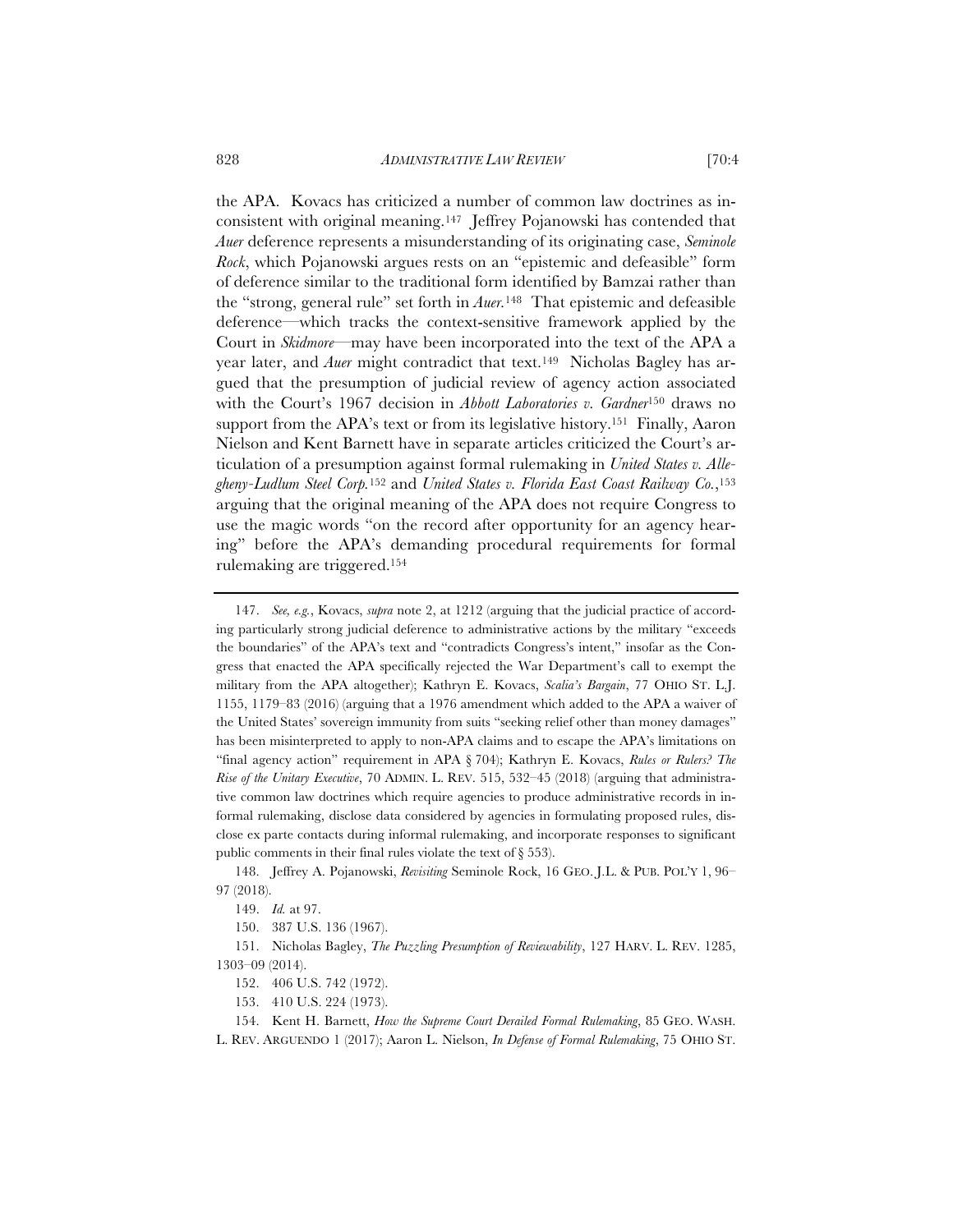Scholarly focus on the APA's original meaning has not been limited to whether administrative common law forged *by judges* is consistent with it. William Funk has detailed and criticized agencies' evasion of formal APA adjudication—adjudication "required by statute to be determined on the record after opportunity for an agency hearing"<sup>155</sup>—and their use of informal adjudication.156 Informal adjudication lacks comparable procedural protections for defendants and is presided over by administrative judges (AJs) who are far less insulated from pressure by the policy and prosecutorial branches of the agency that employs them than administrative law judges (ALJs) who preside over formal adjudication.157 In arguing that "whenever an evidentiary hearing is required by a statute, that hearing should be an APA adjudication," Funk relied heavily upon the 1947 Attorney General's Manual, which he treated as evidence of original intent and understanding.158 In the article that prompted Michael Herz—in a favorable review159—to coin the term "APA originalism," Kevin Stack drew upon the Attorney General's Manual, as well as upon the APA's drafting history, to argue that regulatory "preambles"160 should be used by agencies to provide guidance to the public, rather than other kinds of guidance documents, and should be given more weight in judicial review than other guidance documents.161

It is not as though scholars have until recently ignored the APA's text and history. Kenneth Culp Davis and Nathaniel Nathanson criticized *Vermont Yankee* partly because they believed it to be inconsistent with the text and history of the APA.162 *Chevron*'s statutory basis has long been ques-

160. Preambles are the "concise general statement[s] of . . . basis and purpose" that agencies are required to "incorporate in . . . rules adopted."  $5 \text{ U.S.C.}$   $\S 553(c)$ .

161. *See, e.g.*, Kevin M. Stack, *Preambles as Guidance*, 84 GEO. WASH. L. REV. 1252, 1260 (2016) (arguing that preambles "were conceived as not only identifying the legal and factual basis for . . . rule[s], but also providing guidance on its meaning for the public and the courts").

162. Davis, *supra* note 26, at 10 (drawing upon text and legislative history to argue that the APA "recognized three kinds of law—constitutional law, statutory law, and common law—and it provided that nothing in the APA cuts back protections provided by any one of the three"); Nathaniel Nathanson, *The* Vermont Yankee Nuclear Power *Opinion: A Masterpiece* 

L.J. 237, 240 (2014). If Barnett and Nielson are right, the Court's presumption against formal rulemaking makes it harder for Congress to authorize formal rulemaking than does the APA's original meaning.

<sup>155. 5</sup> U.S.C. § 554 (2012).

<sup>156.</sup> Funk, *supra* note 11.

<sup>157.</sup> *Id.* at 148–57.

<sup>158.</sup> *Id.* at 162.

<sup>159.</sup> Herz, *supra* note 10.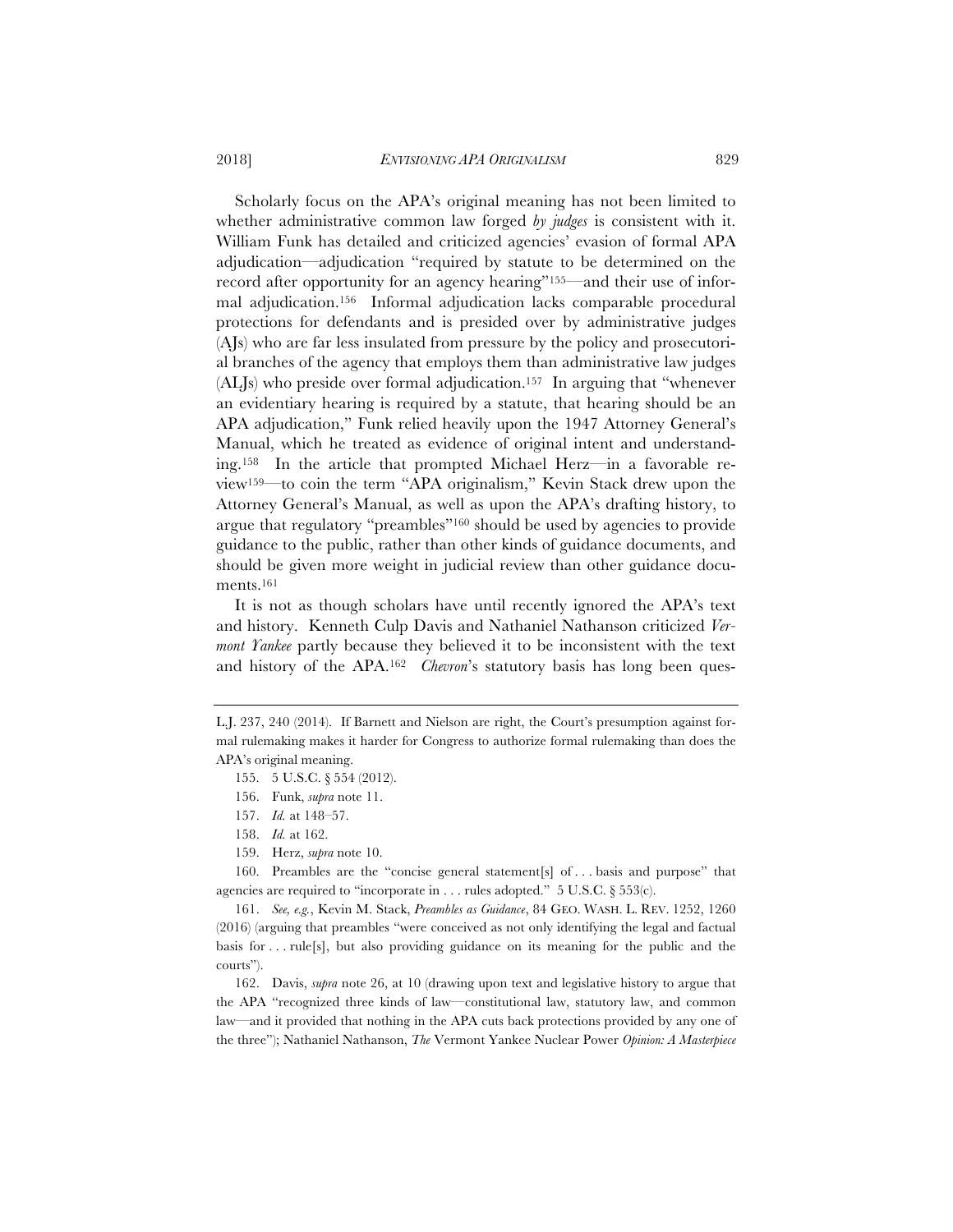tioned by scholars.163 What *is* new is the extent of scholars' attention to the relevant historical context—including the linguistic, epistemological, institutional, and legal premises from which those who enacted the APA proceeded. Because scholars have yet to formally develop an originalist methodology for interpreting the APA, the above-mentioned articles can borrowing a term from Lawrence Solum—be characterized as examples of "proto-APA originalism."164 But such a methodology can be developed,

163. *See, e.g.*, Duffy, *supra* note 26, at 194–95 n.411 (arguing that § 706 "suggests that Congress contemplated courts would always apply independent judgment on questions of law"); Cynthia R. Farina, *Statutory Interpretation and the Balance of Power in the Administrative State*, 89 COLUM. L. REV. 452, 473 n.85 (1989) ("That section 706 appears to contemplate de novo judicial determination of questions of statutory meaning is generally acknowledged"); Jerry L. Mashaw, *Rethinking Judicial Review of Administrative Action: A Nineteenth-Century Perspective*, 32 CARDOZO L. REV. 2241, 2243 (2011) (stating § 706 "seems to allocate firmly [questions of statutory interpretation] to de novo judicial determination").

164. *See* Solum, *Originalism and Constitutional Construction*, *supra* note 16, at 462–63 (coining the term "proto-originalism" in discussing the writings and speeches of Raoul Berger, Judge Robert Bork, Justice William Rehnquist, and Edwin Meese III).

 This should not be taken to suggest that no full-fledged theories of APA interpretation are on offer, any more than that it should be taken to suggest that scholars have until recently ignored the APA's text and history. As noted, Kovacs has articulated a comprehensive theory of APA interpretation. It is not, however, an avowedly originalist theory, and Kovacs's concern with respecting and inducing congressional deliberation on an ongoing basis suggests the tensions might emerge between the results that her theory generates and the APA's original meaning. Thus, Kovacs counsels courts to both consider "Congress's treatment of each provision in the original legislative process *and* the quality of deliberation the provision has seen since enactment" and acknowledges that "ongoing deliberation may render administrative common law that once contradicted Congress's intent innocuous" even if the text is not amended. Kovacs, *supra* note 2, at 1252, 1254 (emphasis added) (offering *Chevron* as a possible example). From the standpoint of originalism, doctrines that contradict the original communicative content of legal texts *cannot* be innocuous unless the text is changed to make way for them—that content is *fixed* until changed through the constitutionally-authorized lawmaking process, and constitutional decisionmakers are constrained to give effect to it. *See* Lawrence B. Solum, *The Fixation Thesis: The Role of Historical Fact in Original Meaning*, 91 NOTRE DAME L. REV. 1 (2015) (explaining the centrality of the "fixation thesis" to modern originalism); Lawrence B. Solum, *Faith and Fidelity: Originalism and the Possibility of Constitutional Redemption,* 91 TEX. L. REV. 147, 154 (2012) ("Characteristically, originalists claim that original meaning should have binding or constraining force.").

 As in the context of constitutional interpretation, the question of how often a fullfledged originalist methodology would, if properly applied, generate outcomes that differ from alternative methodologies in the context of APA interpretation is difficult to answer

*of Statutory Misinterpretation,* 16 SAN DIEGO L. REV. 183, 195 (1979) (arguing that the Court's opinion in *Vermont Yankee* did not represent a "responsible effort to ascertain either the literal meaning or the apparent legislative intent of the APA").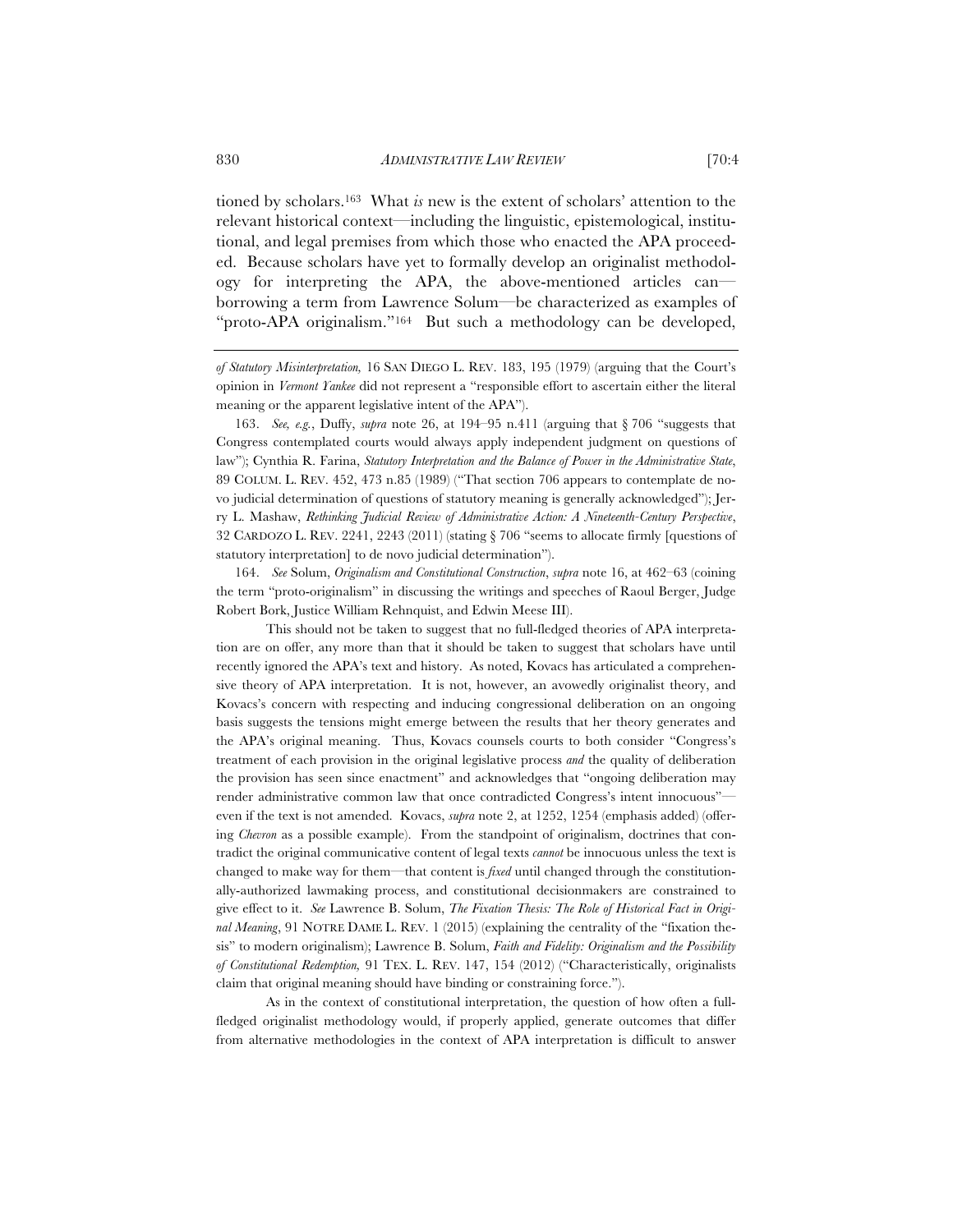with the help of premises and tools drawn from constitutional originalism.

## *B. Legislation*

Congressional concerns about overregulation have in recent years inspired numerous legislative proposals, including proposals to amend the APA.165 Although the APA has been amended several times already, those amendments addressed subjects that were concededly outside the scope of the original APA.166 Of late, legislators have proposed that the APA be amended in order to *restore* its original meaning.167 The title of the most sweeping proposal is telling: "The Separation of Powers Restoration Act of 2016" (SOPRA).168

The text of SOPRA is terse, its goal evident. It would amend APA § 706 to require reviewing courts to "decide de novo all relevant questions of law, including the interpretation of constitutional and statutory provisions, and rules made by agencies."169 It is designed to eliminate *Chevron* deference to agency statutory interpretation and *Auer* deference to agency regulatory interpretation. The report submitted by the House Committee on the Judiciary states that SOPRA will "overturn the so-called *Chevron* and *Auer* doctrines" and that those doctrines "conflict[] flatly with the express terms" of the APA.170 SOPRA passed the House on July 12, 2016.171 It has since been incorporated into the House version of the proposed Regulatory Ac-

171. *See* Separation of Powers Restoration Act of 2016, H.R. 4768.

with any precision. This Article focuses on possible conflicts between administrative common law doctrines and APA originalism because it is generally accepted that much of our administrative law is common law. Whether those conflicts would actually be perceived *by judges* who took an originalist approach to the APA and how those judges would respond to those conflicts if they perceived them are separate matters—albeit matters of importance in considering whether APA originalism ought to be adopted by judges.

<sup>165.</sup> Non-APA related proposals include Regulations from the Executive in Need of Scrutiny Act of 2017, H.R. 26, 115th Cong. (2017) (explaining that the Regulations from the Executive in Need of Scrutiny (REINS) Act "will result in more carefully drafted and detailed legislation, an improved regulatory process, and a legislative branch that is truly accountable to the American people for the laws imposed upon them" without reference to the APA).

<sup>166.</sup> For a general overview of amendments to the APA, see William H. Allen, *The Durability of the Administrative Procedure Act*, 72 VA. L. REV. 235, 235–37 (1986). For a deep-dive into the 1976 amendments, see Kovacs, *Scalia's Bargain*, *supra* note 147.

<sup>167.</sup> *See infra* note 173.

<sup>168.</sup> Separation of Powers Restoration Act of 2016, H.R. 4768, 114th Cong. (2016).

<sup>169.</sup> *Id.* § 2(3).

<sup>170.</sup> H.R. REP. NO. 114-622, at 2, 5 (2016).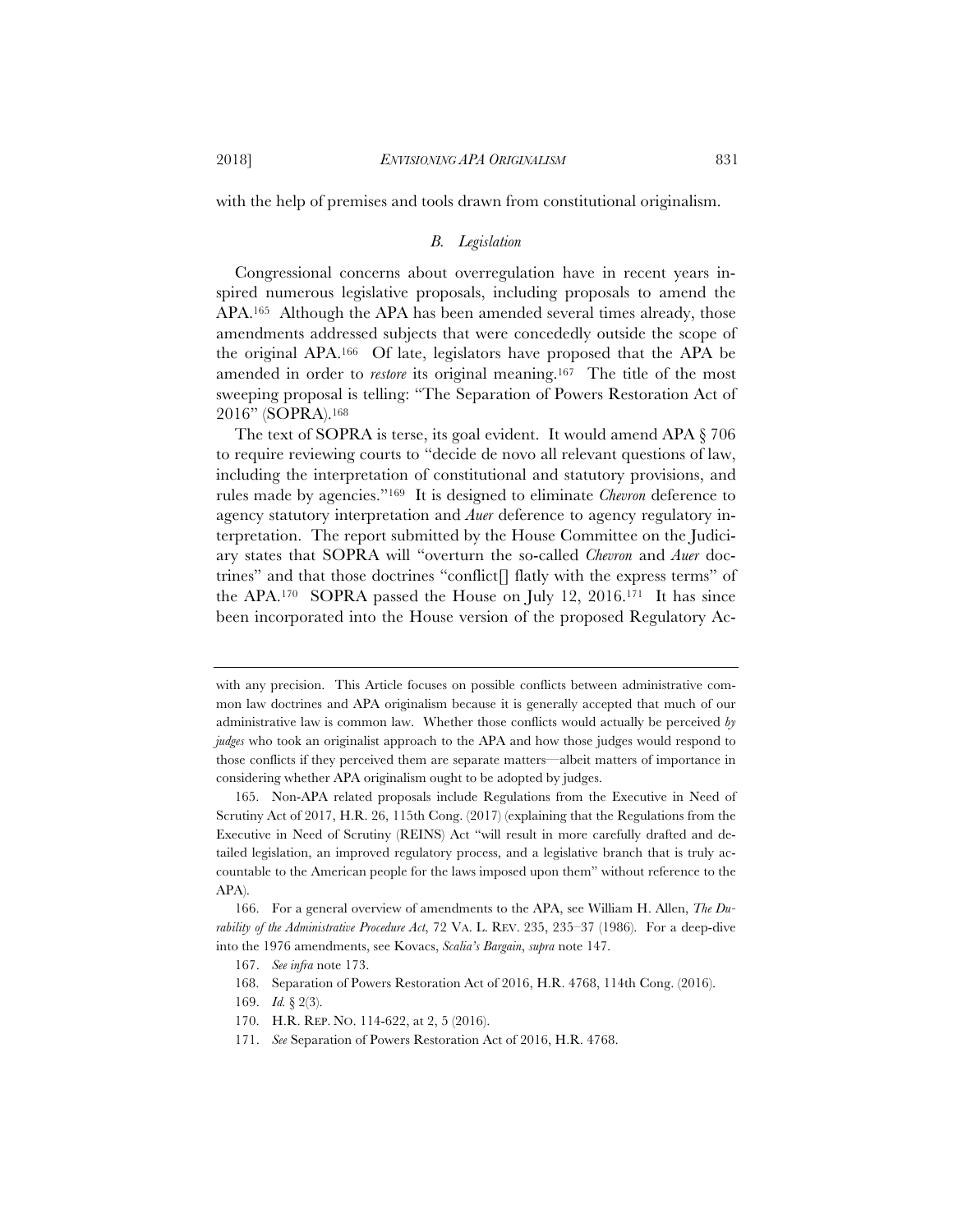countability Act (RAA).172

SOPRA may not become law, whether as a standalone bill or as part of the RAA. The Senate version of the APA targets only *Auer* deference.173 Attempts to amend the APA in order to prohibit judicial deference to agencies have failed in the past. For example, in 1980 Senator Dale Bumpers introduced an amendment that would have prohibited any judicial "presumption that any rule or regulation of any agency is valid."<sup>174</sup> The amendment was ultimately rejected.

Further, as Kristin Hickman and Nicholas Bednar have observed,175 it is unclear precisely what the post-SOPRA regime would look like. "[D]ecide de novo" seems at first to be clear enough, but Hickman and Bednar point out that the "*Chevron* standard itself contemplates a de novo–like Step One analysis employing traditional tools of statutory construction to evaluate congressional intent and provides for deference under Step Two only when those tools fail to yield a clear answer."176 *Auer* too is triggered only when regulatory text proves ambiguous. Perhaps SOPRA would not change much of anything because it would not require courts to do anything that they do not already do when applying the very doctrines that it targets.

Yet, even if SOPRA meets the fate of the Bumpers Amendment or does not change much of anything, its basic premises and its passage in the House evince legislative interest in the degree to which administrative common law has departed from the APA's original meaning. It expresses a perception on the part of members of Congress that the judiciary has neglected that original meaning, and a desire to return to it.

## *C. Judicial Opinions*

Several federal appellate judges have criticized administrative common law in recent years. Justice Brett Kavanaugh, previously of the D.C. Circuit, has argued that the rule set forth in the circuit's decision in *Portland Cement v. Ruckelhaus*,<sup>177</sup> which requires agencies to disclose technical data and studies on which they relied in formulating proposed rules, "cannot be squared" with APA § 553(a).<sup>178</sup> Judge A. Raymond Randolph<sup>179</sup> and Judge

<sup>172.</sup> *See* Regulatory Accountability Act of 2017, H.R. 5, 115th Cong. § 103 (2017).

<sup>173.</sup> *See* Regulatory Accountability Act of 2017, S. 951, 115th Cong. § 4 (2017).

<sup>174. 125</sup> CONG. REC. S12,145 (daily ed. Sept.7, 1979).

<sup>175.</sup> Kristin E. Hickman & Nicholas R. Bednar, Chevron*'s Inevitability*, 85 GEO. WASH. L. REV. 1392 (2017).

<sup>176.</sup> *Id.* at 1457–58.

<sup>177. 486</sup> F.2d 375 (D.C. Cir. 1973).

<sup>178.</sup> Am. Radio Relay League, Inc. v. FCC, 524 F.3d 227, 246 (D.C. Cir. 2008).

<sup>179.</sup> Checkosky v. SEC, 23 F.3d 452, 490–93 (D.C. Cir. 1994) (Randolph, J., concur-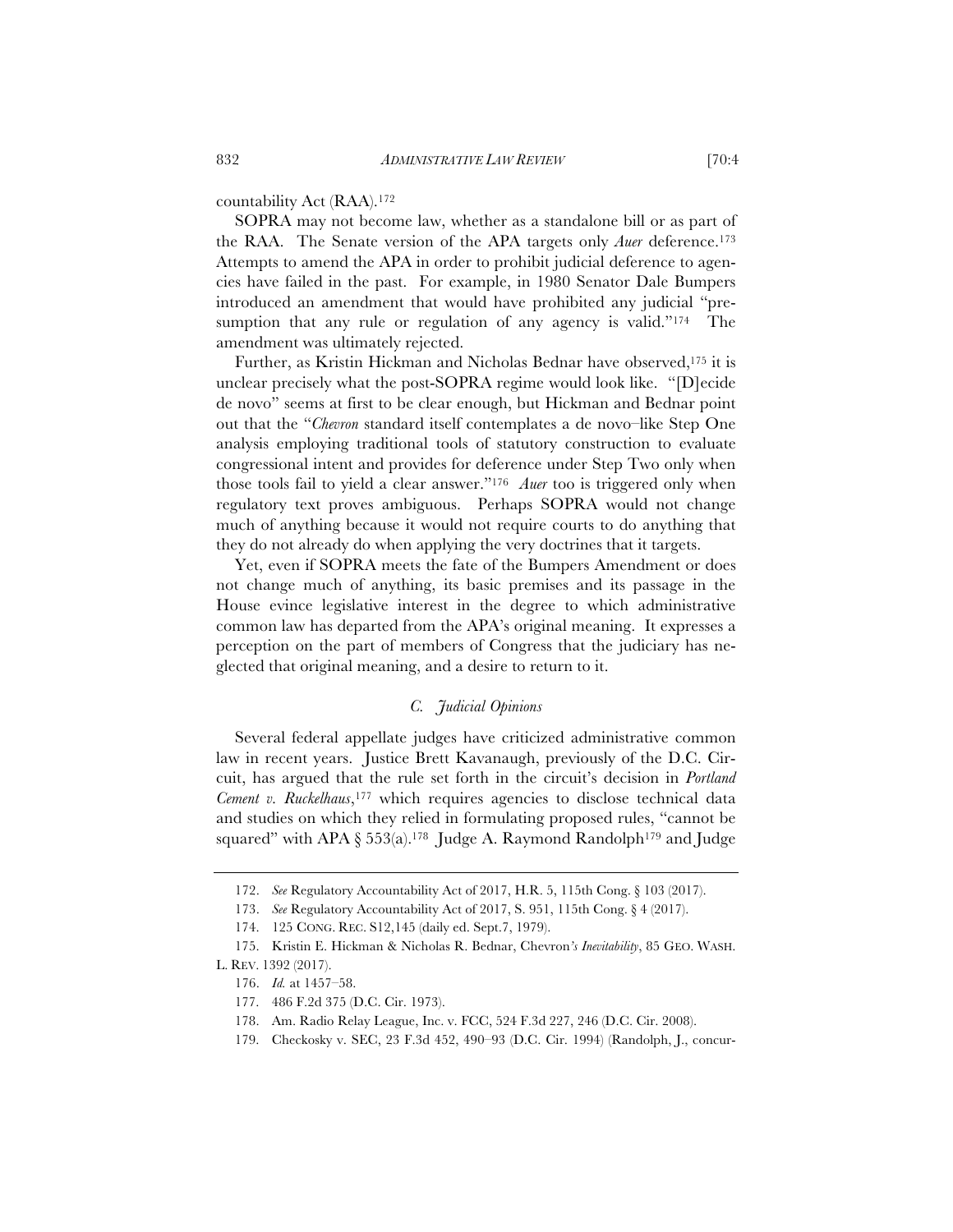David Sentelle, also of the D.C. Circuit, have argued that the circuit's practice of remanding rules that are found to be arbitrary and capricious to agencies rather than vacating them violates  $\S 702(2)$ (E), which in their view "command[s]" courts to "hold unlawful and set aside" such actions.180 Prior to his elevation from the Tenth Circuit to the Supreme Court, now-Justice Neil Gorsuch questioned whether *Chevron* deference was consistent with § 706's command to courts to "'interpret . . . statutory provisions' and overturn agency actions that are found to be inconsistent with those interpretations."181

These opinions do not contain historical analysis that is comparable to the scholarship discussed above, or even a citation to such analysis. Justice Kavanaugh, for instance, averred that the *Portland Cement* rule "is not consistent with the text of the APA or *Vermont Yankee*," but did not inquire into how the text of  $\S 553(a)$  would have been understood in 1946 or assess whether the Court in *Vermont Yankee* correctly ascertained what the Congress that enacted the APA intended.182 It would thus be a stretch to describe these opinions as originalist. That being said, Justice Kavanaugh<sup>183</sup> and Justice Gorsuch have elsewhere engaged in originalist analysis,184 and could be receptive to arguments against *Portland Cement* and *Chevron* deference, respectively, that are grounded in the APA's original meaning.

#### III. TOWARDS STATUTORY ORIGINALISM

We are now in a position to consider what a consciously and consistently originalist approach to interpreting the APA might look like and how it could alter administrative law doctrine if embraced by judges. This Part provides an overview of originalism and explains how an originalist methodology might be applied to statutes. It then discusses how the ascendant form of originalism relates to the implementing doctrines<sup>185</sup> that the Court

ring).

<sup>180.</sup> *See* Milk Train, Inc. v. Veneman, 310 F.3d 747, 757 (2002) (Sentelle, J., dissenting).

<sup>181.</sup> Gutierrez-Brizuela v. Lynch, 834 F.3d 1142, 1151 (10th Cir. 2016).

<sup>182.</sup> *Am. Radio Relay League, Inc.*, 524 F.3d at 246–47.

<sup>183.</sup> *See* Free Enter. Fund v. PCAOB, 537 F.3d 667, 686–94 (D.C. Cir. 2008) (Kavanaugh, J., dissenting) (investigating the original meaning of the Appointments Clause).

<sup>184.</sup> *See, e.g.*, Carpenter v. U.S., 138 S. Ct. 2206, 2267–72 (2018) (Gorsuch, J., dissenting) (investigating the original meaning of the Fourth Amendment); Sessions v. Dimaya, 138 S. Ct. 1204, 1223–30 (2018) (Gorsuch, J., concurring) (defending the void-for-vagueness doctrine against originalist criticism by Justice Thomas); United States v. Ackerman, 831 F.3d 1292 (10th Cir. 2016) (investigating the original meaning of the Fourth Amendment).

<sup>185.</sup> *See generally* Richard H. Fallon, Jr., *Implementing the Constitution*, 111 HARV. L. REV.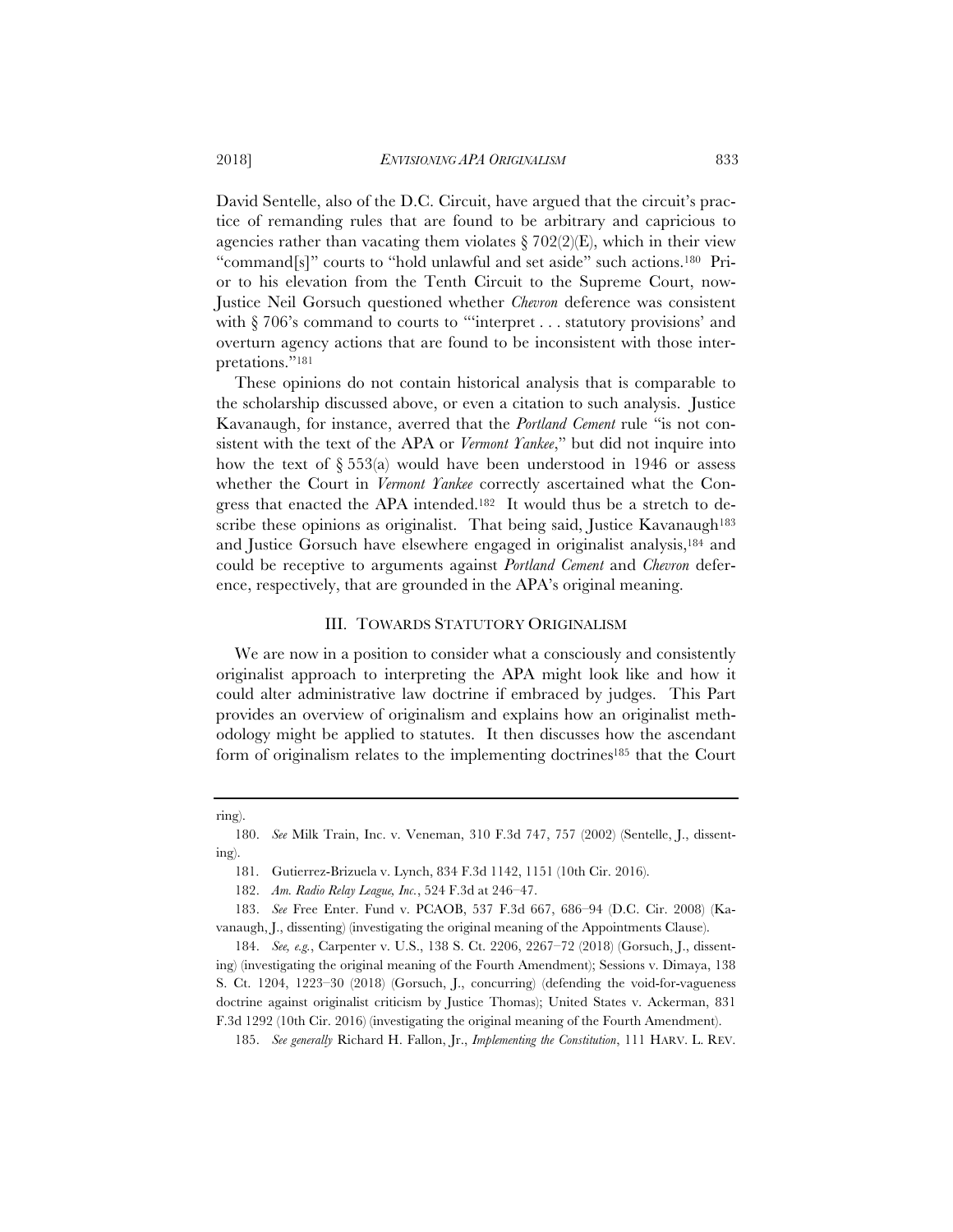has developed over the years in constitutional settings, as well as how contemporary originalism treats precedent.

# *A. Why "Statutory" Originalism?*

Applying the term "originalism" to any methodology for interpreting a statute—even one as important as the APA—might initially seem jarring. Originalism is most familiar as a means of interpreting *constitutional* text. Why would originalist methodology be applicable to the APA at all?

The answer is that constitutional originalism rests upon premises that are applicable to statutes no less than to the Constitution—and, for that matter, to regulations and other legal texts that make up our public law. Among those premises: (1) the meaning of a legal text consists in its communicative content; (2) the communicative content conveyed through particular words, phrases, and sentences in a given legal text is fixed at the time that that text is ratified or enacted.186 Because the Constitution and the APA are both legal texts, originalism holds that their meaning consists in their communicative content, which content was fixed when they were ratified or enacted.

Indeed, the proposition that the meaning of statutory text is fixed at the point of enactment stirs far less controversy than does the like proposition concerning constitutional text. Although scholars have championed methods of statutory interpretation that *do not* focus on capturing fixed meaning, those methods have not been embraced by judges. For example, while William Eskridge's "dynamic" approach to statutory interpretation—which entails updating statutes to respond to social and political changes, as well as to other evolutions in the relevant policy environment<sup>187—</sup>has proven influential within the academy, Eskridge has acknowledged that judges "treat [it] like the plague."188

<sup>54, 61–67 (1997);</sup> RICHARD H. FALLON, JR., IMPLEMENTING THE CONSTITUTION 37–44 (2001) (describing and defending the Supreme Court's use of "implementing doctrines" that are not specified in the constitutional text in order to resolve constitutional questions).

<sup>186.</sup> *See* Solum, *The Fixation Thesis*, *supra* note 164, at 15.

<sup>187.</sup> *See* William N. Eskridge, Jr., *Dynamic Statutory Interpretation,* 135 U. PA. L. REV. 1479, 1482–83 (1987) (analogizing judges to diplomats "whose ordering authority is severely limited but who must often update their orders to meet changing circumstances," and arguing that "the subsequent evolution of [a] statute and its present context, especially the ways in which the societal and legal environment of the statute has materially changed over time" are among the interpretive considerations that judges must weigh).

<sup>188.</sup> *See* William N. Eskridge, Jr., *The Dynamic Theorization of Statutory Interpretation*, 16 ISSUES IN LEGAL SCHOLARSHIP 1, 9 (2002). For a notable exception, see *Hively v. Ivy Tech Community College*, 853 F.3d 339, 353–57 (7th Cir. 2017) (Posner, J., concurring) (embracing "judicial interpretive updating" as a means of "avoid[ing] statutory obsolescence and con-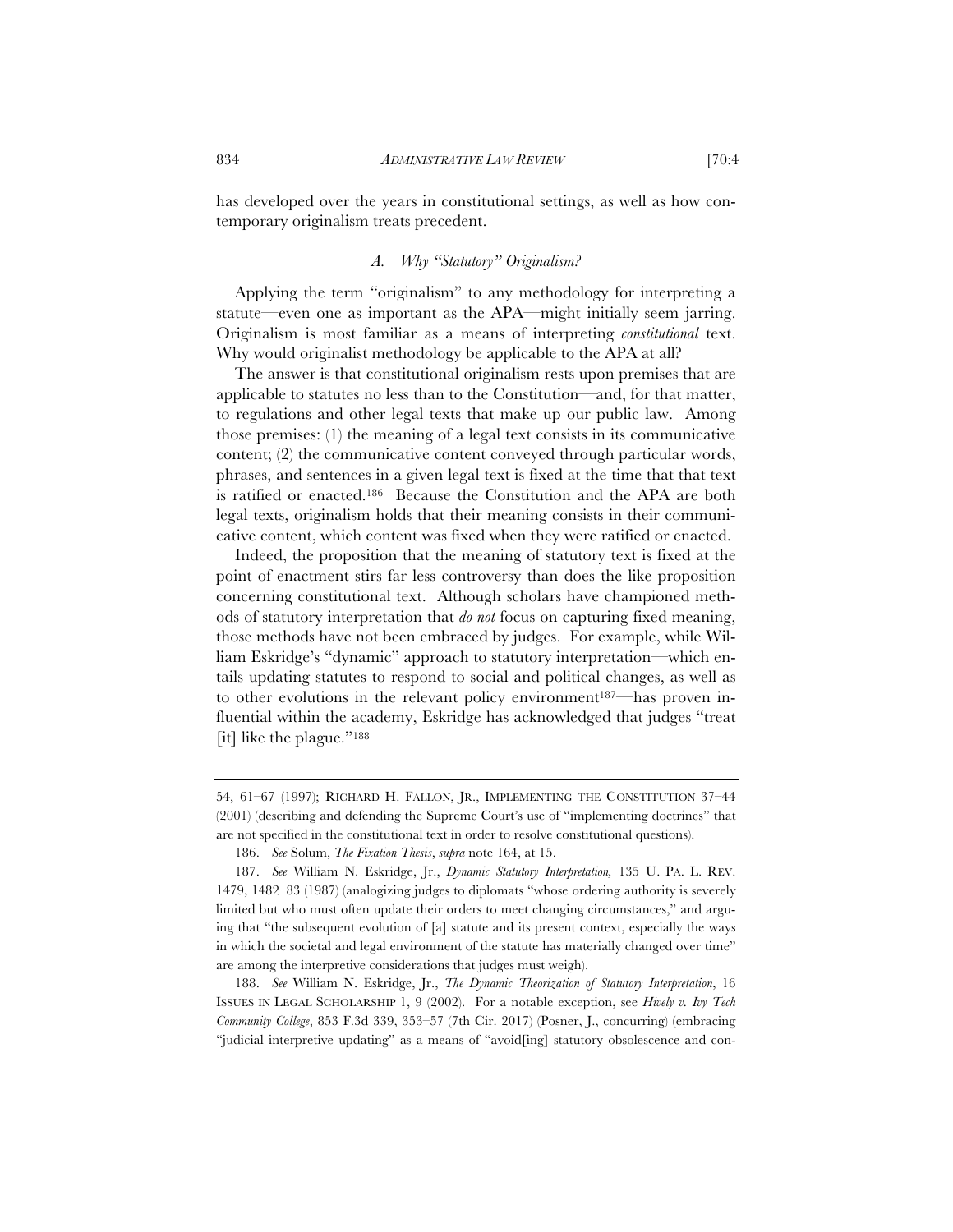2018] *ENVISIONING APA ORIGINALISM* 835

There is still a debate within constitutional originalism concerning whether the Constitution's original communicative content consists in the original communicative intentions of its framers or ratifiers or in the meaning that the public attached to the agreed-upon text at the point of ratification. Further, originalists who agree concerning the ultimate source of communicative content might disagree concerning the best means of ascertaining that content. For instance, intentionalists might disagree about whether to ascertain the ratifiers' intent by (a) directly inquiring into the actual communicative intentions of numerous, geographically dispersed ratifiers; or (b) constructing a hypothetical ordinary member of the 1788 public, seeking to determine how such a person would likely have understood the text, and using that understanding as a proxy for the communicative intentions of the ratifiers, on the assumption that the ratifiers intended the text to be understood as an ordinary member of the public would have understood it. The significance of these intramural controversies will be addressed below.

## *B. The Interpretation-Construction Distinction*

Adherents to what is generally referred to as the "New Originalism" generally distinguish between the *interpretation* of constitutional text—the ascertainment of its communicative content—and constitutional *construction* the activity of giving the text legal effect.189 New Originalists have also recognized the existence of what Lawrence Solum has termed the "construction zone"—a space in which "the communicative content of the constitutional text underdetermines [its] legal effect."190

To appreciate the interpretation-construction distinction, consider a text that is not given legal effect in any respect: the Confederate States Constitution. Few would deny that the Confederate States Constitution is written in English; that its text has meaning; and that the text denotes certain concepts and not others. There are linguistic *facts of the matter* concerning what its text communicates, and those facts are in principle discoverable through empirical inquiry into contemporaneous patterns of word usage and careful study of the context of constitutional communication. Thankfully, those facts do not contribute in any way to the functioning of any existing legal

comitantly . . . avoid[ing] placing the entire burden of updating old statutes on the legislative branch.").

<sup>189.</sup> For helpful overviews of the interpretation-construction distinction by two of its earliest and most influential advocates, see Randy E. Barnett, *Interpretation and Construction*, 34 HARV. J.L. & PUB. POL'Y 65 (2011); Lawrence B. Solum, *The Interpretation-Construction Distinction*, 27 CONST. COMMENT. 95 (2011).

<sup>190.</sup> Solum, *Originalism and Constitutional Construction*, *supra* note 16, at 475.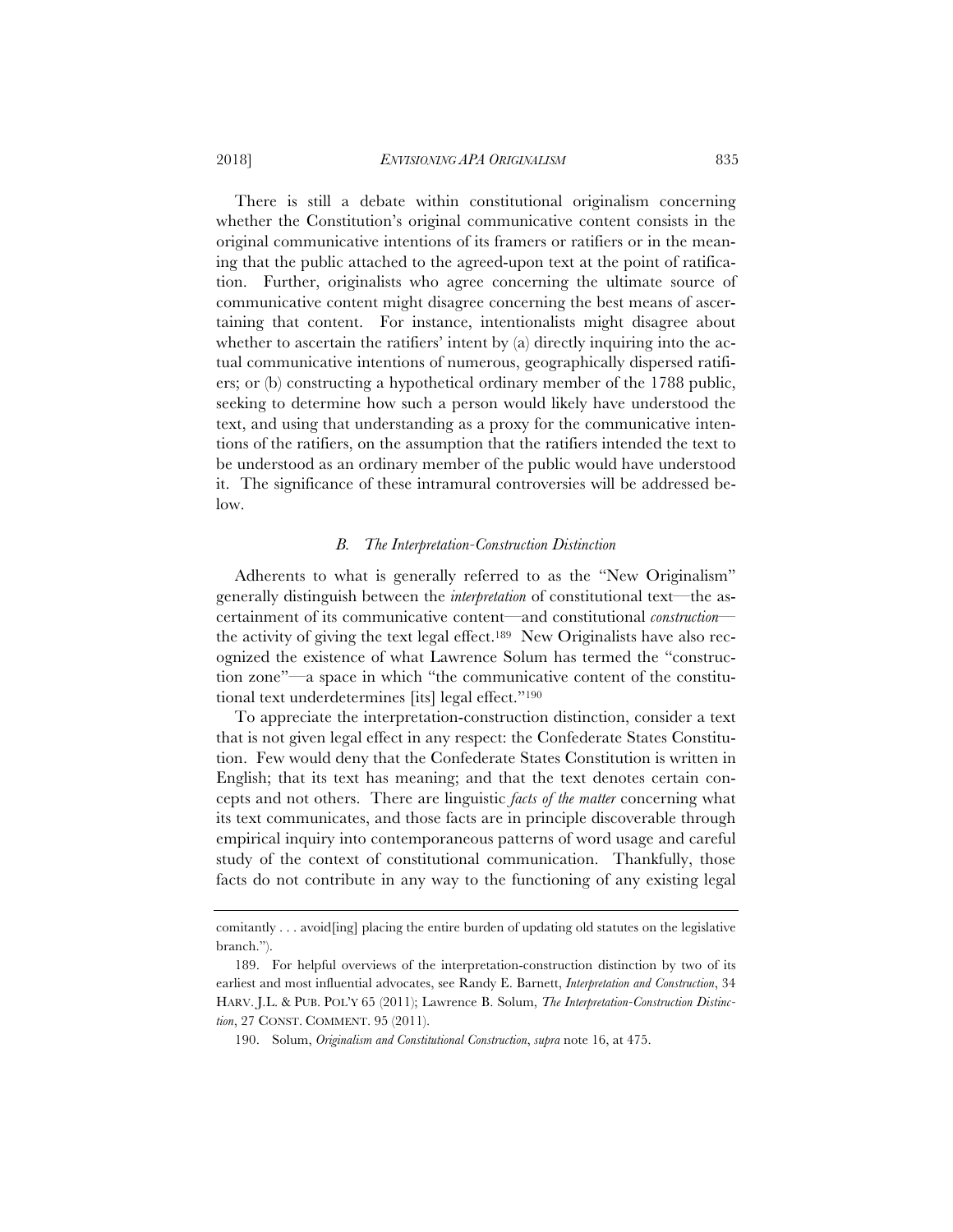regime.

Why does the distinction between interpretation and construction matter when one is dealing with texts that *do* contribute to an operating legal regime? First, the interpretation-construction distinction focuses attention on prior normative questions that cannot be ignored—namely, whether the communicative content of the text in question is normatively "good enough" to be fully and consistently implemented today, given the possibility of taking an approach that is not tethered to that content. Second, the interpretation-construction distinction acknowledges a difference between communicative content and legal content that is of pressing importance when inquiry into communicative content does not yield a determinate answer to a particular legal question.

Inquiry into communicative content may fail to yield determinate answers for numerous reasons. Judges are boundedly rational—they have scarce cognitive resources and are limited in their ability to gather and process information—and they are busy.191 They may simply be unable to arrive at a determinate answer to a given question even if they conduct the most diligent inquiry that is reasonable under the circumstances, and even if there is a determinate answer that might be discovered by boundlessly rational judges with limitless information-gathering and computational powers and infinite time.192 Judges may also wrongly conclude that the text's communicative content is not "thick" enough to yield a determinate answer. Further, the text under investigation may not determine the outcome in a given case because it is vague or irreducibly ambiguous, whether by accident or by design.193 Text is vague if there are borderline cases that are

<sup>191.</sup> The concept of "bounded rationality" was first developed by Herbert Simon. *See generally* Herbert A. Simon, *A Behavioral Model of Rational Choice*, 69 Q.J. ECON. 99 (1955). For an accessible summary of the concept, see Christine Jolls et al., *A Behavioral Approach to Law and Economics*, 50 STAN. L. REV. 1471, 1477–78 (1998). For an exploration of its implications for judicial decisionmaking, including a valuable discussion of the use of cognitive simplifying strategies (or "heuristics") by judges to decide complex cases, see generally Stephen M. Bainbridge & G. Mitu Gulati, *How Do Judges Maximize? (The Same Way Everybody Else Does— Boundedly): Rules of Thumb in Securities Fraud Opinions*, 51 EMORY L.J. 83 (2002).

<sup>192.</sup> *See* Whittington, *The New Originalism*, *supra* note 15, at 611–12 ("[E]ven as faithful interpreters we may be limited in our capacity to understand fully what the constitutional commitments of the founders really were and how they might apply to our current concerns.").

<sup>193.</sup> *See* Lawrence B. Solum, *On the Indeterminacy Crisis: Critiquing Critical Dogma,* 54 U. CHI. L. REV. 462 (1987). A legal question has a single determinate answer "if and only if the set of results that can be squared with the legal materials contains one and only one result." *Id.* at 473. The law is *undeterminate* "if and only if the set of results in the case that can be squared with the legal materials is a nonidentical subset of the set of all imaginable results."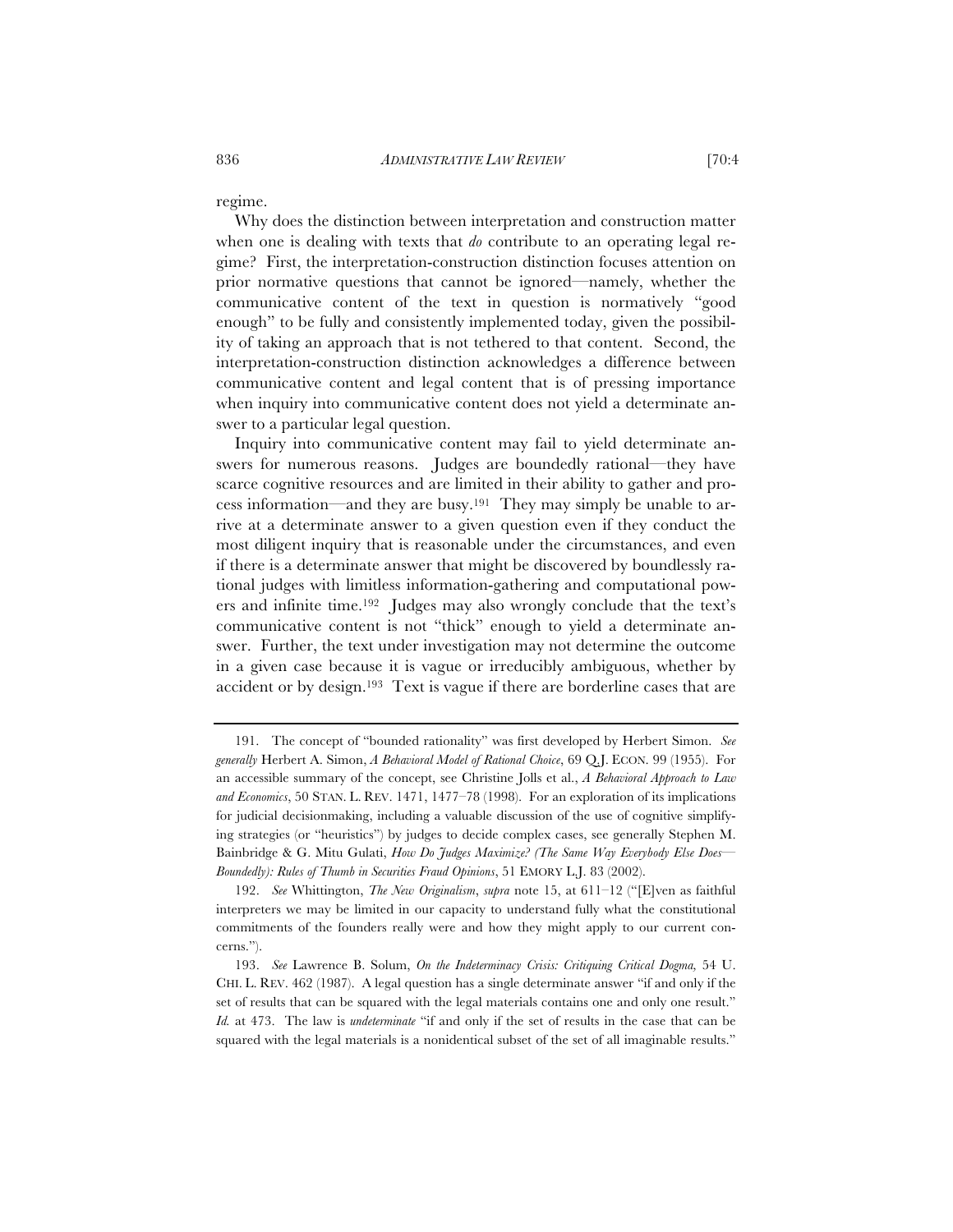not clearly encompassed by, nor outside the scope of, a concept indicated by a word—like "tall."194 Text is irreducibly ambiguous if it can have two or more distinct meanings even after investigation of communicative context.195

If constitutional decisionmakers cannot arrive at a determinate answer through interpretation, originalists who accept the interpretationconstruction distinction believe that decisionmakers must rely upon rules of decision that are not textually specified. While originalists have not yet developed a consensus concerning how decisionmakers should navigate the construction zone, originalists agree that no activity within the construction zone can *contradict* the communicative content of the constitutional text.<sup>196</sup> Because New Originalists acknowledge the existence of space in which judges must make decisions that are not commanded by original meaning, New Originalists can coherently endorse doctrines that might have been denounced by an earlier generation of originalists as the byproducts of judicial activism.

Neither the interpretation-construction distinction nor the existence of the construction zone are universally accepted by originalists. Some originalists maintain that the interpretation-construction distinction is the fruit of linguistic confusion.197 Others contend that either the text and structure of the Constitution itself,198 or interpretive rules that those who

197. *See* ANTONIN SCALIA & BRYAN A. GARNER, READING LAW: THE INTERPRETATION OF LEGAL TEXTS 13–14 (2012) (arguing that the interpretation-construction distinction is a product of "false linguistic association").

198. *See* Gary Lawson, *Dead Document Walking*, 92 B.U. L. REV. 1225, 1233–35 (2012) (arguing that "[i]n the event that there is any uncertainty about what this Constitution means in any specific application" interpreters "should resolve the uncertainty *against* the existence of federal power and *in favor* of the existence of state power" because the federal government needs constitutional authorization to act and states do not); Michael Stokes Paulsen, *Does the Constitution Prescribe Rules for Its Own Interpretation?*, 103 NW. U. L. REV. 857, 881 (2009) (arguing that "the Constitution's text itself suggests . . . a default rule of . . . popular republican self-government.").

*Id.*

<sup>194.</sup> Solum, *Originalism and Constitutional Construction*, *supra* note 16, at 470.

<sup>195.</sup> *Id.* at 469–70.

<sup>196.</sup> *See, e.g.*, JACK M. BALKIN, LIVING ORIGINALISM 341–42 n.2 (2011) ("Interpretations and constructions may not contradict original meaning, therefore once we know the original meaning of the text, it trumps any other form of argument."); RANDY E. BARNETT, RESTORING THE LOST CONSTITUTION: THE PRESUMPTION OF LIBERTY 101–02 (2004) ("[A]ny construction must not contradict whatever original meaning has been discerned by interpretation."). Barnett and I have elsewhere articulated a theory of originalist constitutional construction. *See* Barnett & Bernick, *supra* note 15.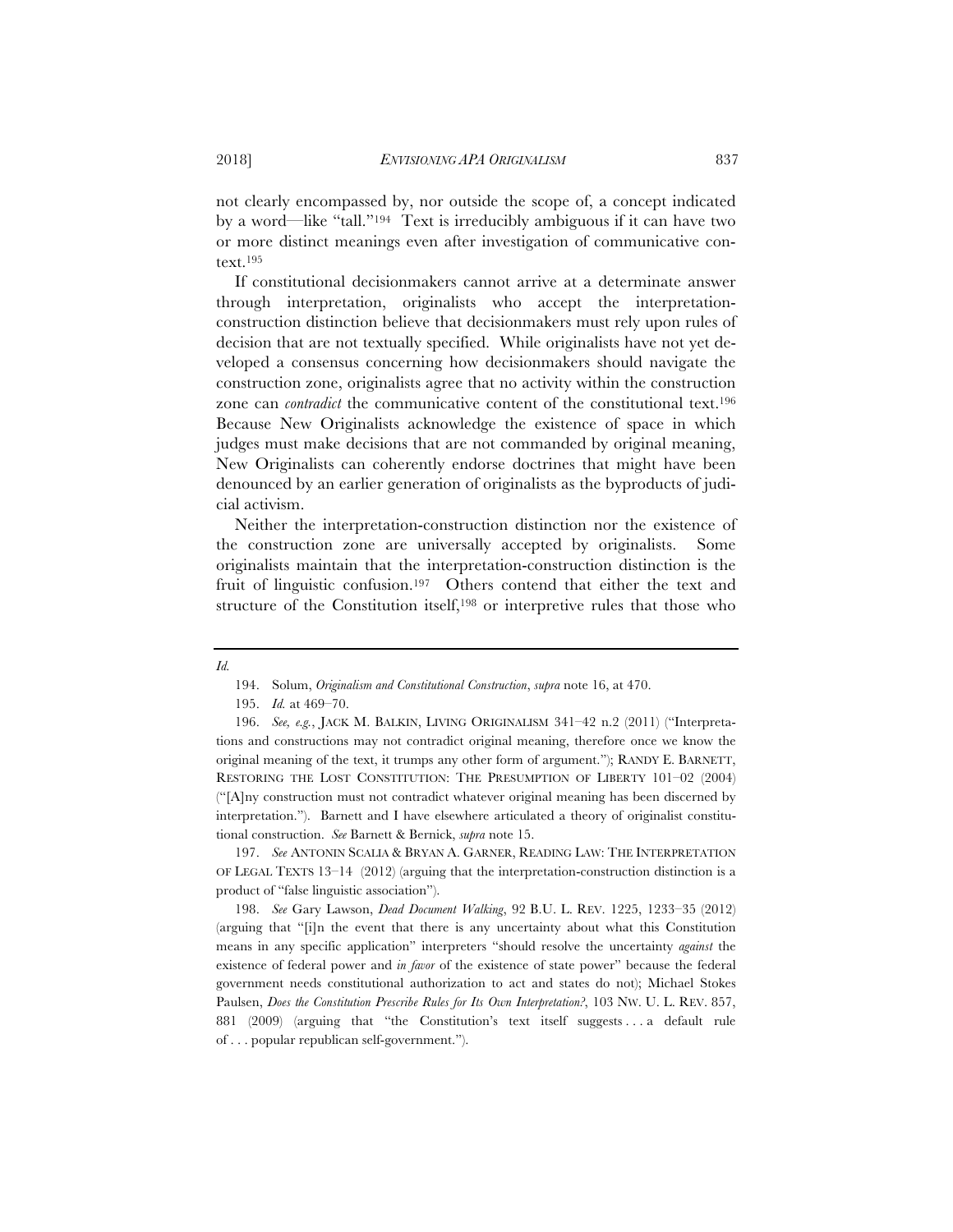framed and ratified the Constitution expected to be applied to the Constitution,199 prescribe decision rules for resolving uncertain cases. But New Originalism has gained considerable ascendancy. Although not all originalists are New Originalists,200 the interpretation-construction distinction and the concept of the construction zone have been highly influential and are thus highly relevant to envisioning APA originalism.

# *C. The "Construction Zone" and Constitutional Common Law*

No matter how long one studies the usage of the phrase "the freedom of speech" and the concepts associated with it in the years leading up to the ratification of the First Amendment, one will find nothing about strict scrutiny for content-based speech restrictions,<sup>201</sup> nothing about regulations of the time, place, and manner of speech,202 and nothing that requires a demonstration of "actual malice" before public officials<sup>203</sup> or public figures204 can be awarded damages in libel actions. All of the latter doctrines have been developed and applied by the Supreme Court on a case-by-case basis, in certain cases without any inquiry into original meaning.

Although the law governing the freedom of speech is a uniquely active area of constitutional common law, it is not the only active area. In a

201. *See* Police Dept. v. Mosley, 408 U.S. 92, 95 (1972) (holding that "above all else, the First Amendment means that government has no power to restrict expression because of its message, its ideas, its subject matter, or its content.").

202. *See* Cox v. New Hampshire, 312 U.S. 569, 574–76 (1941) (upholding a parade licensing scheme based on time, place, and manner criteria after concluding that it served a municipality's legitimate interest in regulating traffic, maintaining public order, and ensuring that overlapping parades did not prevent all speakers from being heard).

203. *See* N.Y. Times Co. v. Sullivan, 376 U.S. 254, 280 (1964) (holding that libel actions brought by officials against their critics implicate the freedom of speech and articulating a rule pursuant to which officials cannot recover damages for false, defamatory statements unless they can demonstrate that a given statement was made "with knowledge that it was false or with reckless disregard of whether it was false or not.").

204. *See* Curtis Publ'g Co. v. Butts, 388 U.S. 130, 134 (1967) (internal quotations omitted) (extending the rule articulated in *Sullivan* to libel actions brought by people who are not public officials, but who are "public figures . . . involved in issues in which the public has a justified and important interest.").

<sup>199.</sup> *See* John O. McGinnis & Michael B. Rappaport, *Original Methods Originalism: A New Theory of Interpretation and the Case Against Construction*, 103 NW. U. L. REV. 751, 752, 772–80 (2009) (arguing that constitutional actors should have recourse to these "original methods" when textual analysis fails to yield a clear answer to a given question rather than to constitutional constructions that are informed by "extraconstitutional considerations").

<sup>200.</sup> Prominent New Originalists include Jack Balkin, Randy Barnett, Lawrence Solum, and Keith Whittington.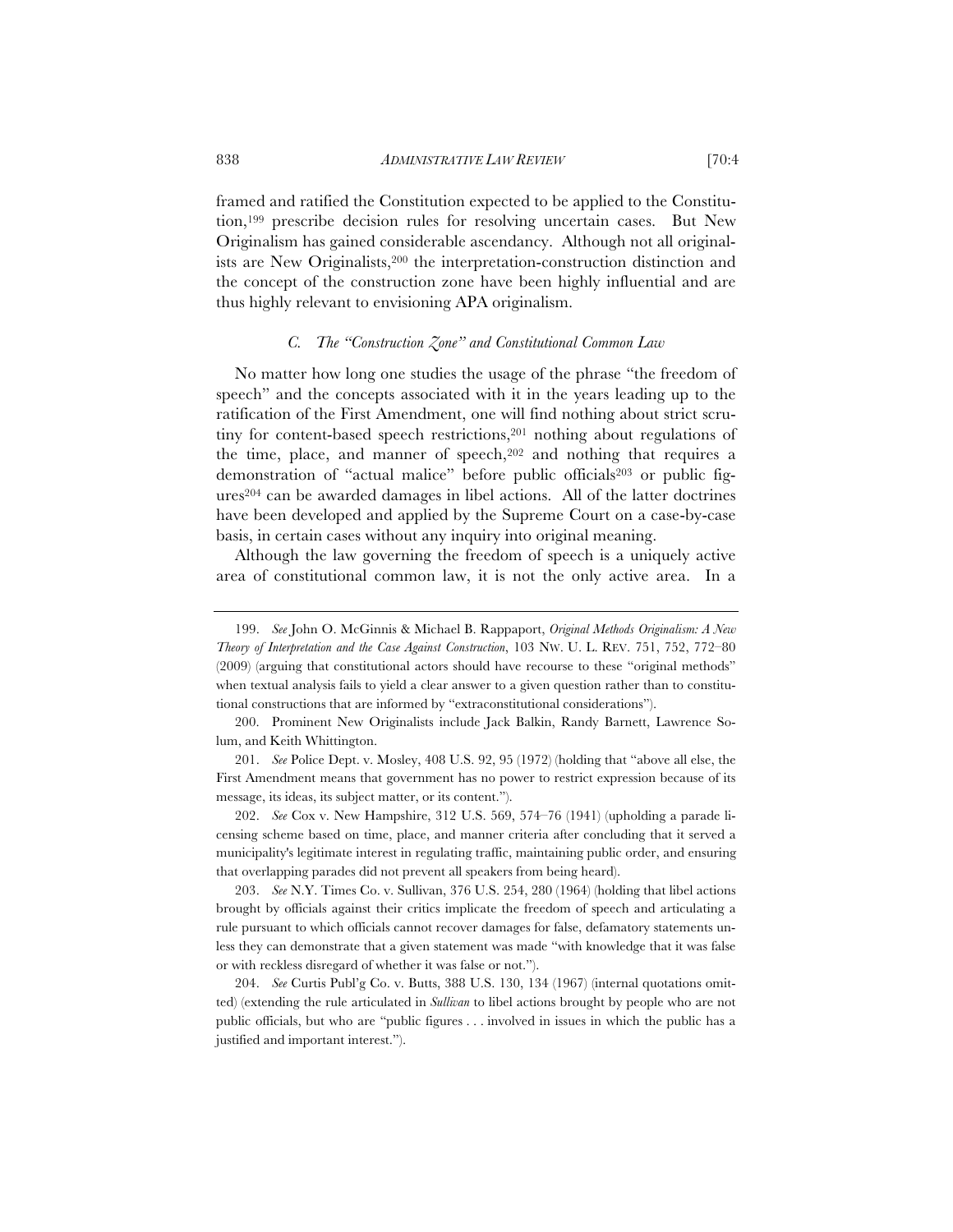number of articles<sup>205</sup> and an important book,<sup>206</sup> David Strauss has chronicled the common law character of much of modern constitutional law. Strauss has identified Establishment Clause doctrine,207 the "one-person, one-vote" principle,208 and the application of equal protection principles to the federal government<sup>209</sup> as examples of common law constitutionalism. In the development of these doctrines, Strauss observes, "the specific words of the text play at most a small role."210 While Strauss celebrates constitutional common law, one need not share his high opinion of it to recognize the descriptive power of his account of what the Supreme Court does in many constitutional cases.

It is difficult to generalize about whether the constitutional common law endorsed by Strauss is compatible with originalism. Originalists who embrace the interpretation-construction distinction and acknowledge the inevitability of entrance into the construction zone in some cases insist nonetheless that constitutional decisionmakers should not begin developing doctrines at the first sign of textual vagueness or ambiguity and should *never* develop doctrines that contradict original meaning. For example, if (as John Stinneford has argued),<sup>211</sup> the original meaning of the terms "cruel and unusual" in the Eighth Amendment proscribes cruel innovation, the Court's prevailing "evolving standards of decency" doctrine212—a common law doctrine—might contradict the text. A punishment might be an instance of cruel innovation and yet, as a consequence of a sudden inflammation of public opinion, be found to reflect an emerging societal consensus and thus upheld as constitutional. In that case, applying the evolvingstandards doctrine would lead to an outcome that the original meaning of text forbids.213

<sup>205.</sup> *See, e.g.*, David A. Strauss, *Common Law Constitutional Interpretation*, 63 U. CHI. L. REV. 877 (1996); David A. Strauss, *Do We Have a Living Constitution?*, 59 DRAKE L. REV. 973 (2011); David A. Strauss, *Foreword: Does the Constitution Mean What It Says?*, 129 HARV. L. REV. 1 (2015); David A. Strauss, *The Common Law Genius of the Warren Court*, 49 WM.&MARY L. REV. 845 (2007).

<sup>206.</sup> DAVID A. STRAUSS, THE LIVING CONSTITUTION (2010).

<sup>207.</sup> Strauss, *Common Law Constitutional Interpretation*, *supra* note 205, at 920.

<sup>208.</sup> *Id.* at 929.

<sup>209.</sup> Strauss, *Does the Constitution Mean What It Says?*, *supra* note 205, at 43–45.

<sup>210.</sup> Strauss, *Common Law Constitutional Interpretation*, *supra* note 205, at 877.

<sup>211.</sup> *See* J.F. Stinneford, *The Original Meaning of "Unusual": The Eighth Amendment as a Bar to Cruel Innovation*, 102 NW. U. L. REV. 1739 (2008).

<sup>212.</sup> Traceable to Trop v. Dulles, 356 U.S. 86, 101 (1958).

<sup>213.</sup> For his part, Strauss has embraced departures from what he believes to be the original meaning of the text of the First, Fourth, Fifth, and Fourteenth Amendments. *See* Strauss, *Does the Constitution Mean What It Says?*, *supra* note 205, at 3–4, 30–45.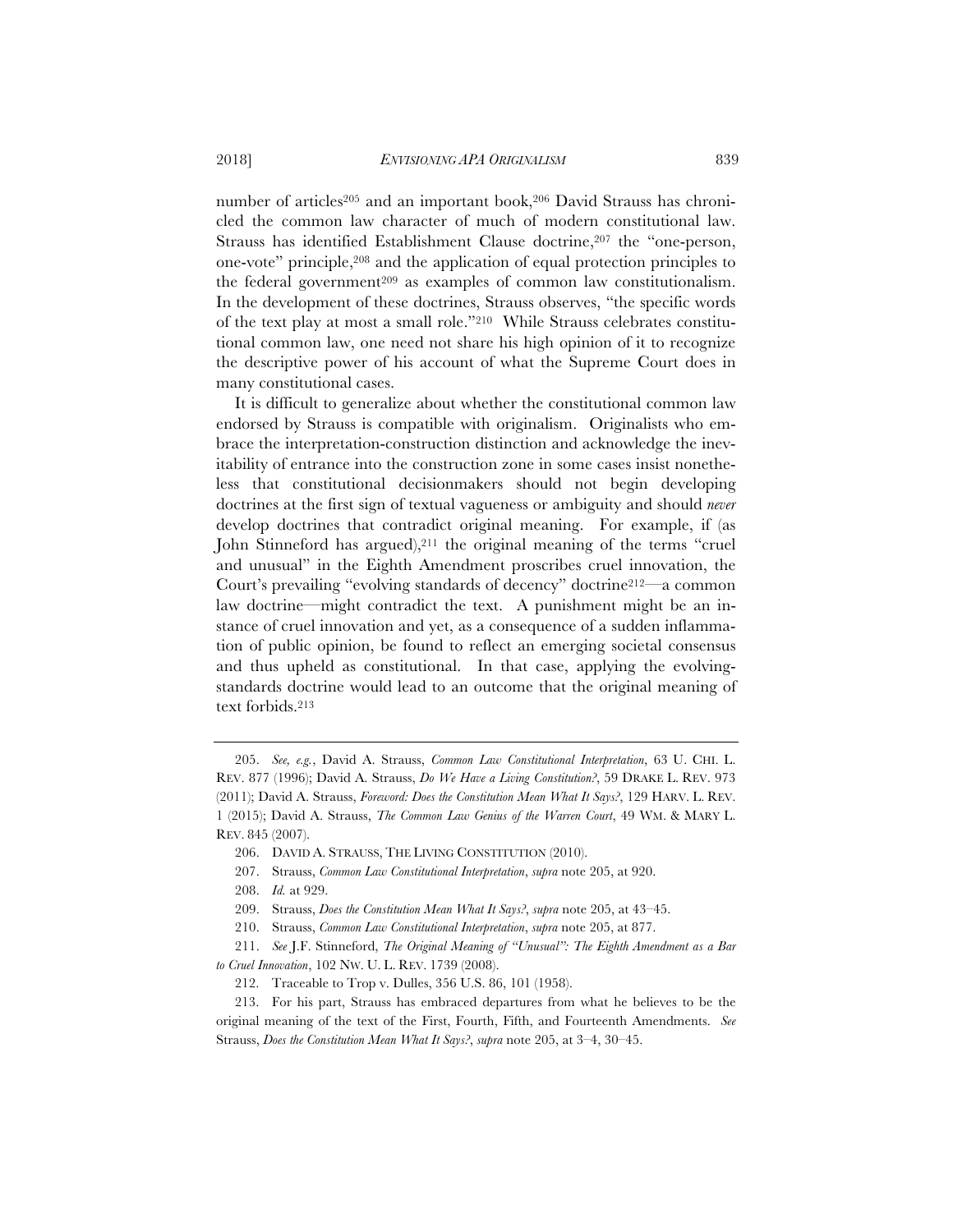But the development of doctrine that is not dictated by constitutional text is not inherently incompatible with constitutional originalism. Indeed, New Originalists hold that the development of gap-filling doctrines is *required* when text is vague or ambiguous—even if they balk at the term "construction." Particular constitutional common law doctrines must be evaluated on a case-by-case basis.

## *D. Precedent*

There is no consensus originalist theory of precedent. Almost all<sup>214</sup> originalist scholars, however, accept that prior judicial decisions should be accorded some weight by judges, without regard to the correctness of those decisions. No originalist judge appears to have acted in accordance with the principle that precedents that are inconsistent with original meaning must be immediately overruled. To the extent that there is a consensus originalist position concerning what considerations should inform decisions whether to follow nonoriginalist precedents, it is that settled expectations should be given *some* weight.

Some of the very rule of law values, from which originalism draws much of its appeal, counsel in favor of not suddenly disrupting people's expectations. People conform to what they understand to be applicable legal rules and they plan their affairs around the continued existence of those rules, often at considerable cost. The transition costs associated with rule changes are not limited to particular transactions that may be jeopardized. As Randy Kozel has explained, rule changes may have wide-ranging effects, as legislators and executive officials make different decisions about how to allocate public resources, private citizens reorganize their personal and financial affairs, and all may entertain "more generalized doubts about the stability and constancy of the legal order."215

Of course, bad rules can also be very costly. Every instance of judicial adherence to an unconstitutional rule perpetuates not only the ill effects of the rule, but also the misapprehension on the part of members of the public that the rule is consistent with the law of the land. Further, if the importance of preserving settled expectations were enough to justify the nonenforcement of original meaning in every case, originalism would have little bite216 in a jurisprudential landscape shaped in substantial part by non-

<sup>214.</sup> With the notable exceptions of Gary Lawson and Michael Stokes Paulsen. *See* Gary Lawson, *The Constitutional Case Against Precedent*, 17 HARV. J.L. & PUB. POL'Y 23 (1994); Michael Stokes Paulsen, *The Intrinsically Corrupting Influence of Precedent*, 22 CONST. COMMENT. 289 (2005).

<sup>215.</sup> *See* Randy J. Kozel, *Precedent and Reliance*, 62 EMORY L.J. 1459, 1496 (2013).

<sup>216.</sup> *See* William Baude & Steven E. Sachs, *Originalism's Bite*, 20 GREEN BAG 2D 103,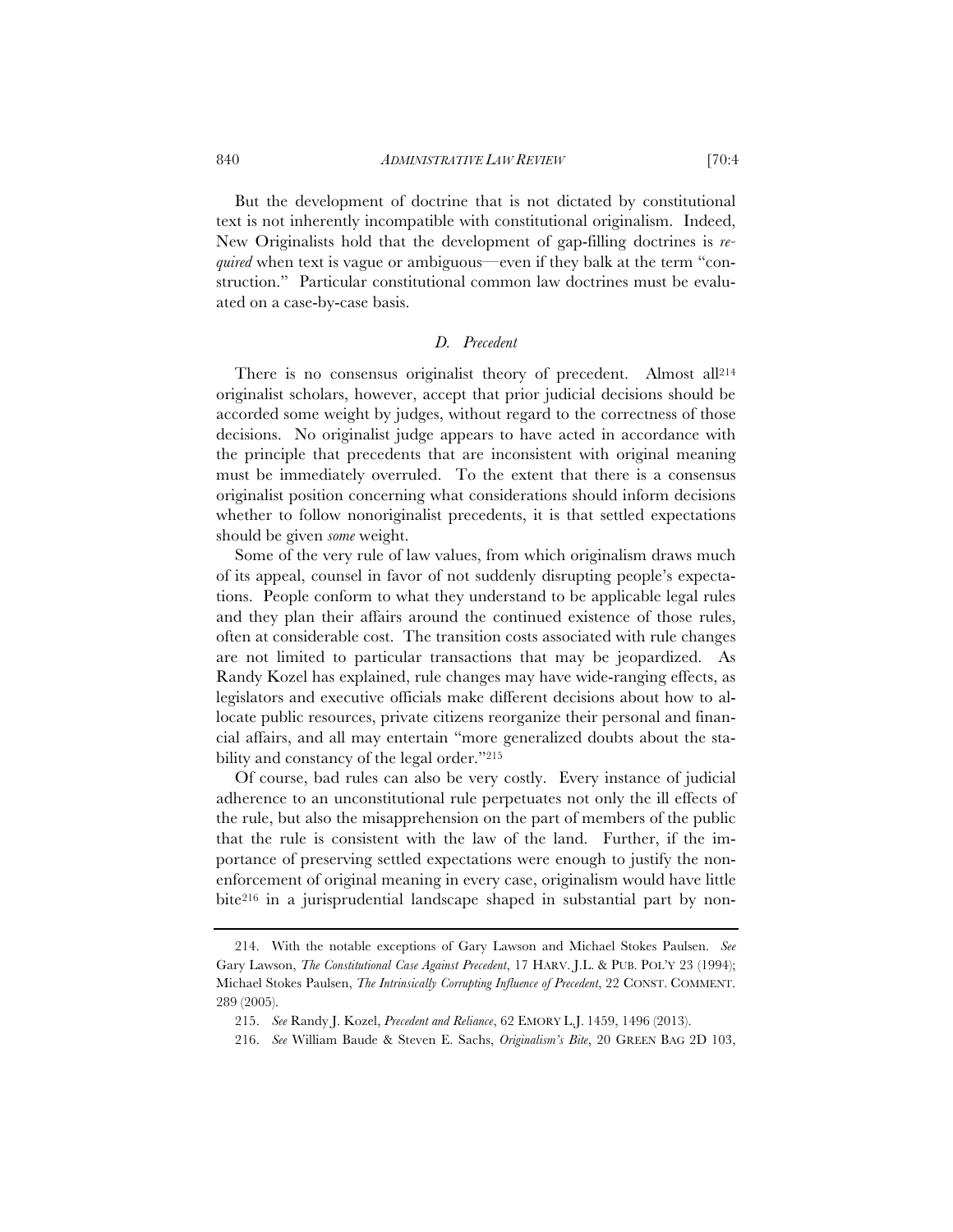originalist precedents. Most originalists thus hold that there are circumstances under which original meaning can and indeed *must* trump precedent, transition costs notwithstanding.<sup>217</sup>

## IV. ENVISIONING APA ORIGINALISM

If originalism always requires ascertaining the fixed communicative content of legal text, it does not require that that communicative content always be ascertained through the same means. Ascertaining communicative content requires attention to the context in which a given text took shape, and context necessarily differs from text to text. This Part develops a provisional methodology that practitioners of APA originalism might apply and uses that provisional methodology to evaluate several administrative common law doctrines. It also considers how APA originalism might treat precedent.

## *A. The Object of Interpretation*

It has been said that the debate between originalists who seek the "original intentions" of the Constitution's framers or ratifiers and those who seek the "original public meaning" of the constitutional text is over, and that the public meaning originalists have won.218 This is an exaggeration. While public meaning originalism is dominant today,<sup>219</sup> there remains a live debate between intentionalists and public meaning originalists. Both sides can claim distinguished scholars among their ranks.220 The question thus arises whether APA originalists would pursue the original intentions of the legislators who enacted the APA or the meaning that ordinary members of the

<sup>108 (2016) (</sup>listing a number of landmark decisions that most originalists would agree must go at some point).

<sup>217.</sup> *See id.* ("We see these individual cases largely irrelevant to the battle over interpretive theory.").

<sup>218.</sup> *See* Michael Stokes Paulsen, *How to Interpret the Constitution (and How Not to)*, 115 YALE L.J. 2037, 2049 (2006) (asserting that it is "a caricature of originalism" to portray it as "a version of crude intentionalism that focuses on the specific subjective intentions or expectations of individuals as to how a provision might be applied").

<sup>219.</sup> *See* JOHN O. MCGINNIS & MICHAEL B. RAPPAPORT, ORIGINALISM AND THE GOOD CONSTITUTION 123 (2013) (describing public meaning originalism as the "predominant" originalist theory).

<sup>220.</sup> Prominent intentionalist originalists include Larry Alexander, Richard Kay, and Saikrishna Prakash. *See* Larry Alexander & Saikrishna Prakash, *"Is That English You're Speaking?" Why Intention Free Interpretation Is an Impossibility*, 41 SAN DIEGO L. REV. 967 (2004); Richard S. Kay, *Original Intention and Public Meaning in Constitutional Interpretation*, 103 NW. U. L. REV. 703 (2009).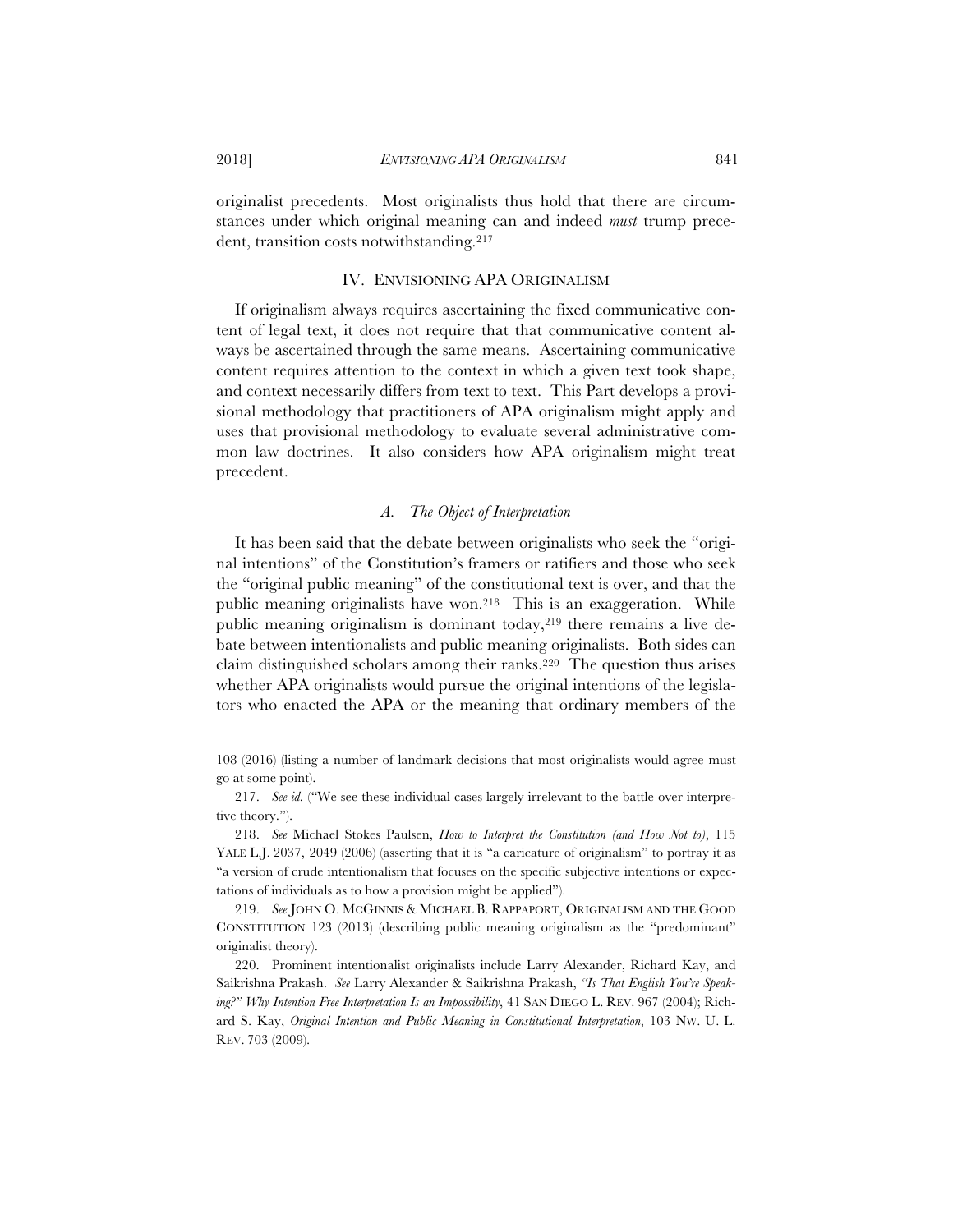public would have attached to it.

Drawing upon ideas elaborated by linguist Paul Grice, Lawrence Solum has detailed how people routinely distinguish between "speaker's meaning" and "sentence meaning"—between the concepts that particular speakers *intend* to communicate to others by choosing particular words and phrases and the conventional meaning of those words and phrases in a given linguistic community.221 Listeners will often not have access to information about a speaker's specific communicative intentions and must rely instead upon the conventional meaning of the speaker's words and whatever relevant contextual information is available.222

The distinction between speaker's meaning and sentence meaning is potentially of great practical importance for originalists. An originalist who seeks speaker's meaning may be far more interested in intentions that could not be accessed on the basis of even diligent study of contemporary linguistic practice and other features of the publicly available context of communication. She might be more ready than an originalist who seeks sentence meaning to investigate the private writings of the author or authors of a text in order to figure out what meaning was intended.

But there will not likely be much distance between speaker's meaning and sentence meaning in the context of the APA. Like the amended Constitution, the APA was written to communicate concepts to a broad audience—to government officials and to private citizens. Speaking with reference to constitutional originalism, Solum explains:

[W]hat is sometimes called "public meaning originalism" is actually consistent with and a consequence of what is called "original intentions originalism"—except in the rare case where the author is crazy or for some other reason is radically mistaken about the linguistic beliefs and competences of the intended audience. This becomes apparent once we see that the relevant intentions are communicative intentions directed to the public. The Framers' meaning of the constitutional text is the meaning the Framers intended the public to grasp on the basis of the public's recognition of the Framers' communicative intentions: That meaning is necessarily public meaning. For this reason, the structure of communicative intentions (the object of original intentions originalism) necessarily focuses on public meaning (the object of public meaning originalism) as the means by which communication occurs.223

The public to which statutes are addressed has little information concerning the specific communicative intentions of legislators. The legislators

<sup>221.</sup> Lawrence B. Solum, *Communicative Content and Legal Content*, 89 NOTRE DAME L. REV. 479, 491 (2013).

<sup>222.</sup> *Id.* at 492–94.

<sup>223.</sup> Lawrence B. Solum, *Intellectual History as Constitutional Theory*, 101 VA. L. REV. 1111, 1136 (2015).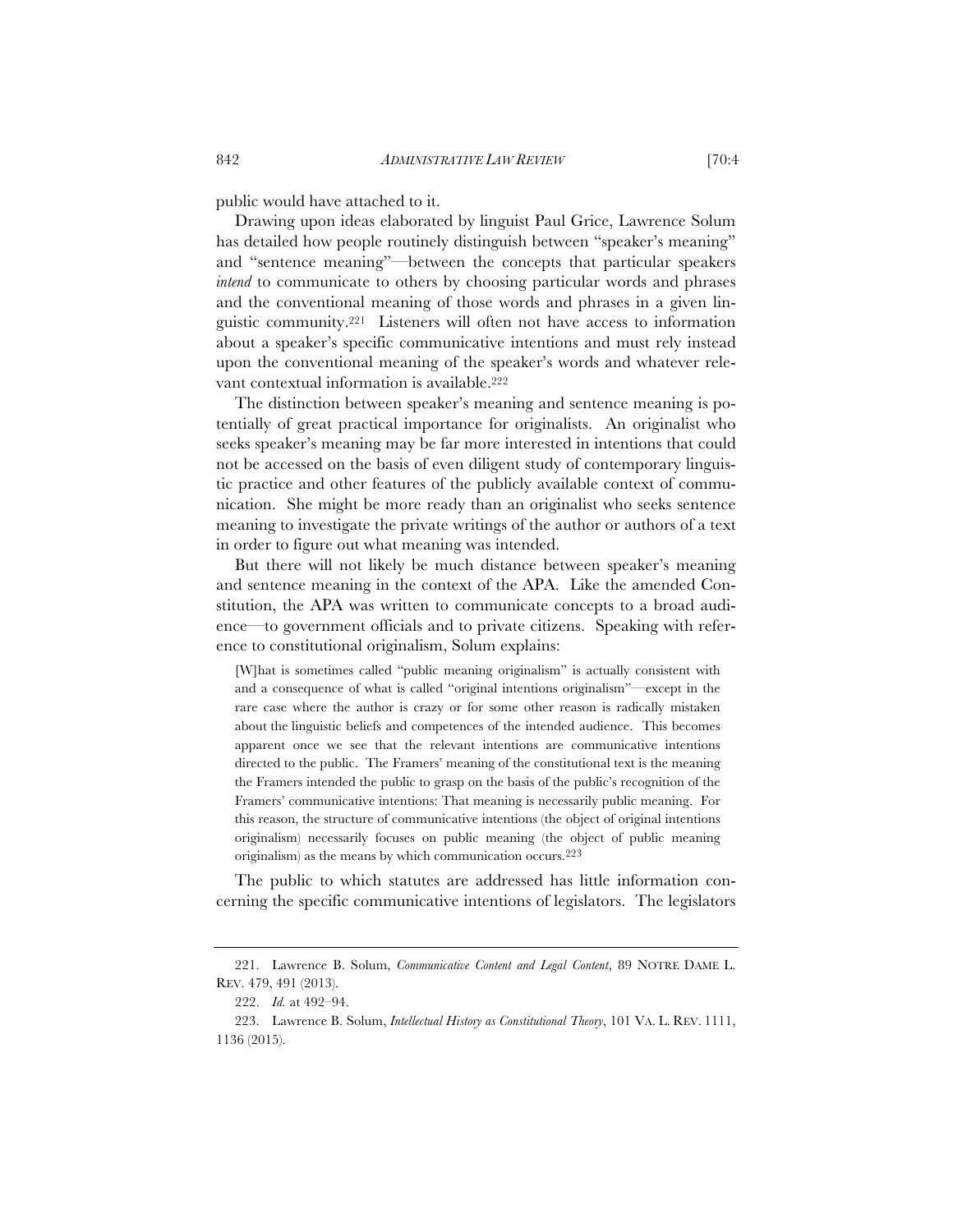who enacted the APA could not assume that the public would know or could learn what they personally intended the words and phrases they chose to mean. What they *could* assume is that the public would be familiar with contemporary English and would be aware of certain features of the institutional and legal context that the APA was designed to shape. By drawing upon their own understanding of the conventional meanings of the words and phrases in the APA, as well as upon publicly available contextual information, members of the public could grasp the APA's communicative content.

APA originalism could thus be expected to proceed by seeking to ascertain the original public meaning of the APA's text. Pursuit of that public meaning could entail an effort to reconstruct the actual understanding of the text that was held in 1946 by those to whom it was initially addressed. Alternatively, public meaning could be operationalized by the construction of a hypothetical ordinary member of the 1946 public who knows something of the subject matter addressed by the APA, as well as some of the legal and political background summarized above.224 Because it would be extraordinarily difficult to identify an actual, coherent subjective understanding held by *all* members of the public, some such proxy for public meaning would likely be required.

## *B. Evidentiary Sources*

If ascertaining communicative content is the goal, and original public meaning is the means, what kinds of evidence would APA originalists look to in order to capture the public meaning of the statute's text?

First, there is the evidence that is contained in the text and built into the structure of the APA itself. The APA contains a definitional section and alerts readers that the stipulated definitions apply throughout "this Act."225 Second, there is contemporaneous evidence of word usage and patterns and regularities in grammar and syntax that can be used to establish the semantic meaning of the words and phrases in the APA, as well as help us understand how those words and phrases combine together into sentences.226 Together, the semantic meaning of those words and phrases, syntax, and grammar yield *semantic content*<sup>227</sup>—both in the case of terms that are designed to denote the concepts that are typically associated with them in or-

<sup>224.</sup> *See* Gary Lawson & Guy Seidman, *Originalism as a Legal Enterprise*, 23 CONST. COMMENT. 47 (2006) (advocating this approach).

<sup>225.</sup> *See* 5 U.S.C. § 551 (2012).

<sup>226.</sup> *Id.*

<sup>227.</sup> For a discussion of terms of art, see Solum, *Originalism and Constitutional Construction*, *supra* note 16, at 503–04.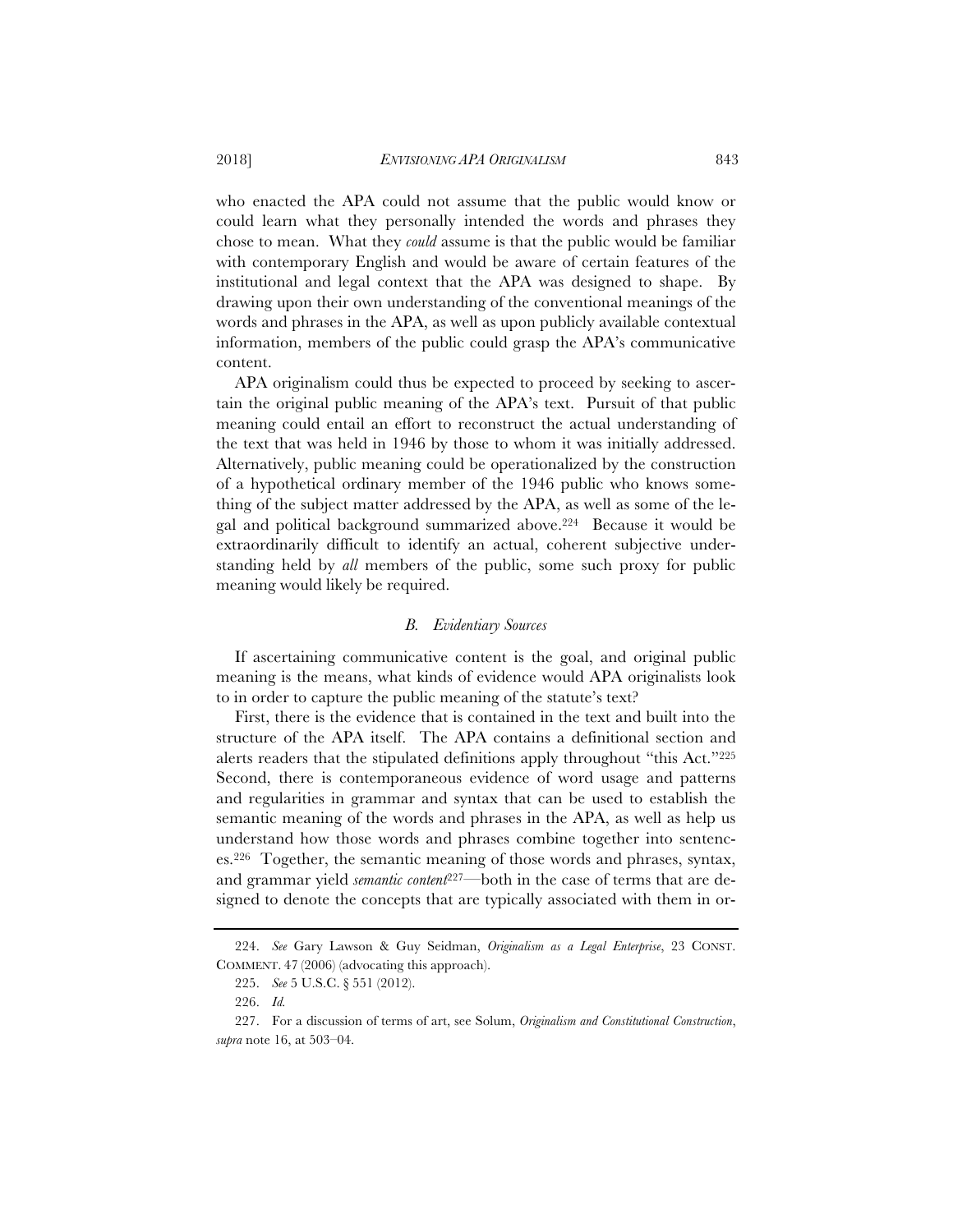dinary speech and in the case of "terms of art" that carry specialized meanings with which only linguistic subcommunities would be familiar.228 Third, there is evidence that can establish other features of the context of communication, which features in turn can be used to pragmatically enrich the content of the APA's text. Thus, study of the development of judicial review of agency action in the years preceding the APA's enactment reveals how § 706(2)'s instruction to courts to "review the whole record" both generally incorporates and subtly alters the law governing judicial deference to agency fact-finding.229

Constitutional originalists have gradually coalesced around a hierarchy of evidentiary sources. In a 1994 article, "The President's Power to Execute the Laws," Saikrishna Prakash and Steven Calabresi presented a hierarchy that has largely stood the test of time:

(1) Consider the plain meaning of the words of the Constitution, remembering to construe them holistically in light of the entire document.

(2) If the original meaning of the words remains ambiguous after one consults a dictionary and a grammar book, consider next any widely read explanatory statements made about them in public contemporaneously with their ratification.

These might shed light on the original meaning that the text had to those who had the recognized political authority to ratify it into law.

(3) If ambiguity persists, consider any privately made statements about the meaning of the text that were uttered or written prior to or contemporaneously with ratification into law. These statements might be relevant if and only if they reveal something about the original public meaning that the text had to those who had the recognized political authority to ratify it into law.

(4) If ambiguity still persists, consider lastly any postenactment history or practice that might shed light on the original meaning the constitutional text had to those who wrote it into law. Such history is the least reliable source for recovering the original meaning of the law, but may in some instances help us recover the original understanding of an otherwise unfathomable and obscure text.230

This hierarchy is based on both the legal status of the relevant sources and the perceived reliability of those sources. Because only the words of "this Constitution" are "the supreme Law of the Land,"231 interpreters should only consult pre- or post-enactment commentary if "it is needed to understand what the law meant objectively at the time it was enacted," specifically, "by shedding light on which of several possible textual meanings

<sup>228.</sup> Solum, *supra* note 221, at 506.

<sup>229. 5</sup> U.S.C. § 706(2).

<sup>230.</sup> Steven G. Calabresi & Saikrishna B. Prakash, *The President's Power to Execute the Laws*, 104 YALE L.J. 541, 553 (1994).

<sup>231.</sup> U.S. CONST., art. VI, cl. 2.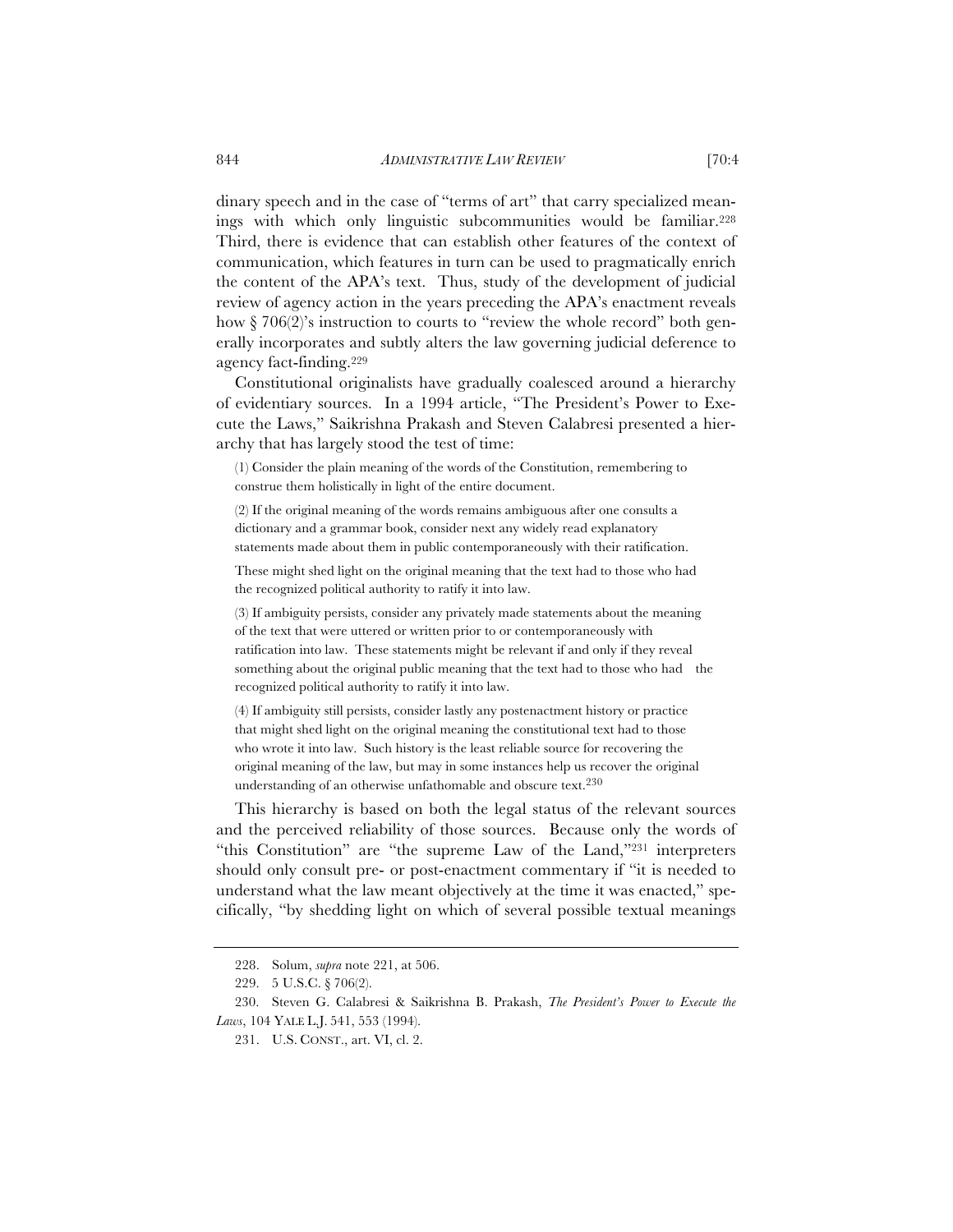was in fact the one that was intended."<sup>232</sup> Pre-enactment history is consulted before post-enactment history "because there can be no guarantee that a later lawmaker's understanding in fact bears on the intent animating an earlier enactment."233

Similar considerations counsel in favor of using a similar hierarchy of evidentiary sources to interpret the APA. Only the text of the APA is (part of) the "supreme Law of the Land."234 There are contextual reasons to be particularly wary of drawing upon the APA's pre- and post-enactment history—there was a concerted post-enactment effort to obscure the APA's transformative character and legislators on both sides of a long-running and heated partisan debate sought to create a record favorable to their side. Shepherd has documented how "each party to the negotiations over the bill attempted . . . to create a record that would cause future reviewing courts to interpret the new statute in a manner that would favor the party."235 On Shepherd's account, legislators did so precisely because the text was in important respects ambiguous, which ambiguity was in turn attributable to the fact that insistence upon clear provisions might have killed any deal.236

Post-enactment scholarly commentary concerning the APA should also be approached with caution. For example, the post-enactment commentaries of Kenneth Culp Davis and Louis Jaffe—both of whom were "present at the creation" of the APA237—consistently favor an understanding of the APA's provisions that would allow for administrative flexibility that they thought normatively desirable.238 By contrast, John Dickinson's postenactment commentary on the APA's judicial review standards ran contrary to his own preferences. As a normative matter, Dickinson thought the traditional distinction between questions of law and fact to be untenable, and applauded what he saw as an erosion of the distinction in a handful of Supreme Court decisions prior to the APA's enactment.239 His nuanced explanations of how the APA repudiated a trend that he believed salutary

233. *Id.*

<sup>232.</sup> *See* Calabresi, *supra* note 230, at 554 (quotation omitted).

<sup>234.</sup> *Cf. supra* notes 231–232 and accompanying text (just as the text itself of the U.S. Constitution should be the primary consideration when interpreting the Constitution, so too should the text itself of the APA be the primary consideration when interpreting the APA).

<sup>235.</sup> Shepherd, *supra* note 22, at 1662–63.

<sup>236.</sup> *Id.*

<sup>237.</sup> Davis was a researcher for Gellhorn, who directed the Committee on Administrative Procedure; Jaffe was a Special Attorney for the Department of Justice during the final stages of the drafting of the APA. Kenneth C. Davis & Walter Gellhom, *Present at the Creation: Regulatory Reform Before 1946*, 38 ADMIN. L. REV. 511 (1986).

<sup>238.</sup> Duffy, *supra* note 26, at 134–38.

<sup>239.</sup> Bamzai, *supra* note 140, at 971–76.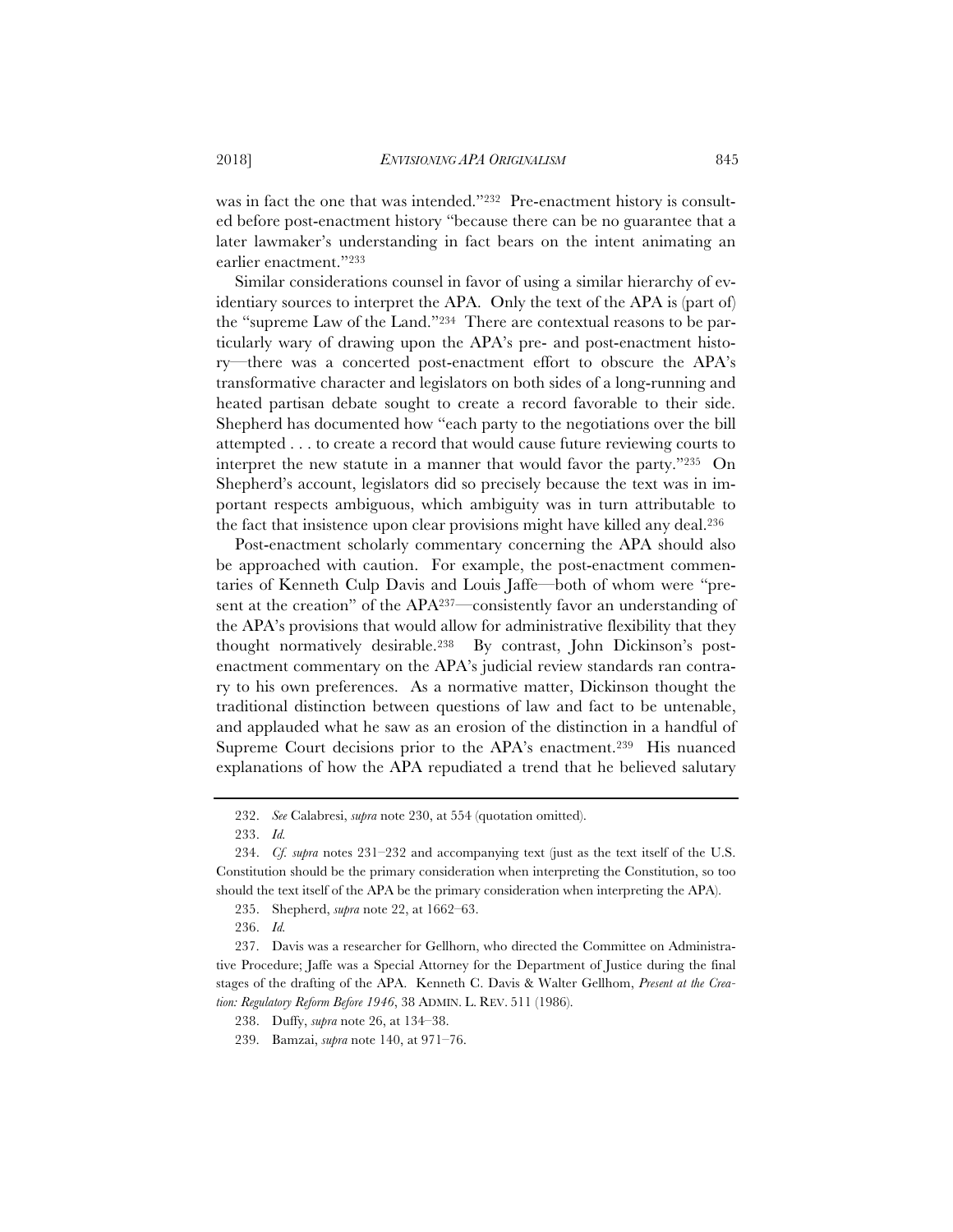should thus receive more weight than Davis and Jaffe's explanations of how the APA merely restates existing law.

A word about dictionaries, which Calabresi and Prakash prioritize. Judicial recourse to dictionaries to determine the meaning of words has been subjected to harsh criticism.<sup>240</sup> Since the publication of Calabresi and Prakash's article, originalist scholars<sup>241</sup> and judges have begun to turn away from dictionaries and towards corpora—searchable databases containing millions of words, drawn from different genres of text, spanning particular time periods.<sup>242</sup> Corpora hold the potential to provide snapshots of language use that better illumines communicative content than dictionary definitions or mere judicial intuitions concerning language use.<sup>243</sup>

<sup>240.</sup> *See, e.g.*, Craig Hoffman, *Parse the Sentence First: Curbing the Urge to Resort to the Dictionary When Interpreting Legal Texts*, 6 N.Y.U. J. LEGIS.&PUB. POL'Y 401 (2003); Jeffrey L. Kirchmeier, *Scaling the Lexicon Fortress: The United States Supreme Court's Use of Dictionaries in the Twenty-First Century*, 94 MARQ. L. REV. 77, 262 (2010); Stephen C. Mouritsen, *The Dictionary Is Not a Fortress: Definitional Fallacies and a Corpus-Based Approach to Plain Meaning*, 2010 BYU L. REV. 1915 (2010); Lawrence M. Solan, *The New Textualists' New Text*, 38 LOY. L.A. L. REV. 2027 (2005).

<sup>241.</sup> *See, e.g.*, Randy E. Barnett, *New Evidence of the Original Meaning of the Commerce Clause*, 55 ARK. L. REV. 847 (2003); Jennifer L. Mascott, *Who Are 'Officers of the United States'?*, 70 STAN. L. REV. 443 (2018); James C. Philips & Sara White, *The Meaning of the Three Emoluments Clauses in the U.S. Constitution: A Corpus Linguistic Analysis of American English, 1760-1799*, 59 S. TEX. L. REV. 181, 182–84 (2017); Joel William Hood, *The Plain and Ordinary Second Amendment: Heller and Heuristics*, (Apr. 17, 2014), https://papers.ssrn.com/sol3/papers.cfm?ab stract\_id=2425366.

<sup>242.</sup> *See, e.g.*, State v. Rasabout, 356 P.3d. 1258, 1271 (Utah 2015) (Lee, J., concurring in the judgment); State v. Canton, 308 P.3d. 517 (Utah 2013) (Lee, J., for the majority); Baby E.Z. v. T.I.Z., 266 P.3d. 702, 724–26 (Utah 2011) (Lee, J., concurring in part and concurring in the judgment) (advocating the use of corpus linguistic data in support of his interpretation of "custodial proceeding" under the federal Parental Kidnapping Protection Act, 28 U.S.C. § 1738A (2006)); *see also* People v. Harris, 885 N.W.2d 832, 838–39 n.29 (Mich. 2016) (opinion of the court per Zahra, J.) (citing Utah Supreme Court opinions in support of the methodology of corpus linguistics); *id.* at 850 n.14 (Markman, J., dissenting) (citing Utah Supreme Court opinions and also relying on corpus linguistic data, but drawing a different inference from the data).

<sup>243.</sup> For arguments in favor of the use of corpora by originalists, see, e.g., James C Phillips, Daniel M. Ortner, & Thomas R. Lee, *Corpus Linguistics & Original Public Meaning: A New Tool to Make Originalism More Empirical*, 126 YALE L.J. FORUM 20 (2016); Lee J. Strang, *How Big Data Can Increase Originalism's Methodological Rigor: Using Corpus Linguistics to Reveal Original Language Conventions*, 50 U.C. DAVIS L. REV. 1181 (2017).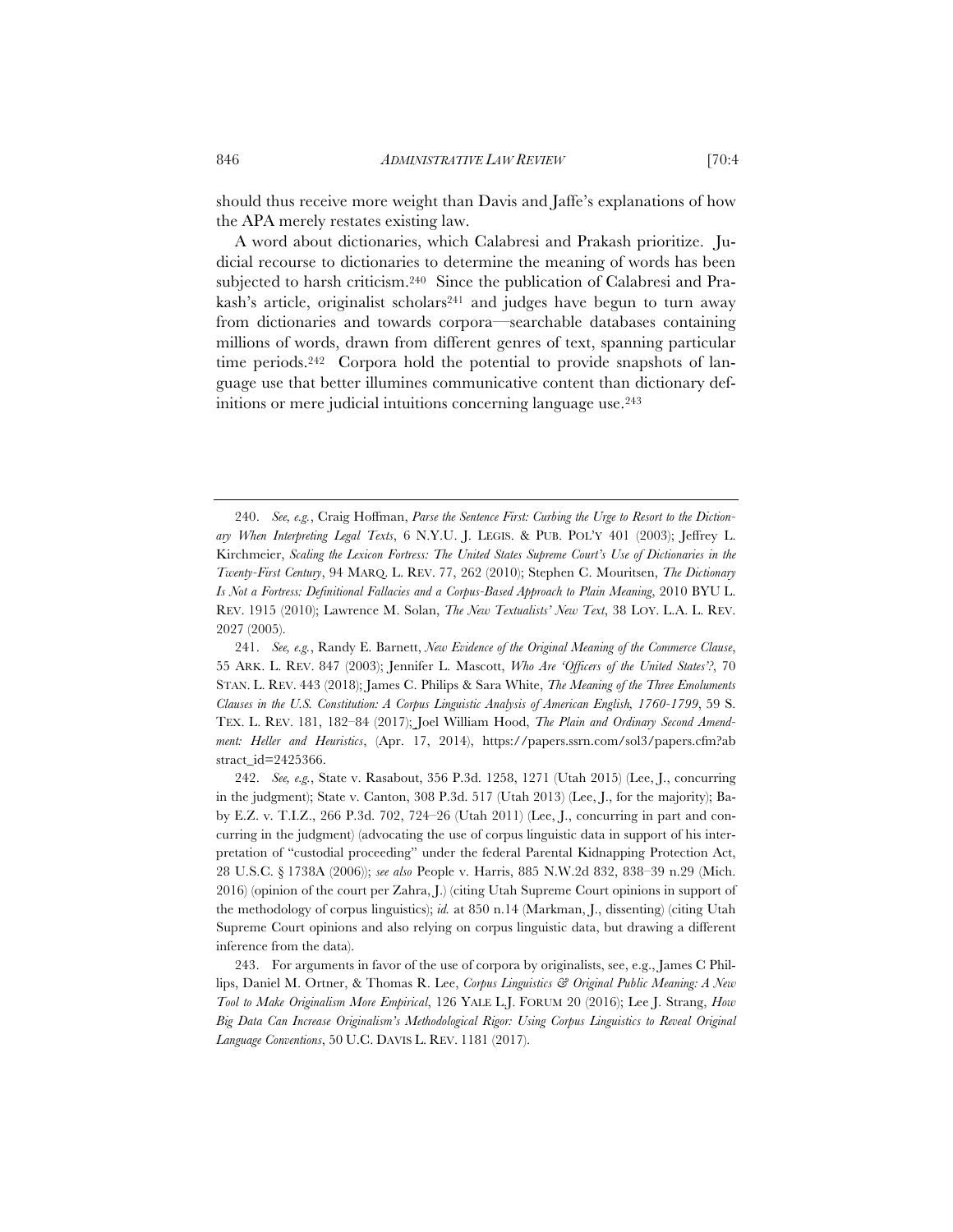### *C. Precedent*

It is difficult to imagine APA originalism without a role for precedent for the same reason that it is difficult to imagine constitutional originalism without it—there are compelling rule of law-related reasons to assign some weight to prior judicial decisions. The disruption of settled expectations would thus likely be a consideration at play for APA originalists in determining whether non-originalist precedent should be discarded or preserved, or extended or limited.

It might be thought that disruptions of settled expectations associated with the APA would generally be less severe than would disruptions of settled expectations associated with the Constitution. But this generalization should be resisted. Consider that all federal agencies are constrained by the APA and by the body of administrative common law associated with it, and that the overwhelming majority of the rules that constrain members of the American public are produced by federal agencies. Overruling or even limiting administrative common law doctrines may be highly disruptive.

## *D. Three Clause Studies*

Although it is beyond the scope of this Article to use the provisional methodology articulated above to investigate questions about the APA's meaning at the level of depth that those questions merit, it is important to get some sense of APA originalism's implications for existing doctrine. This Section applies that methodology to several administrative common law doctrines.

# *1. "Arbitrary, Capricious, an Abuse of Discretion, or Otherwise Not in Accordance with Law": Hard-Look Review*

The default standard of judicial review for agency action under  $\S 706(2)(a)$  of the APA was developed by the D.C. Circuit and ultimately embraced by the Supreme Court in *State Farm*.244 Today, hard look review has both procedural and substantive components. Agencies must weigh relevant factors prior to making their decisions,<sup>245</sup> and those decisions must be calculated to achieve contextually legitimate ends derived from authoritative public law.246 Courts will look at the administrative record to determine whether agency action is both procedurally and substantively reason-

<sup>244.</sup> Motor Vehicle Mfrs. Ass'n v. State Farm Mut. Ins. Co., 463 U.S. 29, 42 (1983).

<sup>245.</sup> *Id.*

<sup>246.</sup> Judulang v. Holder, 132 S. Ct. 476, 490 (2011) (holding a rule arbitrary because it was "unmoored from the purposes and concerns of the immigration laws").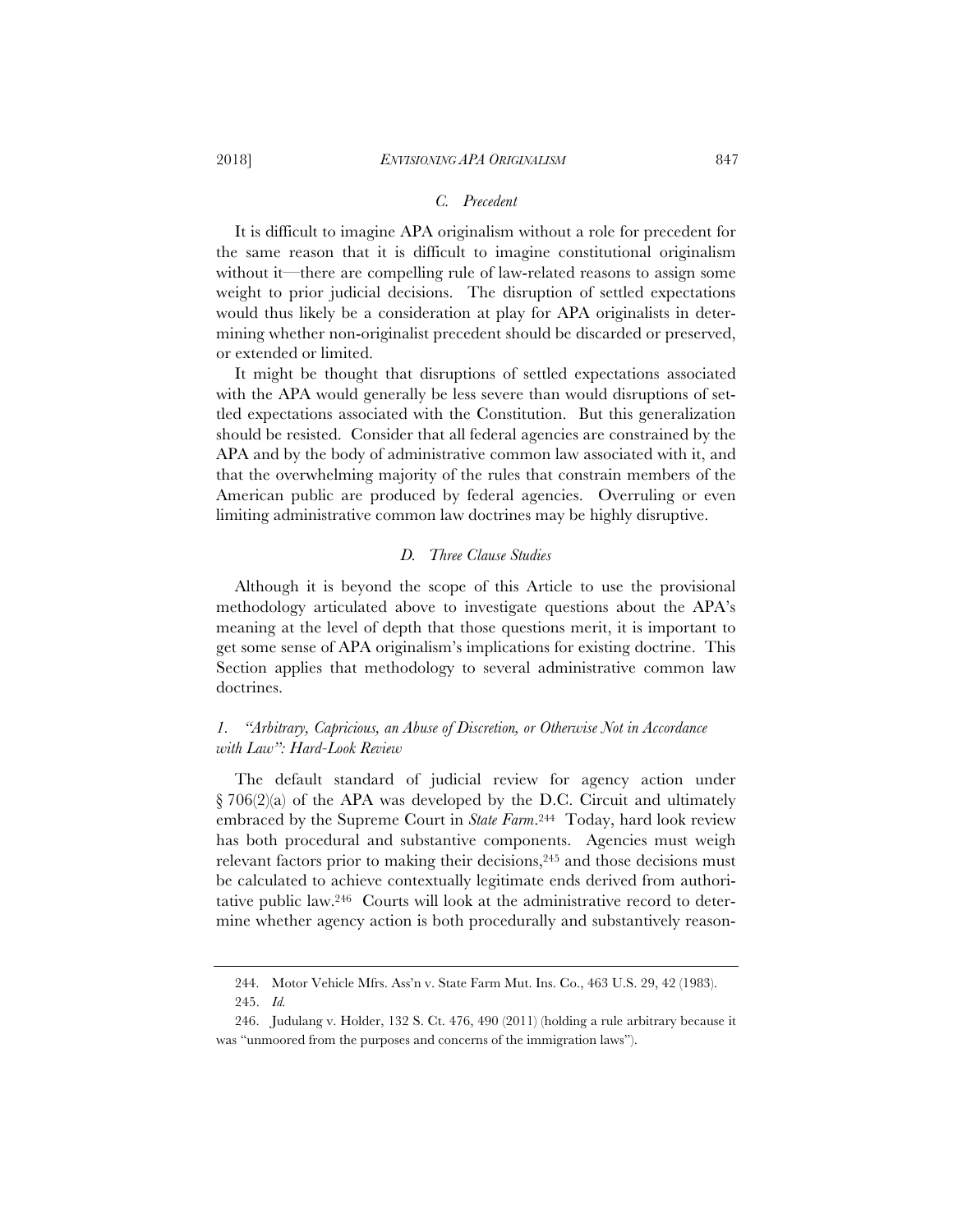able, $247$  and agencies may not justify their decisions with reference to factors, evidence, or stated ends that did not play a role in those decisions.248

The terms "arbitrary [and] capricious" appear to have been drawn from Supreme Court decisions involving the Due Process of Law Clauses of the Fifth and Fourteenth Amendments in the years prior to the APA's enactment.249 It was under these clauses that the Court determined whether governmental actions were calculated to achieve constitutionally proper ends when those actions deprived people of "life, liberty, or property."250 The applicable standard of review was eventually dubbed the "rationalbasis test."251

Pre-1946 rational basis review was deferential to both legislatures and administrative agencies. Challengers ultimately bore the risk of judicial uncertainty concerning constitutionality. Yet, the presumption of constitutionality thus created was rebuttable. Although the Court's canonical 1938 decision in *United States v. Carolene Products*<sup>252</sup> is sometimes upheld as the decision in which rational basis review became a rubber-stamp, the Court in *Carolene Products* emphasized that it would "deny due process [to] preclude[] the disproof in judicial proceedings of all facts which would show or tend to show that a statute depriving the suitor of life, liberty or property had a rational basis."253 Nor did the rational basis test allow for the rationalization of government actions after the fact. As Justice Louis Brandeis noted in a dissent in *New State Ice Co. v. Liebmann*,<sup>254</sup> "[a] decision that the legislature's belief of evils was arbitrary and unreasonable [could] not be made without

250. *See infra* notes 252–253 and accompanying text (discussing *Carolene Products* and the development of this standard).

<sup>247.</sup> *State Farm*, 463 U.S. at 52.

<sup>248.</sup> *Id.* at 44.

<sup>249.</sup> *See, e.g.*, Carter v. Carter Coal Co., 298 U.S. 238, 320 (1938) (due process violated by "arbitrary, capricious or confiscatory action"); Pac. States Box & Basket Co. v. White, 296 U.S. 176, 180 (1935) (government actions invalid if "arbitrary, capricious, and not reasonably necessary for the accomplishment of any legitimate purpose of the police power"); New State Ice Co. v. Liebmann, 285 U.S. 262, 285 (1932) (Brandeis, J., dissenting) (government actions invalid if "clearly arbitrary, capricious or unreasonable").

<sup>251.</sup> For explorations of rational basis review during this time period, see Randy E. Barnett, *Keynote Remarks: Judicial Engagement Through the Lens of* Lee Optical, 19 GEO. MASON L. REV. 845 (2012); Jeffrey D. Jackson, *Putting Rationality Back into the Rational Basis Test: Saving Substantive Due Process and Redeeming the Promise of the Ninth Amendment*, 45 U. RICH. L. REV. 491 (2011).

<sup>252. 304</sup> U.S. 144 (1938).

<sup>253.</sup> *Id.* at 152.

<sup>254. 285</sup> U.S. 262 (1932).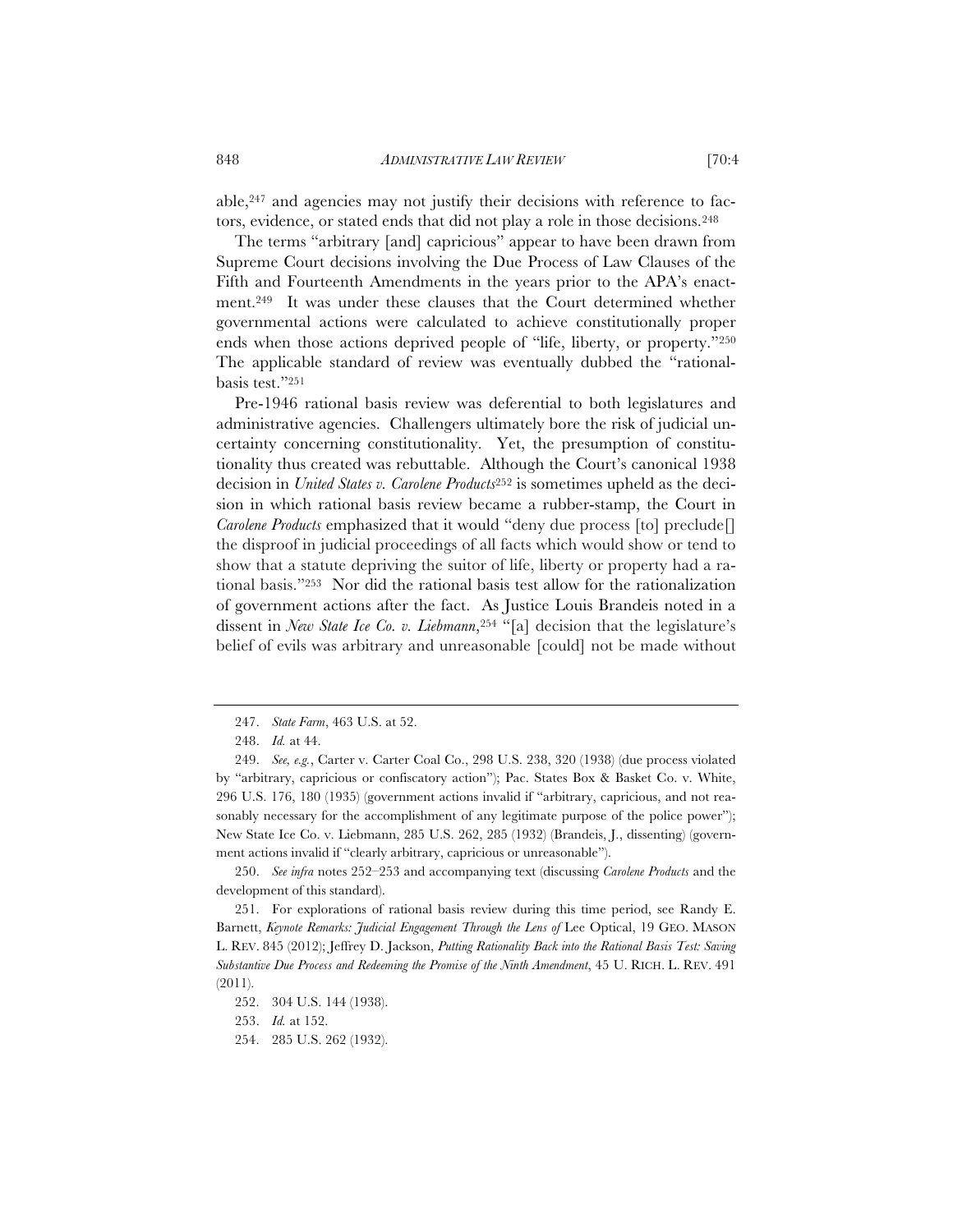enquiry into the facts with reference to which it acted."255

Beyond the above features, the precise contours of pre-1946 rational basis review appear vague. The Court never did establish criteria for determining what governmental ends were constitutionally proper256 or specify the precise strength of the presumption of constitutionality—whether, say, challengers needed to demonstrate the unconstitutionality of the government's actions by a preponderance of the evidence, by clear and convincing evidence, or by evidence that left no reasonable doubt.

Hard look review appears to fall within those vague contours. Although it establishes a presumption of agency "regularity,"257 that presumption can be rebutted by challengers. Agencies do not necessarily need to produce evidence in direct support of their actions—in *State Farm*, the Court acknowledged that "the available data [might] not settle a regulatory issue" and stated that the lack of "evidence in direct support of the agency's conclusion" was not fatal—but judges will not turn a blind eye to evidence in the record.258 As with early rational basis review, the actual reasons for governmental decisionmaking matter under hard look review. Thus, although the courts have never spoken in these terms, hard look review can be defended as a *construction* of the APA that is consistent with—although not required by—the *communicative content* of § 706(2)(a).

# *2. "The Reviewing Court Shall Decide All Relevant Questions of Law":* Chevron *and* Auer *Deference*

*Chevron* deference is centrally important to modern administrative law. Empirical studies suggest that congressional staffers involved in legislative drafting are not only familiar with *Chevron* itself, but share assumptions that have undergirded the Court's subsequent decisions defining *Chevron*'s domain. In a survey of 137 staffers conducted by Lisa Bressman and Abbe Gluck, 88% of the staffers stated that the authorization of notice-andcomment rulemaking is always or often relevant to whether drafters intend for an agency to resolve statutory ambiguities—an assumption that the Court made in *Mead*.259 Although scholars have questioned whether *Chevron*

<sup>255.</sup> *Id.* at 285.

<sup>256.</sup> *See* Thomas B. Nachbar, *The Rationality of Rational Basis Review*, 102 VA. L. REV. 1627, 1632 (2016) (observing that the Supreme Court "has never comprehensively described, much less defended, the conception of rationality it applies when conducting rationality review").

<sup>257.</sup> Citizens to Pres. Overton Park v. Volpe, 401 U.S. 402, 415 (1971).

<sup>258.</sup> Motor Vehicle Mfrs. Ass'n v. State Farm Mut. Ins. Co., 463 U.S. 29, 52 (1983).

<sup>259.</sup> *See* Abbe R. Gluck & Lisa Schultz Bressman, *Statutory Interpretation from the Inside-An Empirical Study of Congressional Drafting, Delegation, and the Canons: Part II*, 65 STAN. L. REV. 901,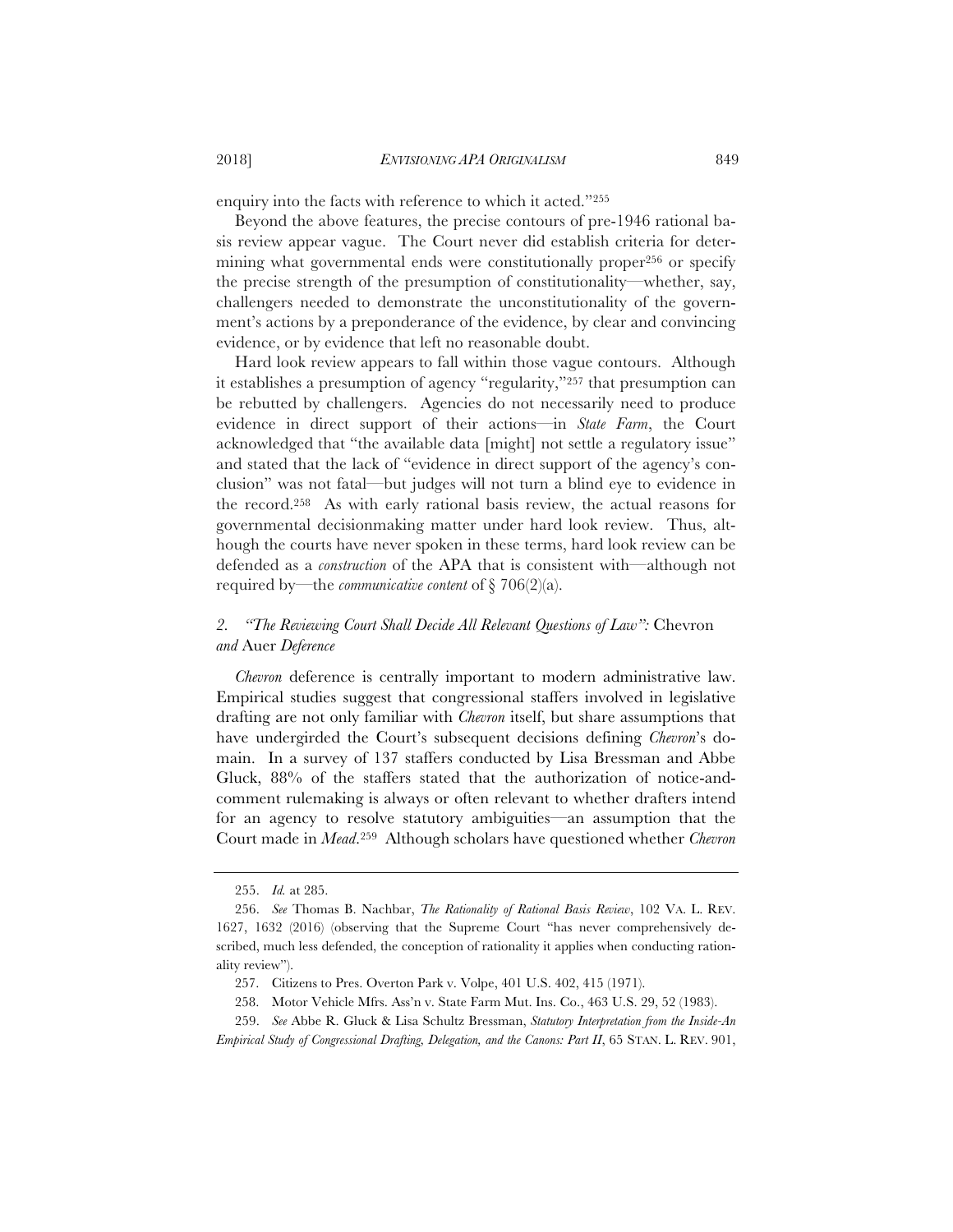has much of an impact on agency outcomes at the Supreme Court, an empirical study by Kent Barnett and Christopher Walker found a nearly 25% difference in agency-win rates when the circuit courts applied *Chevron* deference as compared to when they did not.260 *Chevron* matters.

APA § 706 provides that "reviewing court[s] shall decide all relevant questions of law, interpret constitutional and statutory provisions, and determine the meaning or applicability of the terms of an agency action."261 At first blush, this text seems to have little to say about *how* reviewing courts must interpret statutes, in particular, whether judges are required or forbidden to defer to agency interpretations.

As discussed above, however, Aditya Bamzai has shown that this language most likely requires independent review of questions of law.262 Section 706's text concerning questions of law does not include the language of deference contained in the minority report of the Attorney General's Committee, which might have been understood as a departure from independent review.263 No pre- or post-enactment commentary expressed the view that review of questions of law under § 706 was to be anything other than independent. As previously noted, John Dickinson viewed it as a reaffirmation of independent review and a repudiation of some recent decisions in which the Court deferred to agencies in the context of "mixed" questions of law.264

Can *Chevron* be squared with a mandate to perform independent review? One argument that it can entails understanding statutes that agencies administer as authorizing agencies rather than courts to resolve ambiguities. In essence, judges, exercising their independent judgment, might determine that *the law* tells them to defer to agencies' decisions when text is ambiguous.265

As Duffy has pointed out, however, APA § 559 states that statutes "may not be held to supersede or modify the requirements of the APA except to

<sup>994 (2013).</sup>

<sup>260.</sup> Kent Barnett & Christopher J. Walker, Chevron *in the Circuit Courts*, 116 MICH. L. REV. 1, 6 (2017).

<sup>261. 5</sup> U.S.C. § 706(2)(E) (2012).

<sup>262.</sup> *See supra* notes 140–146 and accompanying text.

<sup>263.</sup> *See supra* notes 41–42 (discussing the adoption and rejection of various provisions from the minority report).

<sup>264.</sup> *See* Dickinson, *supra* note 36 and accompanying text.

<sup>265.</sup> *See* ADRIAN VERMEULE, JUDGING UNDER UNCERTAINTY: AN INSTITUTIONAL THEORY OF LEGAL INTERPRETATION 207–08 (2006) (describing this view as "plausible" without endorsing it); Jonathan R. Siegel, *The Constitutional Case for* Chevron *Deference*, 71 VAND. L. REV. 937, 942 (2018) (arguing that "[a]n interpretation that determines that a statute delegates power to the executive is still an interpretation").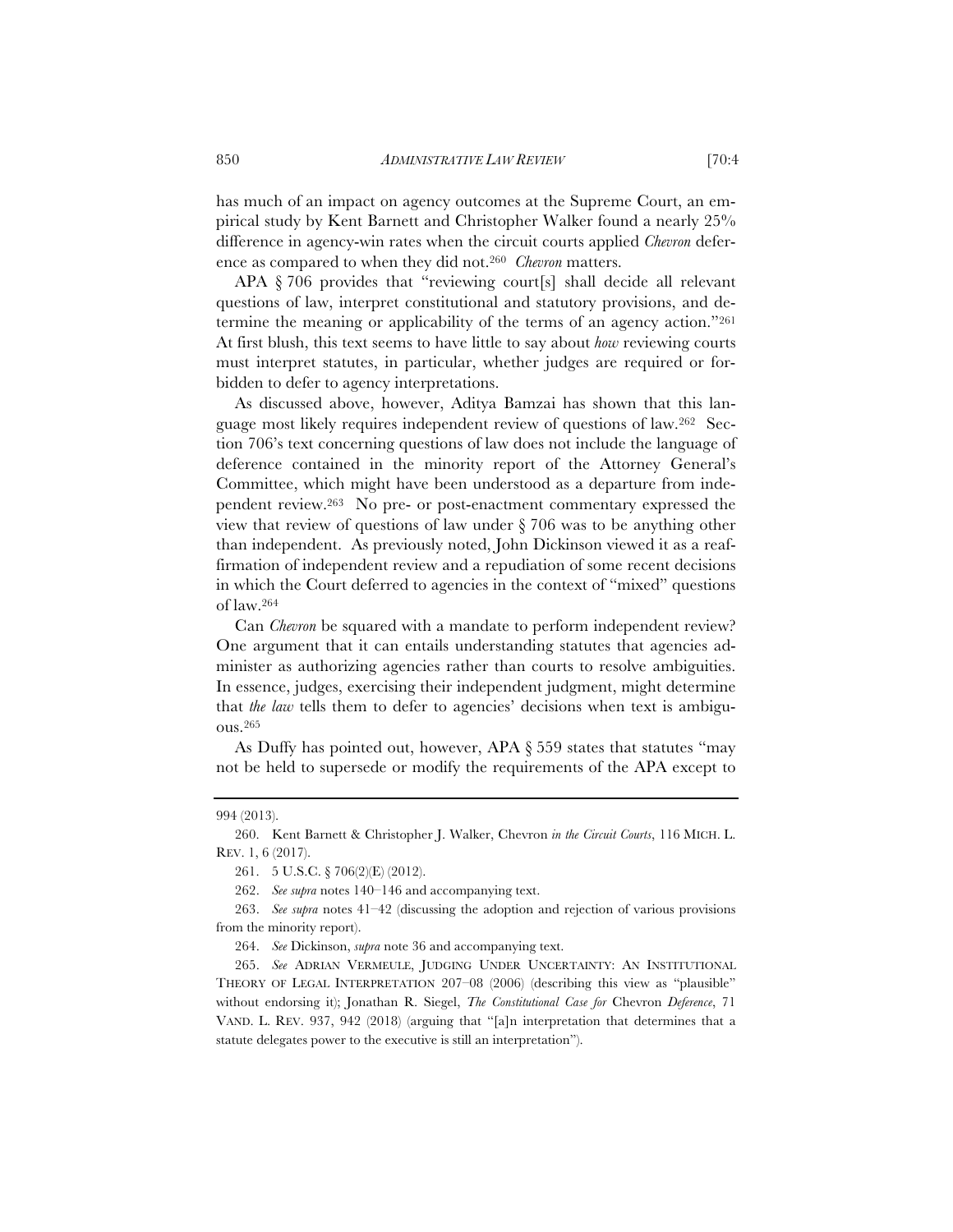the extent that [they] do so expressly."<sup>266</sup> A doctrine which holds that ambiguous statutory language, without more, amounts to implicit delegation to agencies to decide questions that courts would ordinarily decide under § 706 without deference would arguably allow Congress to supersede § 706 without expressly saying that it is doing so.

But *would* courts ordinarily decide questions concerning ambiguous statutory language under § 706 without deference? *Chevron* deference arguably only comes into play when independent review has already been performed and has come up short. The command to "decide all relevant questions of law"267 independently of the views of the other branches can be fulfilled through a determination that the law is vague or irreducibly ambiguous and that entrance into the construction zone is therefore necessary.268 There may be normative grounds for a construction which requires judicial deference to reasonable agency decisions when interpretation runs out, whether rooted in agency expertise, political accountability, or some other value.269

Assume that *Chevron is* incompatible with the original APA. A majority of the Court that so concluded would not necessarily vote to overrule it immediately. The costs associated with upsetting settled expectations surrounding *Chevron* might be perceived as being simply too high for a majority to seriously contemplate overruling it in the foreseeable future. The Court might embrace an intermediate solution. It might expressly instruct lower court judges to only defer to agencies in cases involving ambiguities that cannot be resolved through independent judicial review; it might simply "beef up" Step One by deferring only when all of the traditional tools of

269. Whether this reconciliation is consistent with *Chevron* as it has subsequently developed is debatable. As Evan Criddle has observed, courts have understood *Chevron* to require them to "defer to an agency's reasonable efforts to clarify the statute's linguistic meaning based, in part, on its expertise in the relevant field," which may mean something less than independent judicial review. Evan J. Criddle, *The Constitution of Agency Statutory Interpretation*, 69 VAND. L. REV. EN BANC 325, 339 (2016). A reconciliation may also be possible if the deference in question is predicated upon agencies' perceived comparative epistemic advantage in interpretation. *See* Gary Lawson & Christopher D. Moore, *The Executive Power of Constitutional Interpretation*, 81 IOWA L. REV. 1267, 1278 (1997) (distinguishing between *legal* deference, which "gives weight to the views of another actor simply because of that actor's status," and *epistemological* deference, which "gives weight to the views of another actor because there are reasons to believe that that actor's views are good evidence of the right answer").

<sup>266.</sup> Duffy, *supra* note 26, at 198 n.427.

<sup>267. 5</sup> U.S.C. § 706 (2012).

<sup>268.</sup> For an argument along these lines, see Michael Herz, Chevron *Is Dead; Long Live* Chevron, 115 COLUM. L. REV. 1867 (2015).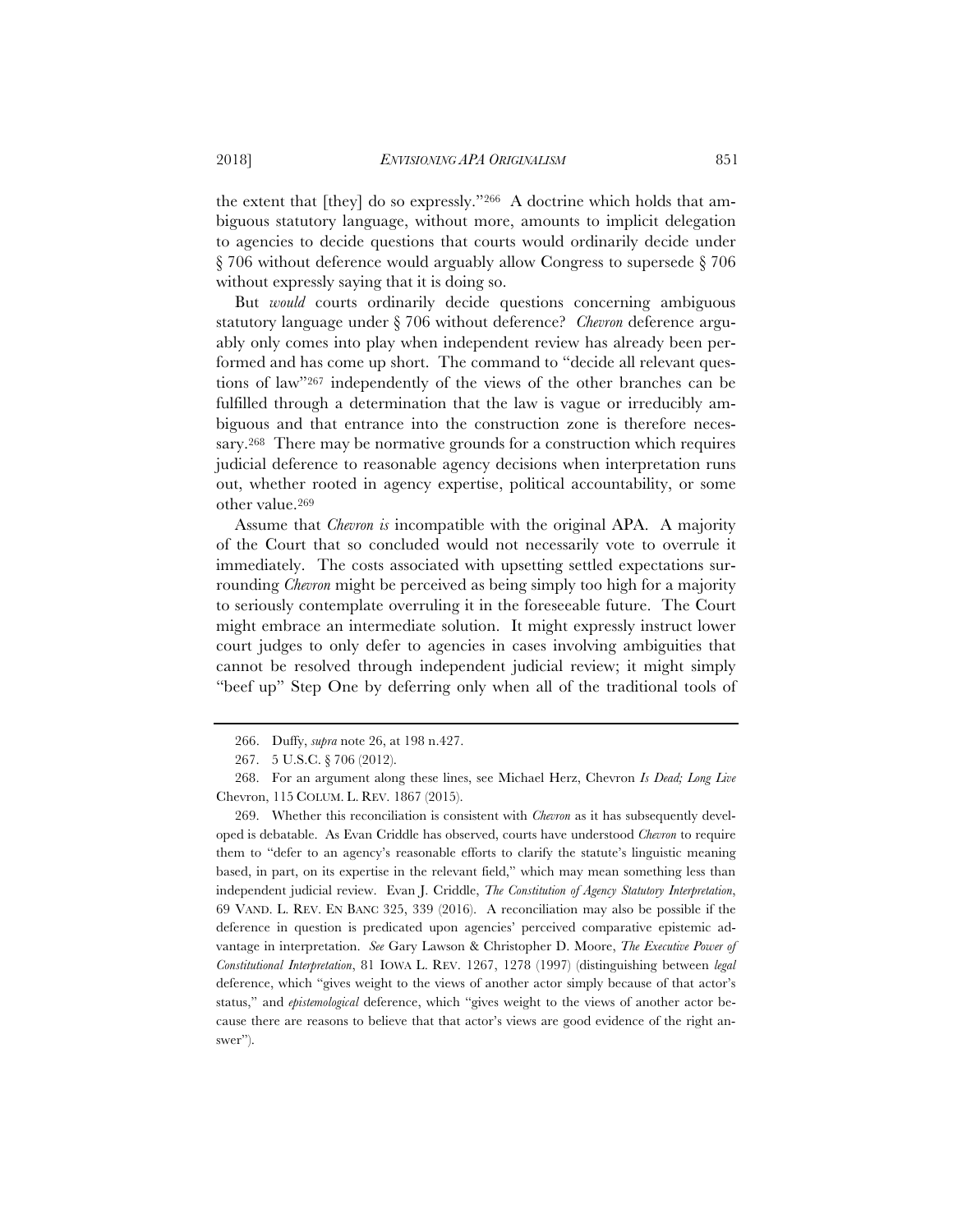statutory interpretation have failed to clearly resolve questions at hand and hoping that lower courts get the message. Either approach would enable judges to comply with § 706 at *Chevron* Step One while allowing agencies space to draw upon their expertise to make decisions when the text does not yield a determinate answer (subject, of course, to arbitrariness review).

Critics of *Auer* have contended that *Auer* is problematic even if *Chevron* is not. They have charged that *Auer* is unsupported by even a fiction of congressional delegation;270 that it gives a perverse incentive to agencies to draft ambiguous regulations at time *A* in order to ensure regulatory flexibility at time *B*;271 and that it raises aggravated separation of powers concerns because it enables the same agency decisionmakers to promulgate, interpret, and enforce regulations that operate in much the same way as statutes *and* to claim binding deference to their own understanding of their work product.<sup>272</sup> From the standpoint of the original meaning of  $\S$  706, however, the potential problem with *Auer* is essentially the same as that with *Chevron*: § 706 mandates independent review, and deference may violate that mandate.

If *Auer* can be understood as containing its own "Step One"<sup>273</sup> that allows judges to use all of their interpretive powers to ascertain the meaning of regulatory text and only defer once linguistic meaning gives out, *Auer* might not contradict § 706.274 But whereas the Court in *Chevron* expressly con-

272. *See* John F. Manning, *Constitutional Structure and Judicial Deference to Agency Interpretations of Agency Rules*, 96 COLUM. L. REV. 612 (1996) (arguing that "[g]iven the reality that agencies engage in 'lawmaking' when they exercise rulemaking authority, *Seminole Rock* contradicts the constitutional premise that lawmaking and law-exposition must be distinct."). For a rebuttal of anti-*Auer* arguments, see Cass R. Sunstein & Adrian Vermeule, *The Unbearable Rightness of* Auer, 84 U. CHI. L. REV. 297 (2017).

273. *See* Scott H. Angstreich, *Shoring Up* Chevron*: A Defense of* Seminole Rock *Deference to Agency Regulatory Interpretations*, 34 U.C. DAVIS L. REV. 49, 70–71 (2000) (describing the determination of ambiguity required by *Auer* as an "implicit first step" which "parallels *Chevron* in form and substance").

274. I intend to develop this argument in a future work.

<sup>270.</sup> *See* Decker v. Nw. Envtl. Def. Ctr., 568 U.S. 597, 619 (2013) (Scalia, J., concurring) (arguing that "[w]hile the implication of an agency power to clarify the statute is reasonable enough, there is surely no congressional implication that the agency can resolve ambiguities in its own regulations").

<sup>271.</sup> *See* Christopher v. SmithKline Beecham Corp., 567 U.S. 142, 158 (2012) (describing the "risk that agencies will promulgate vague and open-ended regulations that they can later interpret as they see fit"). *But see* Daniel E. Walters, *The Self-Delegation False Alarm: Analyzing* Auer *Deference's Effect on Agency Rules*, 119 COLUM. L. REV. (forthcoming 2018) (analyzing an original and extensive dataset of federal rules issued between 1982 and 2016 and finding that regulatory vagueness did not increase in the wake of *Auer*).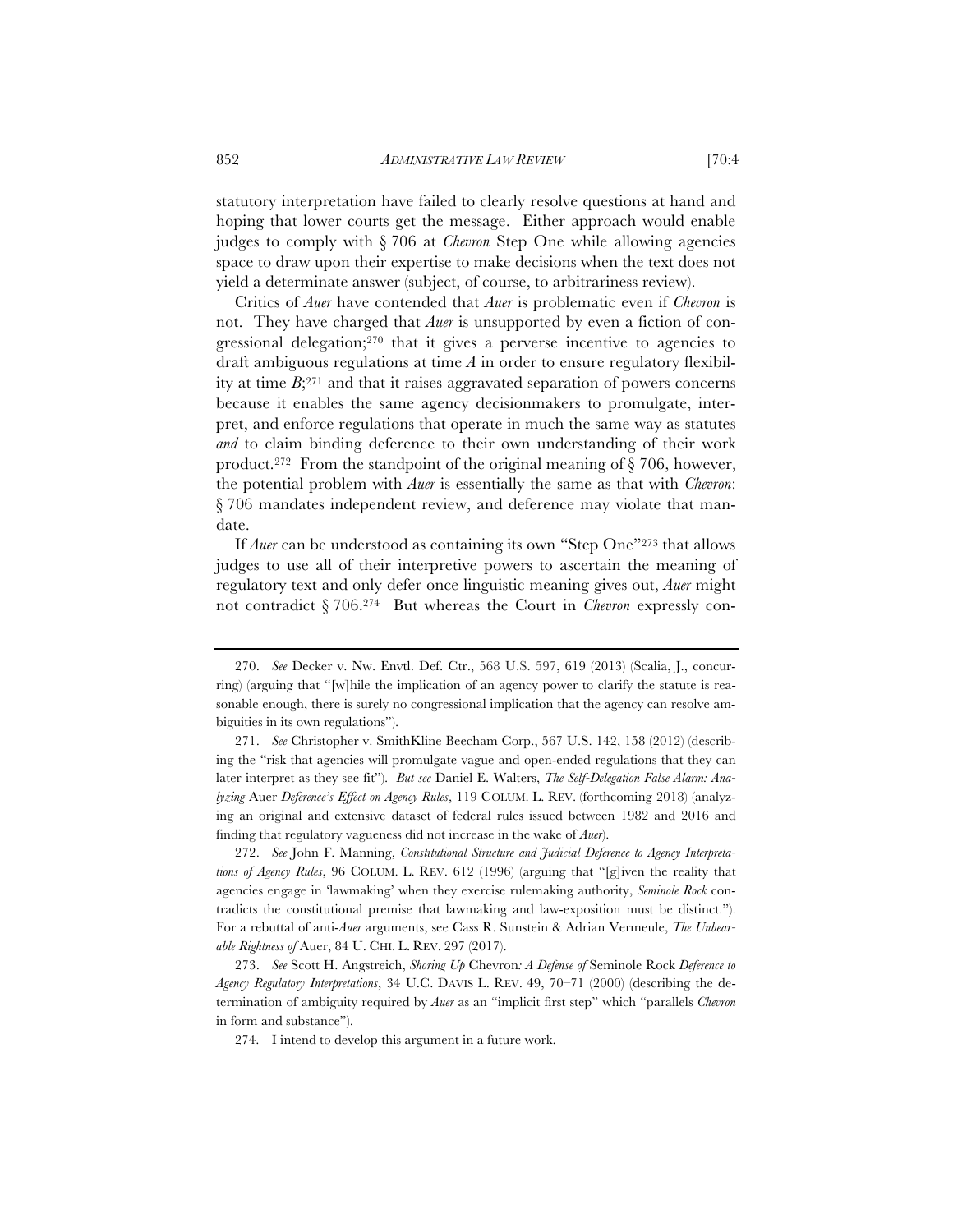templated that judges would seek to resolve statutory ambiguity by using the "traditional tools of statutory interpretation,"275 the Court in *Auer* did not say much of anything about what tools judges ought to use when interpreting regulations.276 It is not clear what the relevant tools would even be; there is no comparable tradition of interpreting regulations that have only become a major component of lawmaking in the past half century. But some courts have used canons that are familiar in statutory interpretation to resolve ambiguities in regulations,<sup>277</sup> and regulatory interpretive theory has emerged as a promising field of academic inquiry<sup>278</sup> that is already influencing judicial decisionmaking.279

It is difficult to predict how unsettling it would be for the Court to overrule *Auer* or how reluctant a majority convinced that *Auer* was wrongly decided would be to discard it*. Auer*'s domain has already been narrowed in recent years, resulting in decreases in lower court grants of deference and agency win rates.280 But there is good reason to believe that replacing *Auer*  with, say, *Skidmore* deference—pursuant to which agency's interpretations are assigned epistemic weight on the basis of "the thoroughness evident in [the agency's] consideration, the validity of its reasoning, its consistency with earlier and later pronouncements, and all those factors which give it

278. *See, e.g.*, Lars Noah, *Divining Regulatory Intent: The Place for a "Legislative History" of Agency Rules*, 51 HASTINGS L.J. 255, 290–306 (2000) (advocating an intentionalist approach to regulatory interpretation and urging that judges "at least [give] some attention to . . . regulatory history before accepting the agency's current reading" in *Auer* cases); Jennifer Nou, *Regulatory Textualism*, 65 DUKE L.J. 81, 105–42 (2015) (advocating that judges seek the public meaning of regulatory text but allow "agencies to pursue more intentionalist or purposivist interpretations through *Seminole Rock*'s rule of judicial deference when the regulatory text is otherwise ambiguous."); Kevin M. Stack, *Interpreting Regulations*, 111 MICH. L. REV. 355, 380 (2012).

279. *See* Halo v. Yale Health Plan, Dir. of Benefits, 819 F.3d 42, 52 (2d Cir. 2016) (citing Stack, *supra* note 278).

280. *See generally* Cynthia Barmore, Auer *in Action: Deference After* Talk America, 76 OHIO ST. L.J. 813, 814–15, 821–26 (2015) (collecting cases).

<sup>275.</sup> Chevron U.S.A., Inc. v. Nat. Res. Def. Council, Inc., 467 U.S. 837, 843 n.9 (1984).

<sup>276.</sup> *See generally* Auer v. Robbins, 519 U.S. 452 (1997).

<sup>277.</sup> *See, e.g.*, Nat'l Ass'n of Home Builders v. Defs. of Wildlife, 551 U.S. 644, 668–69 (2007) (invoking the canon against surplusage); Long Island Care at Home, Ltd. v. Coke, 551 U.S. 158, 170 (2007) (invoking the canon that the specific governs the general); Fabi Constr. Co. v. Sec'y of Labor, 508 F.3d 1077, 1087 (D.C. Cir. 2007) (invoking *noscitur a sociis*, according to which words are known by those around them); Sec'y of Labor v. Twentymile Coal Co., 411 F.3d 256, 260–61 (D.C. Cir. 2005) (invoking the anti-absurdity canon).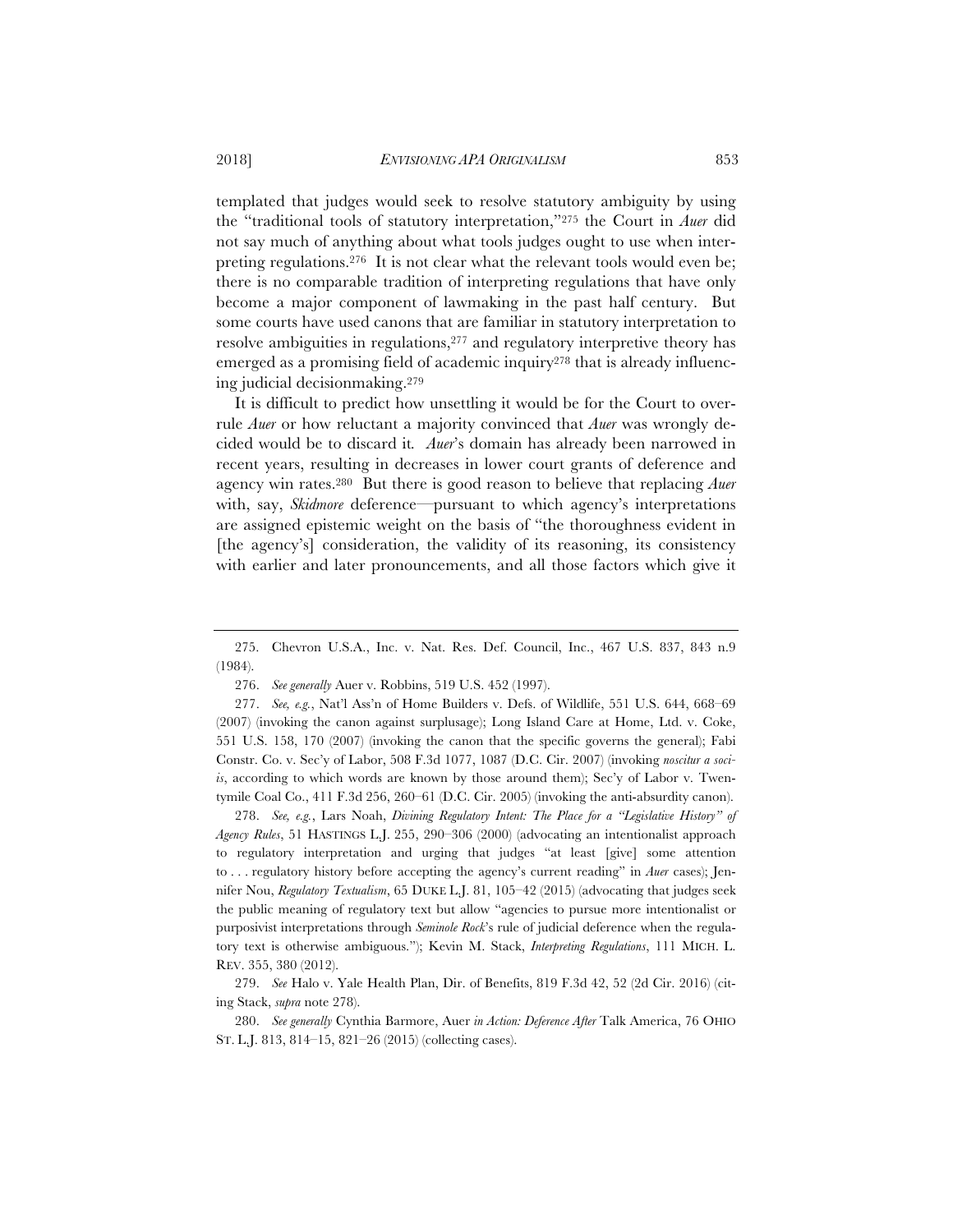power to persuade"281—would change *some* outcomes. Specifically, agencies would prevail at a lower rate when defending their positions and agencies and litigants would not depend on those positions prevailing as often as they do now.282 There would certainly be transition costs associated with the move to the new regime. Concerns that agencies would respond by proceeding through adjudication rather than rulemaking—arguably a worse outcome from a rule of law standpoint—might also inspire hesitation before overruling *Auer*.283 As with *Chevron*, if overruling *Auer* is perceived as being too unsettling, the Court might expressly instruct judges to only defer to agencies in cases involving regulatory ambiguities that judges cannot resolve through independent review, or merely model hard-nosed regulatory interpretation at Step One in its own cases.

## *3. "Either the Terms or the Substance of the Proposed Rule": The Logical Outgrowth Doctrine*

*Vermont Yankee* did not nullify all administrative common law procedural innovations. Among the most significant to survive is the "logical outgrowth" rule, which requires that the final rules that agencies adopt not "differ[] so radically from the [rules] proposed" that those affected by them have "no meaningful forewarning of [their] substance."284

In *Long Island Care at Home, Ltd. v. Coke*,285 the Supreme Court described the logical outgrowth rule as an interpretation of  $\S 553(b)(3)$ 's requirement that agencies publish in notices of proposed rulemaking "either the terms or the substance of the proposed rule or a description of the subjects and issues involved."286 However, as the D.C. Circuit noted in a 1954 decision, the text of  $\S 553(b)(3)$  does not suggest that final rules may not differ in important ways from proposed rules.287 Nor does any of the APA's pre- or post-enactment history suggest that  $\S 553(b)(3)$  was so understood in 1946.

<sup>281.</sup> Skidmore v. Swift Co., 323 U.S. 134, 140 (1944).

<sup>282.</sup> *See* Kristin E. Hickman & Matthew D. Krueger, *In Search of the Modern* Skidmore *Standard*, 107 COLUM. L. REV. 1235, 1271 (2007) (finding that 18.9% of courts of appeals applying *Skidmore* use an "independent judgment model" and uphold agency regulatory interpretations only if they are deemed the best interpretations).

<sup>283.</sup> *See* Aaron L. Nielson*, Beyond* Seminole Rock, 105 GEO. L.J. 943, 947–48 (2017) (warning that overruling *Auer* might "harm the very people" that its critics seek to help).

<sup>284.</sup> S. Terminal Corp. v. EPA, 504 F.2d 646, 656 (1st Cir. 1974). For an overview of the development and content of the doctrine, see generally Phillip M. Kannan, *The Logical Outgrowth Doctrine in Rulemaking*, 48 ADMIN. L. REV. 213 (1996).

<sup>285. 551</sup> U.S. 158 (2007).

<sup>286</sup>*. Id.* at 174 (citing 5 U.S.C. § 553(b)(3) (2012)) (internal quotations omitted).

<sup>287.</sup> Logansport Broad. Corp. v. United States, 210 F.2d 24, 28 (D.C. Cir. 1954).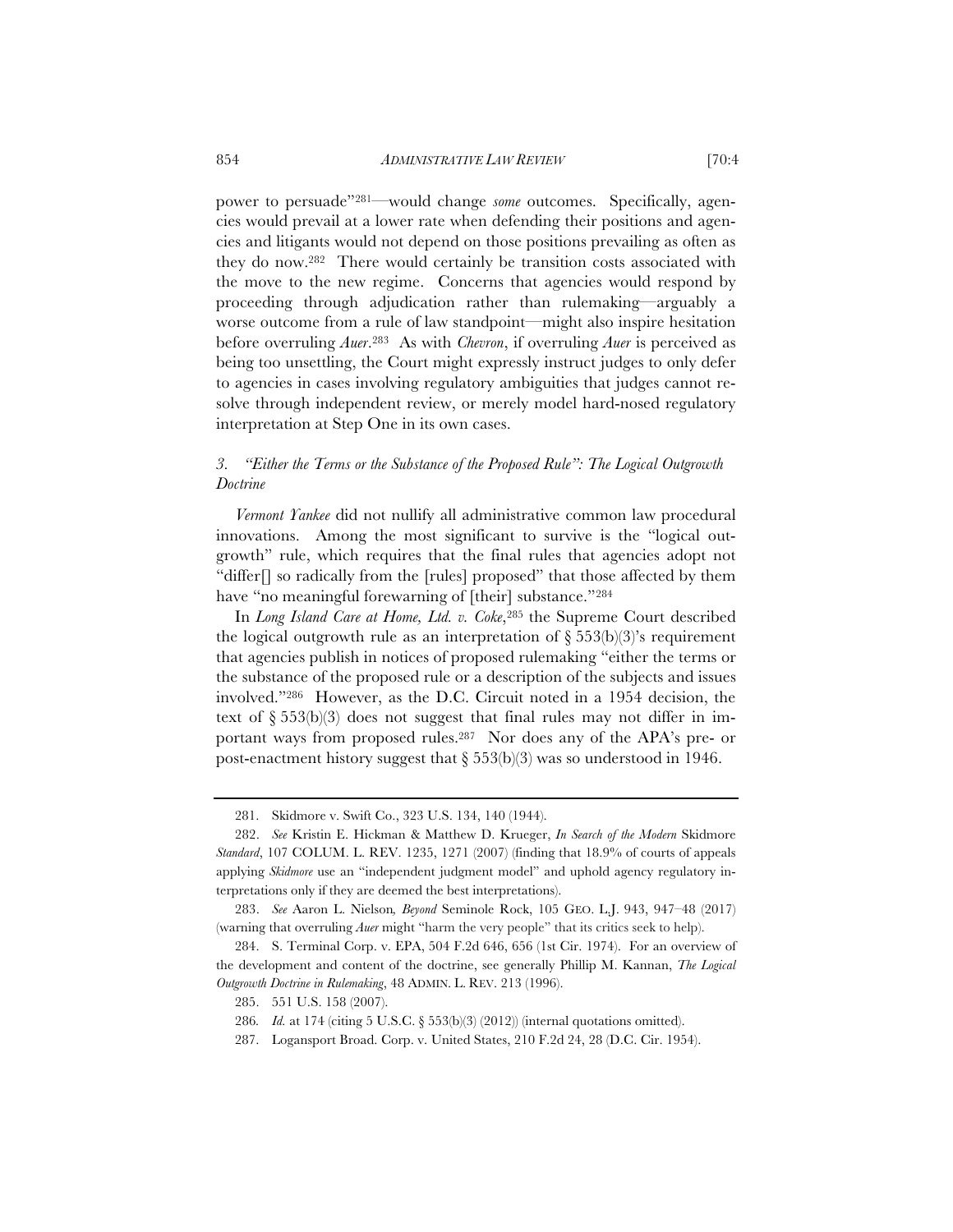The text and structure of the APA's requirements concerning judicial review offer compelling evidence that judges may not add to the APA's strictures when its text is clear. The APA defines the scope of judicial review and delineates the standards that judges are to apply in performing judicial review.288 It specifically enumerates contexts in which judges must "hold unlawful and set aside agency action, findings, and conclusions," implying that judges are not to hold unlawful and set aside agency "action, findings, and conclusions" in other contexts.289 Pre-enactment history indicates that the APA's judicial review requirements were designed to serve as "a comprehensive statement of the right, mechanics, and scope of judicial review."290 Agencies were left to impose additional procedural requirements on themselves as they saw fit, in the service of their unique missions.291

The logical outgrowth rule's incompatibility with the original APA would have an obvious implication for other administrative common law doctrines that impose procedural requirements on agencies that are clearly not textually required. Such rules would have to be considered illegitimate, even if they serve useful purposes and even if prudence might dictate that they not be immediately overruled. When the APA's procedural requirements are vague or ambiguous, however, courts could, consistently with APA originalism, legitimately formulate rules of decision in a common law fashion in order to give effect to the APA's text. Determining whether particular administrative common law doctrines are within the construction zone requires in each instance an inquiry into the original meaning of the text that the rules are supposedly implementing.

## V. EVALUATING APA ORIGINALISM

If originalism is not at present *the* theory of constitutional interpretation to beat on the federal bench, it is at least among the contenders. Even judges who reject originalism do not dismiss those arguments as irrelevant—they respond to them and engage in originalist inquiries of their own.292 The possibility of APA originalism catching on must be taken seriously.

<sup>288.</sup> *See* 5 U.S.C. § 706.

<sup>289.</sup> *Id.* § 706(2).

<sup>290. 92</sup> CONG. REC. 5654 (1946) (statement of Rep. Walter), *reprinted in* SENATE JUDICIARY COMM., ADMINISTRATIVE PROCEDURE ACT: LEGISLATIVE HISTORY 368 (1946).

<sup>291.</sup> *See* Gillian E. Metzger & Kevin M. Stack, *Internal Administrative Law Before and After the APA*, *in* ADMINISTRATIVE LAW FROM THE INSIDE OUT: ESSAYS ON THEMES IN THE WORK OF JERRY L. MASHAW 163–87 (Nicholas R. Parrillo ed., 2017).

<sup>292.</sup> *See, e.g.*, District of Columbia v. Heller, 554 U.S. 570, 636–39 (2008) (Stevens, J., dissenting).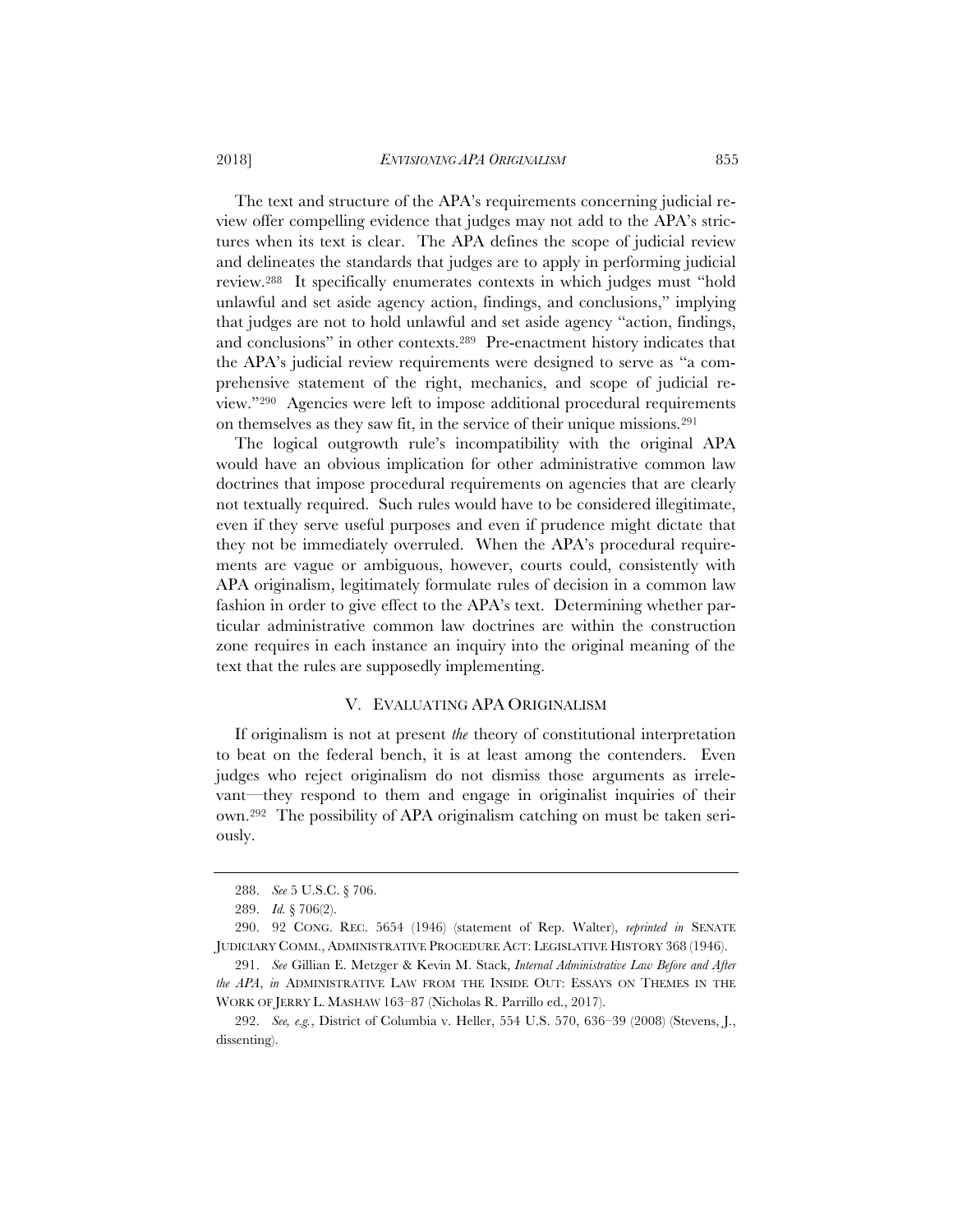This Part sketches some of the normative arguments that might be made in support of or against the judicial implementation of APA originalism, as well as the prospects of that implementation taking place.

## *A. Arguments for APA Originalism*

## *1. The Original APA is the Law*

The most basic argument in favor of the judicial implementation of APA originalism is that the original APA is the law. All public officials take an oath to "support this Constitution,"293 and "this Constitution" in turn makes "the Laws of the United States . . . made in pursuance" of the Constitution the Supreme Law of the Land.294 The APA became part of the Supreme Law of the Land in 1946. Those who draw power from the Constitution must implement the APA's original communicative content if their official duties require them to do so, to the extent that that content is constitutional.

Even if the strongest possible version of this argument is rejected specifically, that judges may *only* to look at the original meaning of the APA—a more modest one is possible. Originalism might be—as William Baude has put it in the context of discussing constitutional originalism— "the ultimate criterion" for interpretation of the APA.295 APA originalism could be what Baude has termed "inclusive originalism," which allows judges to look to "precedent, policy, or practice, but only to the extent that the original meaning incorporates or permits them."296 This would allow for decisionmaking tools that are not part of the APA's text to be used to resolve cases, if the original meaning of the APA permits those tools. It would be surprising, for instance, if the APA forbade reliance upon precedent, if Bamzai is correct that the APA largely incorporated a centuries-old approach to judicial review.297

Finally, it could be argued that the APA's original communicative con-

<sup>293.</sup> U.S. CONST. art. VI, § 3.

<sup>294.</sup> *Id.* § 2.

<sup>295.</sup> William Baude, *Is Originalism Our Law?*, 115 COLUM. L. REV. 2349, 2355 (2015).

<sup>296.</sup> *Id.* at 2354–55.

<sup>297.</sup> Certain devices might be among what John McGinnis and Michael Rappaport have termed the "original methods" that those who enacted the APA expected subsequent interpreters to apply to it. *See* McGinnis & Rappaport, *supra* note 199, at 751–52, 758–68 (arguing that both intentionalists and public meaning originalists ought to adopt the view that the Constitution should be interpreted in accordance with enactors' original methods, and that constitutional text and early interpretive practice further support the use of original methods).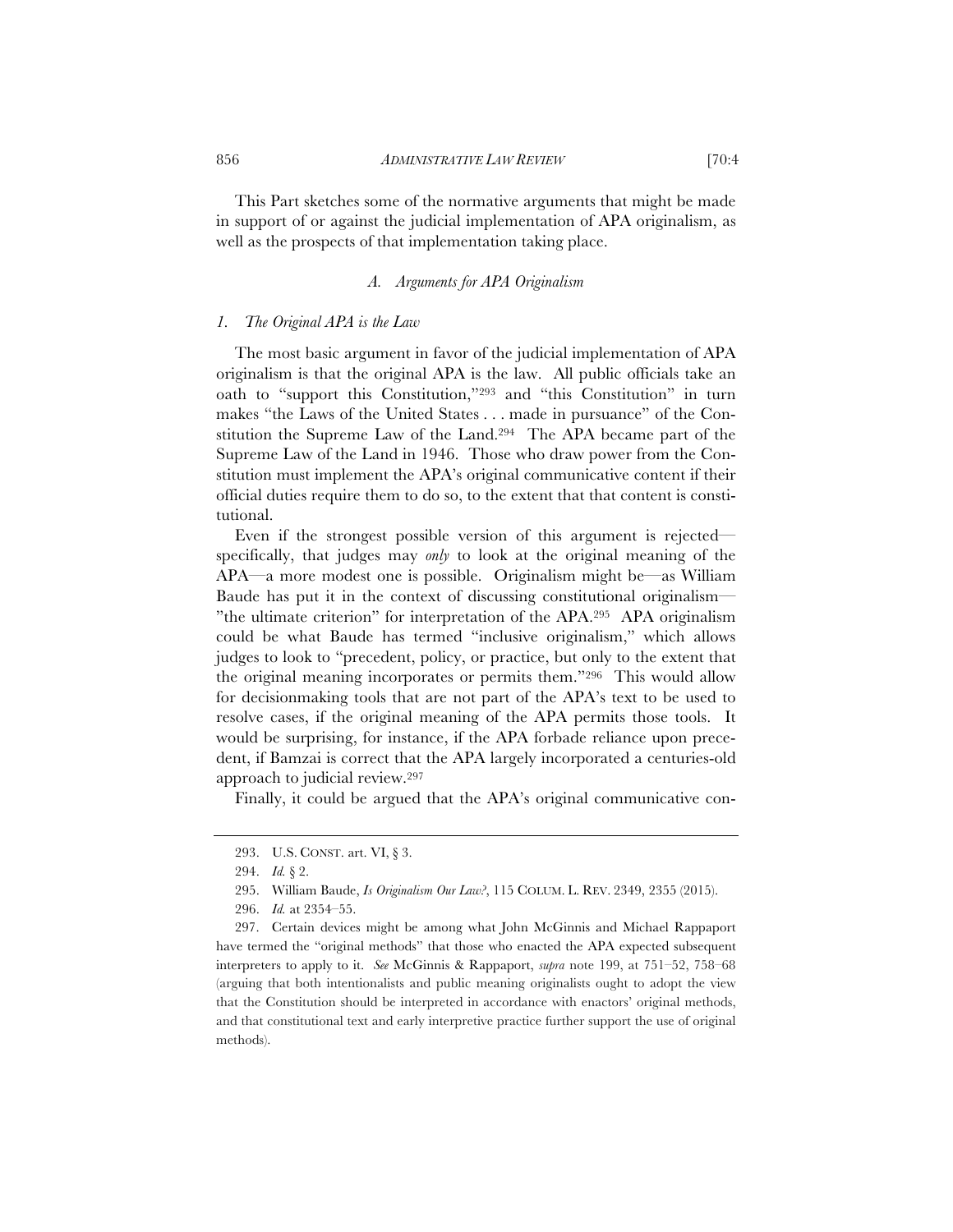tent should at the very least be expressly embraced as *one* of the factors that judges consider when interpreting the APA, and that some form of APA originalism should be developed for the limited purpose of equipping judges to get better at considering that factor. In a highly influential book, Phillip Bobbitt argued that constitutional practice includes six modalities, or methods of constitutional argumentation, that are generally recognized as legitimate.298 Originalism could be *one* of the recognized methods of argument that is advanced when interpreting the APA, just as it is one of the arguments advanced when interpreting the Constitution. Most originalists would reject this minimal role for their methodology—as Solum has written, originalists "typically believe that original meaning should *constrain* constitutional practice" in the sense of being "lexically prior to other modalities of constitutional interpretation and construction."299 But some originalists might consider that even a sixth of a loaf is better than nothing.

### *2. Fidelity to the APA Will Legitimize the Administrative State*

Even if originalists are correct that the APA's communicative content was fixed in 1946, they cannot escape the normative question of whether to give that content legal effect. That the original APA is constitutionally valid and judges draw power from the Constitution only upon taking an oath to give effect to constitutionally valid laws is not necessarily enough to justify implementing the original APA. Perhaps the Constitution authorizes legislative choices that are sufficiently evil that judges ought to do what they can to oppose them or mitigate their ill effects. Perhaps the APA embodies a number of such choices.

Although a thorough assessment of whether the original APA is normatively good enough to be implemented as written is beyond the scope of this Article, the manner in which the APA took shape supports a presumption that it is indeed good enough. The APA emerged from a decades-long public debate between members of all departments of the federal govern-

<sup>298.</sup> These modalities include:

<sup>[1]</sup> the historical (relying on the intentions of the framers and ratifiers of the Constitution); [2] textual (looking to the meaning of the words of the Constitution alone, as they would be interpreted by the average contemporary "man on the street"); [3] structural (inferring rules from the relationships that the Constitution mandates among the structures it sets up); [4] doctrinal (applying rules generated by precedent); [5] ethical (deriving rules from those moral commitments of the American ethos that are reflected in the Constitution); and [6] prudential (seeking to balance the costs and benefits of a particular rule).

PHILIP BOBBITT, CONSTITUTIONAL INTERPRETATION 12-13 (1991).

<sup>299.</sup> Solum, *The Fixation Thesis*, *supra* note 164, at 8 (emphasis added).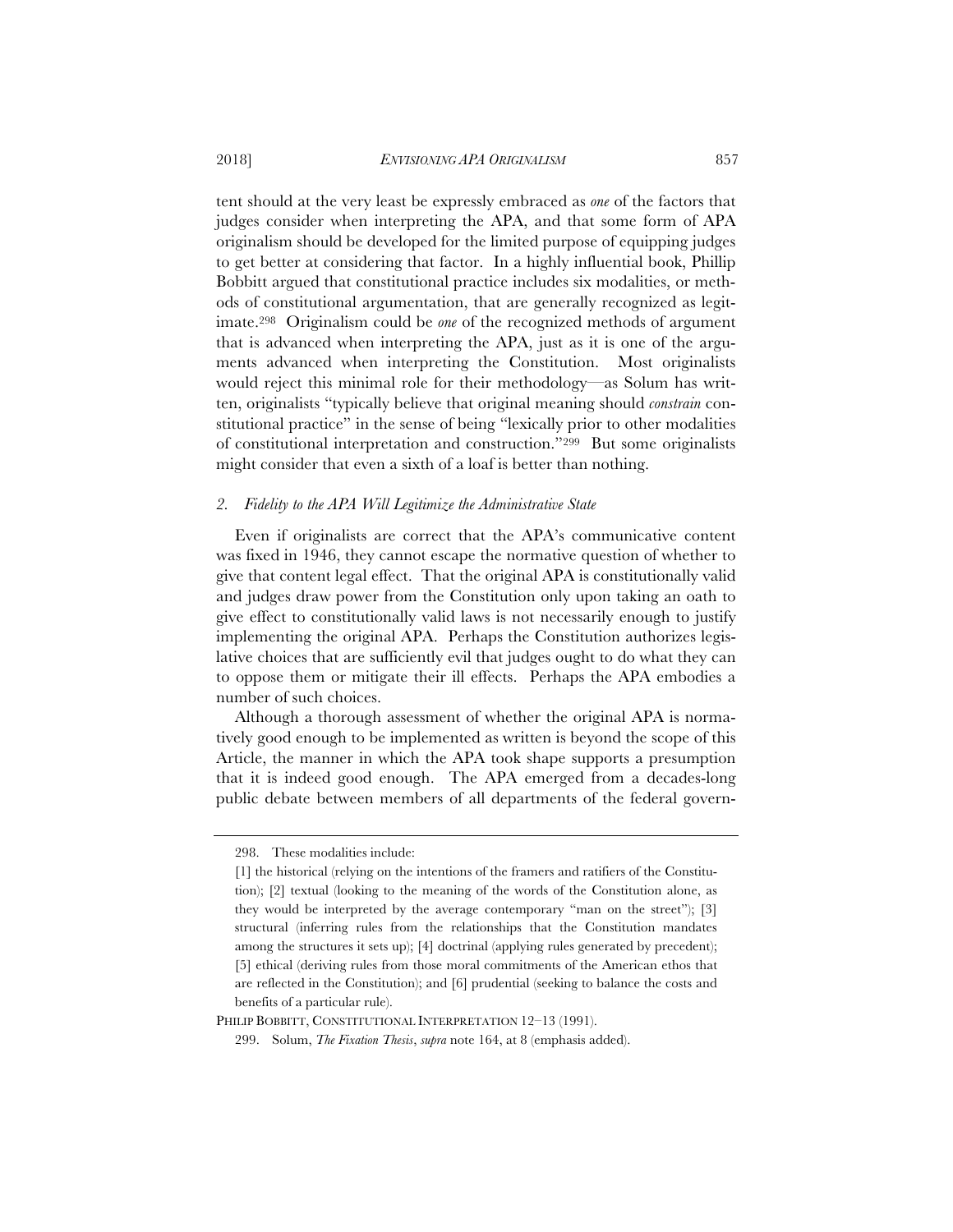ment. Both sides drew upon normative values that can be traced back to the Founding Era, even if they weighed those values differently than did the Constitution's framers and ratifiers.300 Values like energy in government, accountability in government, public participation in governmental decisionmaking, nonarbitrary governmental decisionmaking, and the security of individual rights, have endured to this day. This is not to say that the APA cannot possibly have serious normative deficiencies, but the statute as a whole deserves the benefit of the doubt concerning its basic normative legitimacy, if not its optimality.

If the original APA, taken as a whole, is normatively good enough to be implemented as written, APA originalism could reinforce the perceived legitimacy of the administrative state. Perhaps the most enduring argument against the administrative state is that it is somehow lawless. The argument that *all* administrative agencies are in fact constrained by the text of a presumptively legitimate statute and that their compliance with it is judicially monitored and enforced as consistently as resources allow could go a long way towards countering that charge, were that argument advanced convincingly. At present, no such argument can be convincingly made—the original meaning of the APA has long been neglected.

## *3. APA Originalism Will Promote the Rule of Law*

Administrative law, as Justice Scalia once put it, "is not for sissies."301 It is exceedingly complex, and doctrinal developments within administrative law are difficult to anticipate. Granted, the subject matter of administrative law is complex, and doctrine in every area of law necessarily develops over time, often in surprising ways. But there is an obvious tension between such traditional rule of law values as clarity and stability in the law302 and

<sup>300.</sup> *See* JOHN A. ROHR, TO RUN A CONSTITUTION: THE LEGITIMACY OF THE ADMINISTRATIVE STATE 40–50 (1986) (drawing parallels between Founding-era arguments between Federalists and Anti-Federalists and debates over the administrative state during the 1930s and 1940s).

<sup>301.</sup> Antonin Scalia, *Judicial Deference to Administrative Interpretations of Law*, 1989 DUKE L.J. 511, 511 (1989).

<sup>302.</sup> *See* LON L. FULLER, THE MORALITY OF LAW 45, 63 (1964) (identifying clarity and stability as rule-of-law values); *see also* Cass R. Sunstein & Adrian Vermeule, *The Morality of Administrative Law*, 131 HARV. L. REV. 1924, 1929, 1978 (2018) (arguing that most of "[Fuller's] principles, and certainly their animating spirit, have a foundational character in administrative law," but cautioning against reflexive judicial recourse to them, both because "the domain of law's morality is intrinsically limited" and because "agencies may reasonably choose, in a broad range of situations, to compromise Fuller's principles even where they apply.").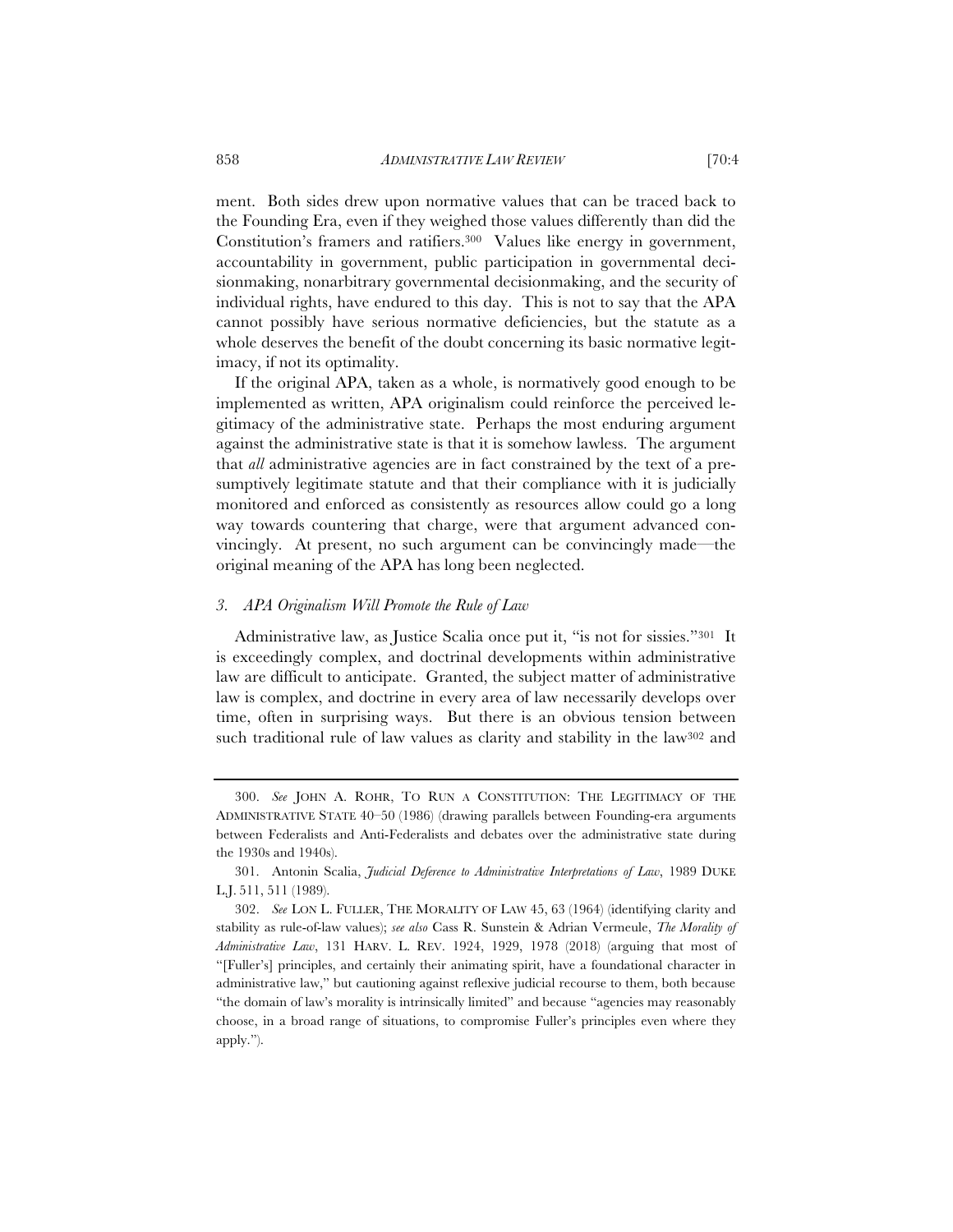an administrative jurisprudence that oscillates unpredictability between common law doctrines that seem disconnected from the APA's text, on the one hand, and insistence upon fidelity to that text, on the other.

APA originalism may promote the rule of law by taking certain doctrinal options that produce unnecessary complexity off the table. Thus, if the original meaning of § 706 requires independent judicial review of questions of law, *Chevron* as we know it may have to go<sup>303</sup>—perhaps not right away, but eventually. With it would go a body of law that is difficult for even scholars of administrative law to understand. If a certain amount of doctrinal development will necessarily take place under APA originalism, it may be more disciplined, and at least in certain contexts, complex rules may be replaced with simpler ones.

Originalist adjudication can also be complex. But the complexity of adjudication may at least be marginally reduced if the focus of judicial inquiries and the kinds of evidence relevant to those inquiries are better known in advance. Further, since the history relevant to APA originalism is more accessible than that relevant to constitutional originalism—not only because there is more documentation but because the context in which the APA took shape more closely resembles today's—the possibility of truly surprising finds and outcomes may be more remote.

#### *4. Administrative Common Law is Democratically Illegitimate*

Even if the original APA is suboptimal in certain respects, there are powerful reasons to think that *judges* should not try to improve upon it. The judicial displacement of perfectly constitutional and popular legislative decisions on the ground that they violate judge-made doctrines that judges deem net-beneficial, seems democratically illegitimate.

One potential justification for such displacement might run as follows: (1) had it anticipated subsequent developments, the Congress that enacted the APA would have made different choices to establish the originally-intended balance of competing values; (2) owing to partisan gridlock, it is not likely that Congress will at present or in the foreseeable future take those developments into account and restore that balance; (3) therefore, judges should do so.

The obvious problem with this justification is that one person's partisan gridlock is another's properly-functioning legislative process. It is an often irksome, but nonetheless ineluctable truth about the legislative process, that its fruits may not deliver as intended, promised, or wished for. Even if

<sup>303.</sup> The qualification is important. *Chevron* without *Mead* and the major-questions doctrine, for example, would be considerably less complex than *Chevron* at present.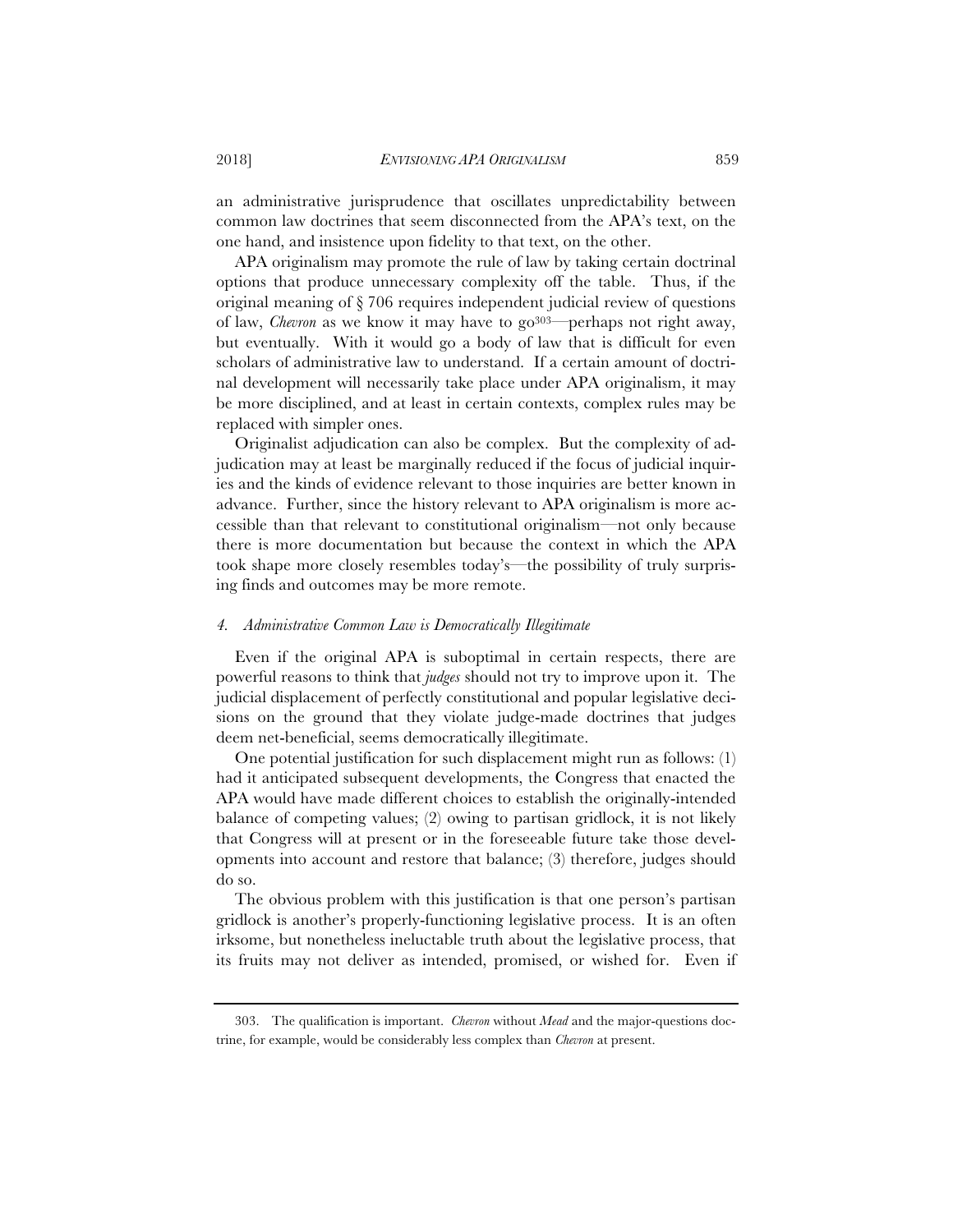judges are generally competent to correct what they perceive to be political market failures, arriving at the conclusion that in doing so they are acting consistently with the democratic will of Congresses past or present—to say nothing of remaining within the bounds of their own constitutional authority—requires considerable imagination.

A related justification is that agencies simply cannot be counted upon to take into account the views of certain politically underrepresented interests when making regulatory decisions, if left to their own devices, and that courts can "democratize" agency decisionmaking by forcing agencies to pay attention to those views.304 The trouble with this justification is that it is grounded in single-institutional analysis<sup>305</sup> of the limitations of the administrative process—it is blind to problems of differential interest-group access that afflict courts as well. For instance, industry interests that stand to reap concentrated benefits from deregulation have a strong incentive to hire skilled lawyers who can present information favorable to their position to courts; consumer and environmental interests that stand to suffer nontrivial but diffuse costs from deregulation have a weaker incentive to do so.306 Judicial supplementation of the APA to protect politically underrepresented interests may only produce deadweight loss—it may increase the costs of regulatory activity without producing any compensating democratic benefits.

## *B. Arguments Against APA Originalism*

#### *1. APA Originalism Will Rarely Yield Clear Answers*

A number of scholars—drawing sometimes from language theory*,*<sup>307</sup> sometimes from public choice theory,<sup>308</sup> sometimes from both<sup>309—have</sup>

<sup>304.</sup> Merrill, *supra* note 49, at 1064 (arguing that courts during the late 1960s and early 1970s were "expanding the availability of judicial review, and were imposing new rights of intervention and hearing requirements, precisely in order to make agency processes more representative").

<sup>305.</sup> On the perils of single-institutional analysis, see generally NEIL K. KOMESAR, IMPERFECT ALTERNATIVES; CHOOSING INSTITUTIONS IN LAW, ECONOMICS, AND PUBLIC POLICY (1994).

<sup>306.</sup> *See* Einer R. Elhauge, *Does Interest Group Theory Justify More Intrusive Judicial Review?*, 101 YALE L.J. 31, 77–79 (1991) (rebutting arguments that the "adversarial structure" of litigation can "offset an interest group's ability to exercise any disproportionate influence it has").

<sup>307.</sup> *See* William N. Eskridge, Jr., *Gadamer/Statutory Interpretation*, 90 COLUM. L. REV. 609, 613, 625–26 (1990).

<sup>308.</sup> *See* Kenneth A. Shepsle, *Congress Is a "They," Not an "It": Legislative Intent as Oxymoron*,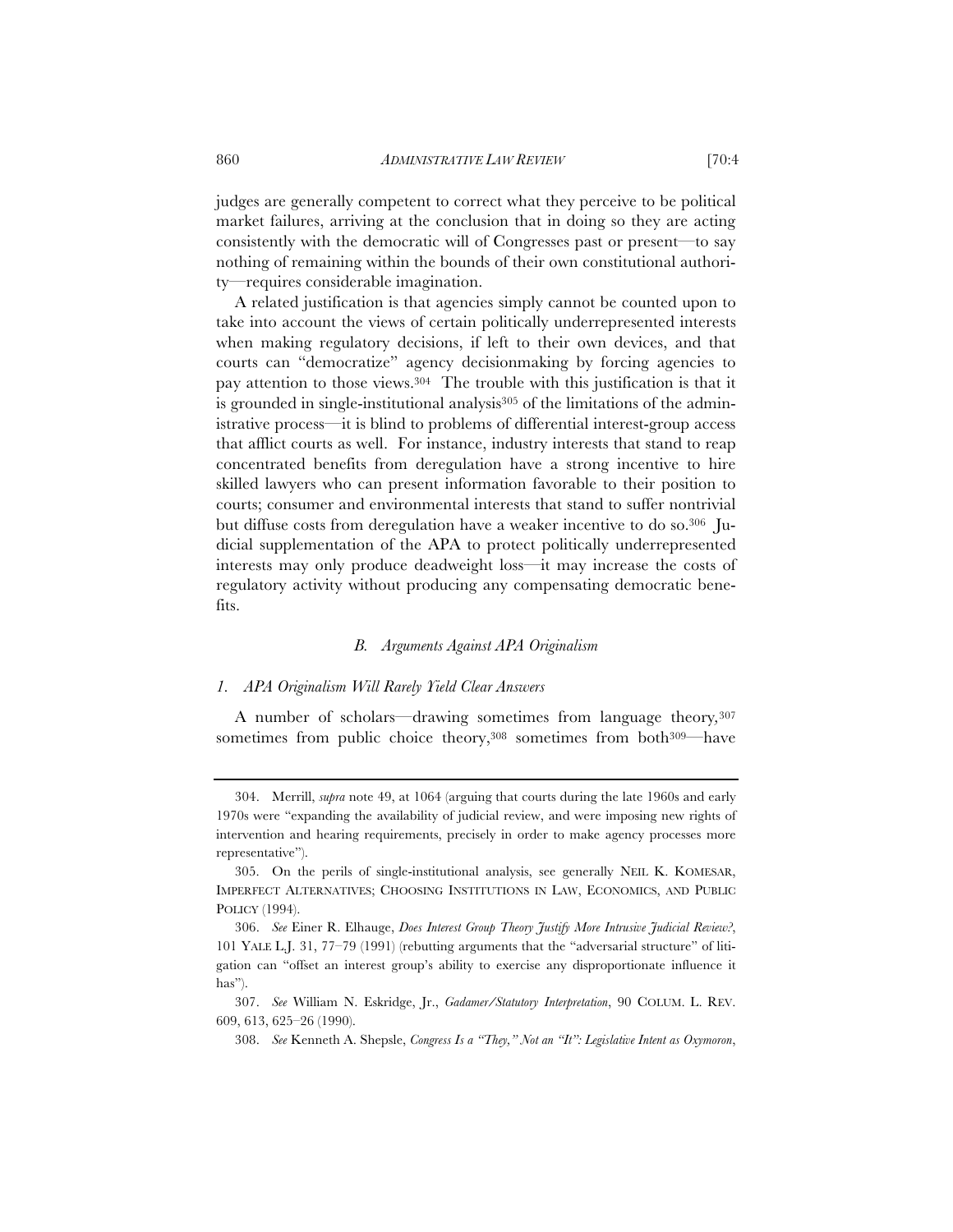urged that there are serious epistemic difficulties involved in discovering the original communicative intentions of multimember decisionmaking bodies. Seeking original public understanding is fraught with difficulty as well because different members of the public may understand legal texts differently. Constructing a hypothetical ordinary understander of the relevant language may not resolve the above difficulties—there may be no single understanding that could reasonably be attributed to such a person. Such a construction might have to be informed by normative judgments—for example, that intratextual coherence and consistency should be prioritized over incoherence and inconsistency.310 But then one is arguably no longer pursuing fixed meaning—one is creating meaning, and one should at least acknowledge it.

Judges can expect to encounter some of these difficulties in seeking the original meaning of the APA. Recall that the APA was a compromise, and that the price of compromise was underdeterminacy that allowed both sides to claim victory. Even if it is possible, for the purposes of interpreting certain terms and phrases, for judges to construct a reasonable member of the public who understands the APA's text in a way that does not reflect controversial normative judgments—to take an obvious example, interpreting the term "30 days"311—it may not be possible to do so in most litigated cases. In such cases, originalism's aspiration to discover meaning may lead judges—whether intentionally or accidentally—to create meaning without realizing that they are doing so. If most litigated cases involving the APA center around text that is vague or ambiguous, APA originalism may either give us more of the same administrative common law or—perhaps worse administrative common law presented by judges as the command of clear text.

## *2. The Original APA is Normatively Bad*

The original APA could still be attacked on a number of normative grounds that counsel in favor of maintaining components of the status quo that are inconsistent with it. Among them: (1) the original APA failed to anticipate important developments in administrative practice; (2) it was based upon incorrect assessments of institutional competence; and (3) it legitimized an administrative state that is fundamentally illegitimate because

<sup>12</sup> INT'L REV. L. & ECON. 239, 249–54 (1992).

<sup>309.</sup> *See* Frank H. Easterbrook, *Statutes' Domains*, 50 U. CHI. L. Rev. 533, 547 (1984).

<sup>310.</sup> *See* Robert Bennett, *Originalism and the Living American Constitution*, *in* ROBERT W. BENNETT & LAWRENCE B. SOLUM, CONSTITUTIONAL ORIGINALISM: A DEBATE 105 (2011).

<sup>311.</sup> *See* 5 U.S.C. § 553(d) (2012) (providing that the publication of a rule "shall be made not less than 30 days before its effective date").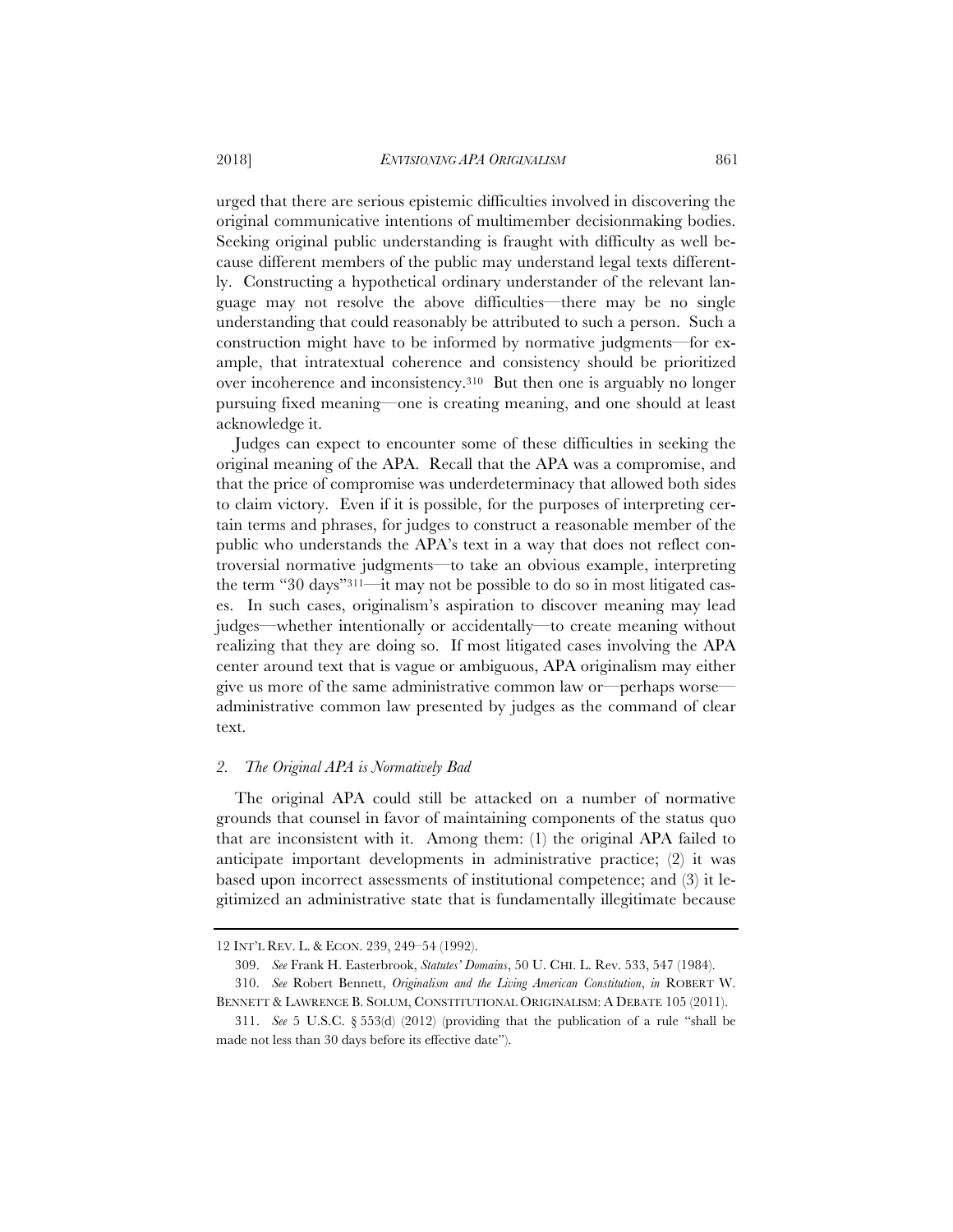its central features violate the original meaning of the Constitution.

The original APA envisions agencies that act essentially like courts in part because agencies generally *did* operate like courts in 1946. Agencies prior to the 1960s acted primarily through adjudication—the few agencies that did issue substantive rules did not do so often.312 The surprise is that the APA required agencies to give notice of, and allow members of the public to comment on, the content of rules *at all.* 

With the benefit of hindsight, the omission is glaring. Decisions that those who enacted the APA likely expected to be made in an adjudicatory context and subject to the APA's rigorous procedural safeguards and judicial review standards are now made through informal rulemaking or highly informal nonlegislative guidances and policy statements.313 Ironically, returning to the original meaning of the APA might move us even further away from the balance between energy, expertise, accountability, and rights-protection that the APA was designed to establish.

The judicial review provisions of the APA largely track the settlement between administrative power and independent judicial review that the Supreme Court developed in preceding years. That settlement provided for judicial deference to agency fact-finding but reserved questions of law for the courts, primarily on grounds of comparative institutional advantage. While, as Chief Justice Hughes put it in *Crowell v. Benson,*314 ordinary questions of fact were thought to be "more effectively and expeditiously handled in the first instance by a special and expert tribunal,"315 judges were regarded as experts in law. Thus, independent judicial determinations of both questions of law and certain questions involving "constitutional" and "jurisdictional" facts were thought to be necessary to prevent the establishment of "a government of a bureaucratic character alien to our system."316

The settlement described in *Crowell* has long since become undone. Adrian Vermeule has persuasively argued that judges broadly defer to agencies on questions of both fact and law today because they have come to believe that agencies have institutional advantages in answering both kinds of questions.<sup>317</sup> If such deference violates  $\S 706$ , the very institutionalist premises on which the APA rested may counsel against enforcement of the APA's original meaning.

<sup>312.</sup> GRISINGER, *supra* note 28, at 76; Schiller, *supra* note 53, at 1144–46.

<sup>313.</sup> For an overview of nonlegislative rules, see generally William Funk, *A Primer on Nonlegislative Rules*, 53 ADMIN. L. REV. 1321 (2001).

<sup>314. 285</sup> U.S. 22 (1932).

<sup>315.</sup> *Id.* at 88 (Brandeis, J., dissenting).

<sup>316.</sup> *Id.* at 57.

<sup>317.</sup> VERMEULE, *supra* note 3, at 23–36.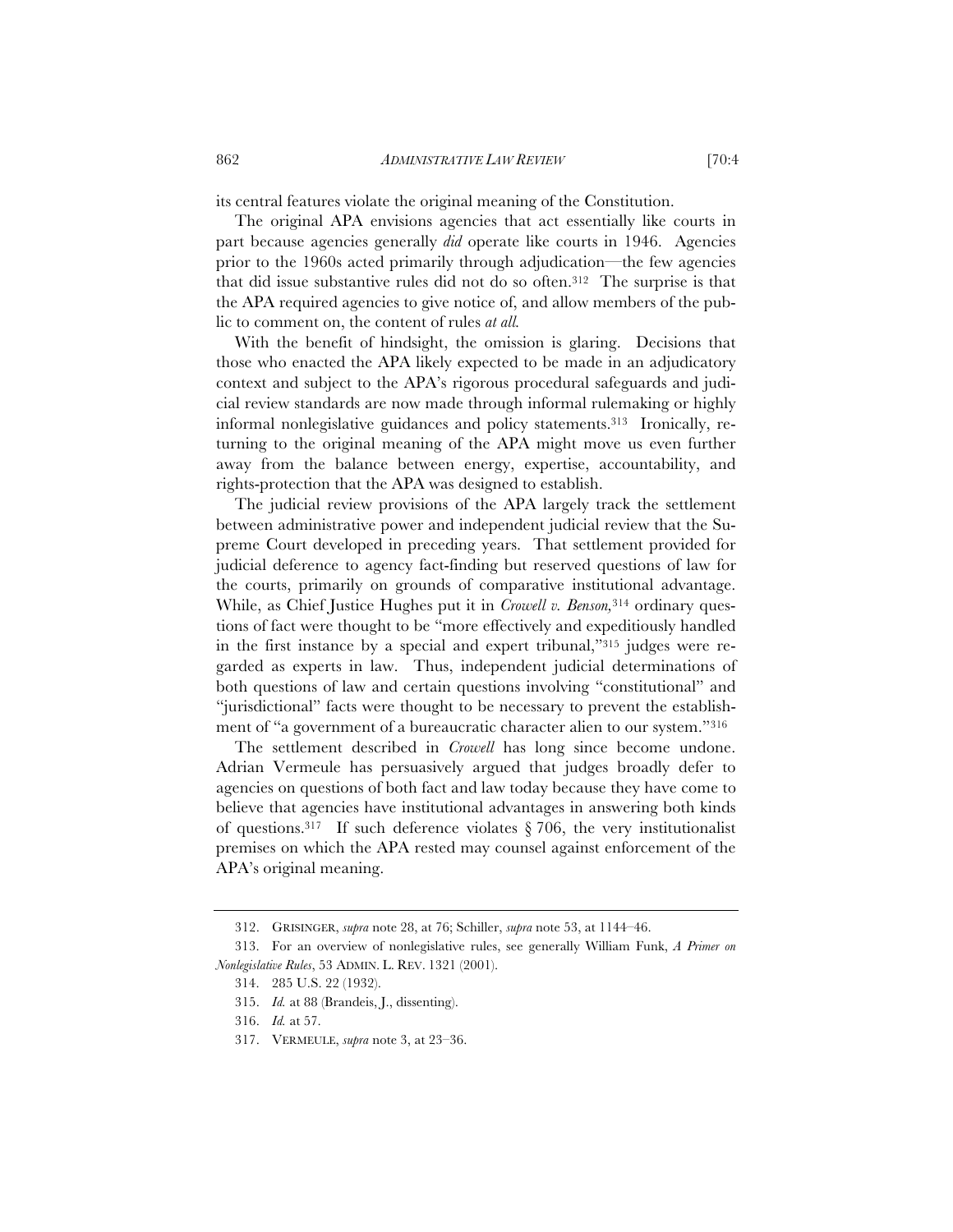## 2018] *ENVISIONING APA ORIGINALISM* 863

Lastly, constitutional originalists may consider the original APA to be unworthy of restoration. The APA arguably offers a separation of legislative, executive, and judicial *functions* within agencies in place of a constitutionally-required separation of legislative, executive, and judicial *powers* across governmental branches; a day in *commission* in place of a constitutionally-required day in *court*. Some originalists may be prepared to accept the original APA on the theory that it represents the best available option in a second-best constitutional world318 in which rigorous enforcement of the original Constitution is not practically possible. Others may consider that restoring the original APA may lull Americans into a false sense of security and diminish their incentive to restore the original Constitution.

## *3. Administrative Common Law Has Improved Upon the Original APA*

*Vermont Yankee* has few critics today. But a number of administrative common law doctrines have long been accepted by the Supreme Court arguably for the good. Even if originalism in theory allows room for the construction of net-beneficial doctrines that do not contradict the APA's text, it does not follow that those doctrines will survive. And net-beneficial doctrines that *do* contradict the APA's text will certainly be placed in jeopardy.

Consider hard look review. Although this Article has suggested that it is a permissible construction of vague text, there is a plausible contrary argument. The argument would run that pre-1946 rational-basis review was not nearly as demanding as hard-look review. APA originalism might lead a judge to conclude that the  $\S 706(2)(A)$  is not so vague as to accommodate the doctrine delineated in *State Farm.* Although the question of whether hard-look review is worth its considerable costs is hotly contested,<sup>319</sup> there

<sup>318.</sup> *See* R.G. Lipsey & R. K. Lancaster, *The General Theory of Second Best*, 24 REV. ECON. STUD. 11, 12 (1956) (setting forth what is now a well-known technical proposition in welfare economics—that if one of the Paretian optimum conditions required for a given transaction to be efficient cannot be satisfied, satisfying the other conditions may not improve overall welfare). That technical proposition spawned literature both within and without economics that focuses on how to maximize welfare under suboptimal conditions. For a review of the literature, see generally Robert Ashford, *The General Theory of Second Best—An Overview*, 49 AKRON L. REV. 433 (2016).

<sup>319.</sup> For some leading defenses of hard-look review, see, e.g., Harold Leventhal, *Environmental Decisionmaking and the Role of the Courts*, 122 U. PA. L. REV. 509 (1974); Mark Seidenfeld, *Demystifying Deossification: Rethinking Recent Proposals to Modify Judicial Review of Notice and Comment Rulemaking*, 75 TEX. L. REV. 483, 514, 521 (1997); Cass R. Sunstein, *On the Costs and Benefits of Aggressive Judicial Review of Agency Action,* 1989 DUKE L.J. 522, 527–29*;* Patricia M. Wald, *Judicial Review of Complex Administrative Agency Decisions,* 462 ANNALS AM. ACAD. POL. &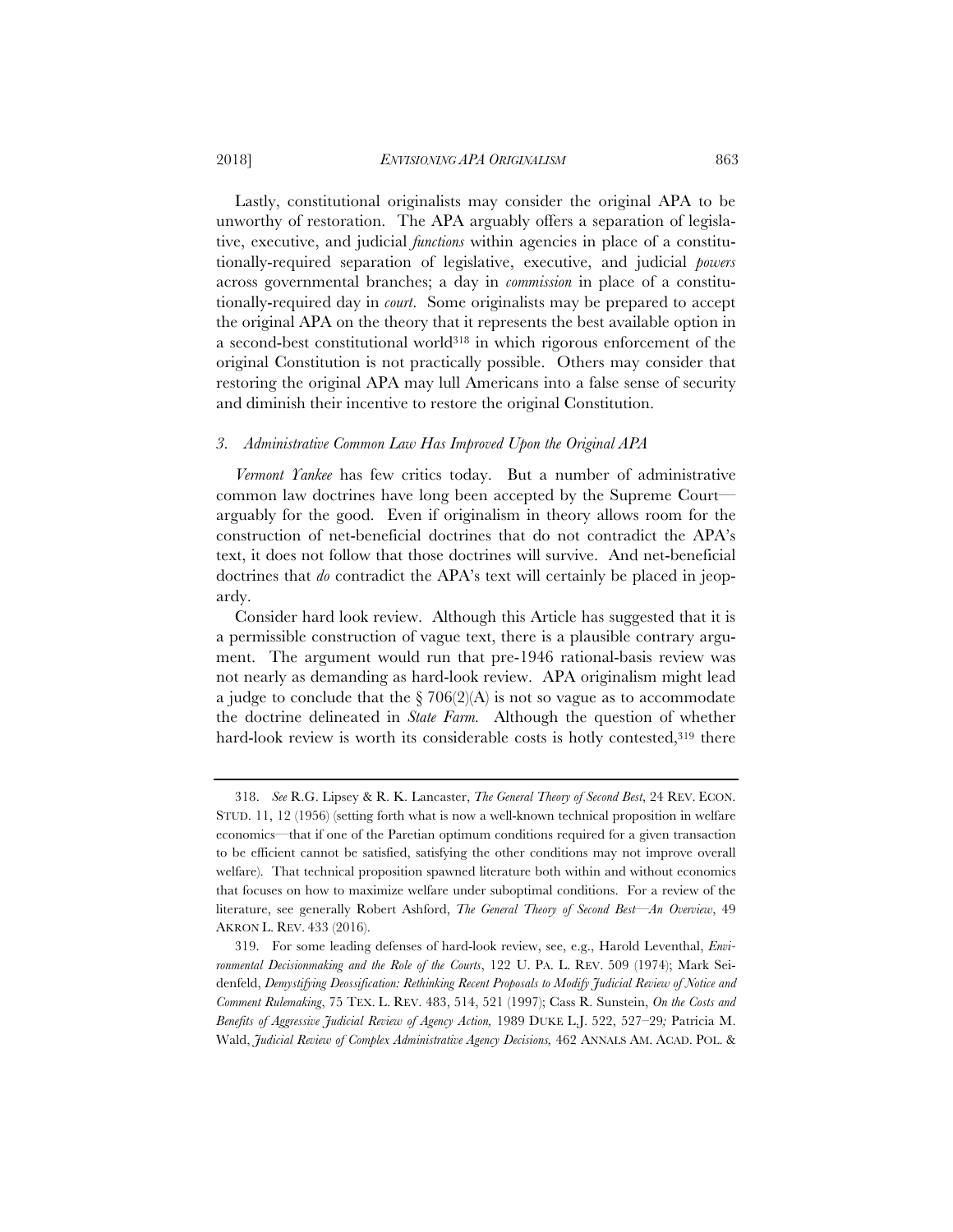are forceful arguments that it does capture net benefits by safeguarding citizens against agency carelessness<sup>320</sup> and opportunism.<sup>321</sup> Were it to be replaced with a more deferential standard on originalist grounds, the result might be net-detrimental.

Similarly, even if the logical outgrowth rule is incompatible with the APA's original meaning, it may still be a net-beneficial means of promoting fair notice. As the Fourth Circuit put it in the 1985 case of *Chocolate Manufacturers Ass'n of the United States v. Block*, 322 the logical outgrowth doctrine prevents agencies from using the comment period as a "carte blanche to establish a rule contrary to its original proposal."323 If the doctrine is incompatible with the APA's original meaning, it may be a genuine improvement upon it because it is well-adapted to conditions that the APA did not anticipate.

The *Vermont Yankee* saga does not prove that it is a bad thing for courts to depart from the APA's original meaning. On balance, administrative common law may be doing more good than harm. The fact that it is not clear which of its products will ultimately stand or fall should encourage caution before urging the adoption of a disruptive methodology.

## *4. APA Originalism Will Not Yield Net Benefits in a Largely Nonoriginalist World*

Assuming that they do not believe that constitutional decisionmakers are duty-bound to implement the original APA, though the heavens may fall, those who would introduce APA originalism into institutional practice need to consider whether the benefits of implementing the original APA in a substantially nonoriginalist world would outweigh the costs.

This is a familiar, if undertheorized, problem for constitutional original-

SOC. SCI. 72, 77 (1982). For some leading critiques, see, e.g., Frank B. Cross, *Shattering the Fragile Case for Judicial Review of Rulemaking*, 85 VA. L. REV. 1243 (1999); Thomas O. McGarity, *Some Thoughts on "Deossifying" the Rulemaking Process*, 41 DUKE L.J. 1385 (1992); Richard J. Pierce, Jr., *Seven Ways to Deossify Agency Rulemaking*, 47 ADMIN. L. REV. 59 (1995); Thomas O. Sargentich, *The Critique of Active Judicial Review of Administrative Agencies: A Reevaluation,* 49 ADMIN. L. REV. 599, 629 (1997).

<sup>320.</sup> *See* Mark Seidenfeld, *Cognitive Loafing, Social Conformity, and Judicial Review of Agency Rulemaking*, 87 CORNELL L. REV. 486 (2002) (defending hard look review on the grounds that it can improve the quality of decisionmaking by counteracting the psychological biases of agency officials).

<sup>321.</sup> *See* Merrick Garland, *Deregulation and Judicial Review*, 98 HARV. L. REV. 505, 521 (1985) (defending hard-look review as a means of "ensur[ing] that agencies remain faithful to congressional intent").

<sup>322. 755</sup> F.2d 1098 (4th Cir. 1985).

<sup>323.</sup> *Id.* at 1104.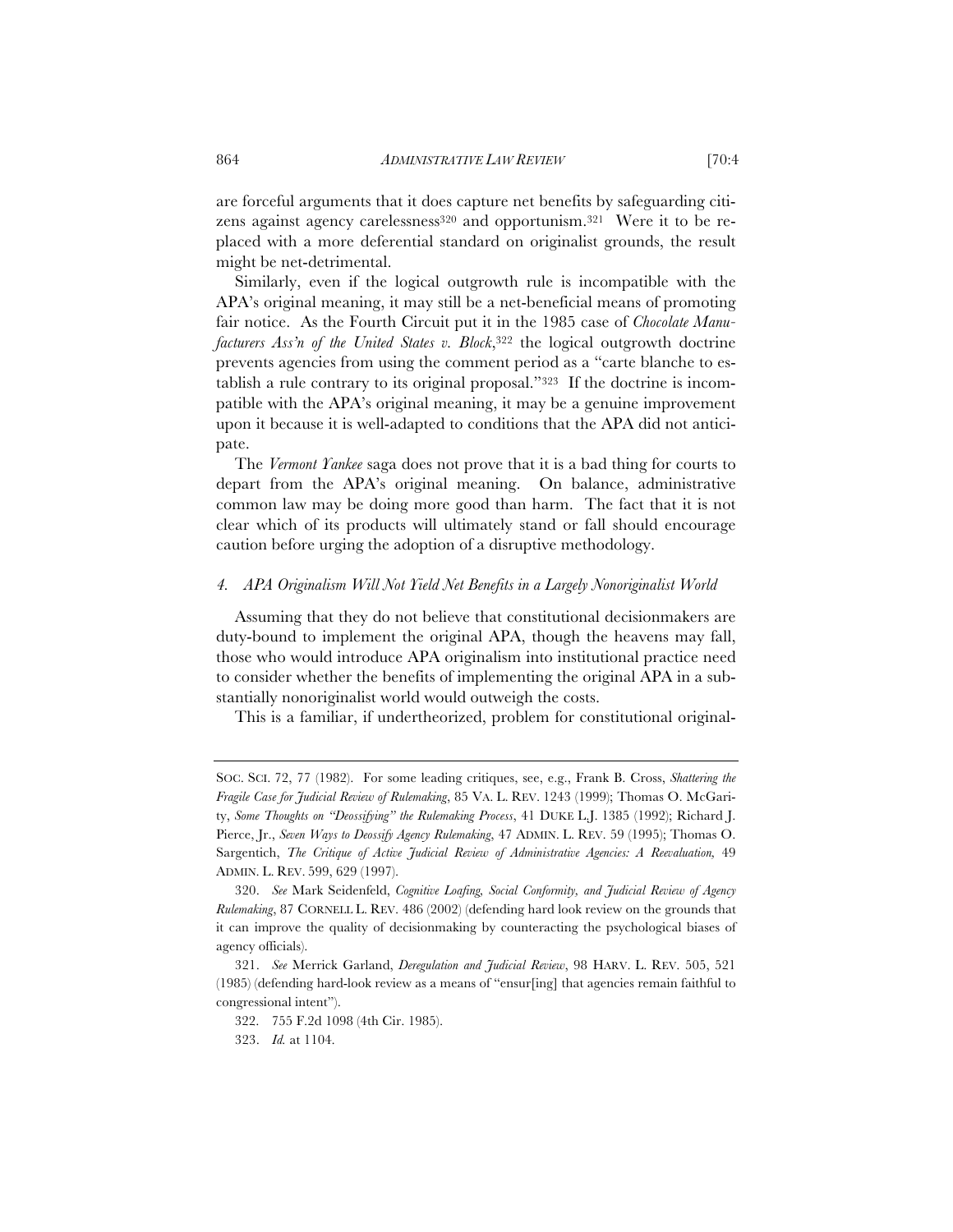ists. Although welfarist arguments in favor of originalism are a relatively recent development,<sup>324</sup> originalism has long been defended on consequentialist grounds as a "lesser evil"—as better than any reasonably available alternative, as measured with reference to evaluative criteria that are tied in some respect to outcomes.<sup>325</sup> Thus, even if the original meaning of the amended Constitution is normatively good for welfarist or other consequentialist reasons, constitutional originalists must consider whether departures from original meaning might sometimes yield better overall outcomes in what they consider to be a second-best constitutional world—one shaped in substantial part by nonoriginalist precedents and practices.326

Think of the legislative veto—a device held unconstitutional by the Supreme Court in *INS v. Chadha*.<sup>327</sup> Legislative vetoes, which were<sup>328</sup> incorporated into statutes that delegated rulemaking authority to agencies, provided that one or both Houses of Congress could nullify those rules without the President's signature. In a strongly originalist opinion, the Court in *Chadha* concluded that this amounted to an unconstitutional end-around the bicameralism and presentment requirements of Article I.329

325. *See* Antonin Scalia, *Originalism: The Lesser Evil*, 57 U. CIN. L. REV. 849, 862 (1989) (arguing that originalism will generate outcomes that are "more compatible with the nature and purpose of a Constitution in a democratic system" than those generated by living constitutionalism because originalism can "prevent the law from reflecting certain *changes* in original values that the society adopting the Constitution thinks fundamentally undesirable").

326. Just as the introduction of a Pareto imperfection into a market may increase social welfare by counteracting the effects of an existing imperfection. *See* Peter J. Hammer*, Antitrust beyond Competition: Market Failures, Total Welfare, and the Challenge of Intramarket Second-Best Tradeoffs*, 98 MICH. L. REV. 849, 862 (2000) (explaining how "one market failure can sometimes counteract the effects of another market failure" and offering an example: a monopoly resulting from a merger between two companies that raises the price and lowers the output of a good but reduces the negative externalities associated with the good's consumption, for a net social welfare gain).

327. 462 U.S. 919 (1983).

328. And sometimes still are, *Chadha* notwithstanding. *See* MICHAEL J. BERRY, THE MODERN LEGISLATIVE VETO: MACROPOLITICAL CONFLICT AND THE LEGACY OF CHADHA 82–83 (2016) (finding that the number of veto statutes continued to increase each year after *Chadha,* but noting that "since the ruling Congress has, with few exceptions, completely abandoned its use of legislative vetoes authorizing just one chamber to block executive actions").

329. *Chadha*, 462 U.S. at 959.

<sup>324.</sup> *See generally* MCGINNIS & RAPPAPORT, *supra* note 219 (defending originalism on welfarist grounds). For an argument that the latter defense, which relies upon the unique capacity of supermajoritarian decision rules to generate net-beneficial outcomes, is unsuccessful, see Ethan J. Leib, *Why Supermajoritarianism Does Not Illuminate the Interpretive Debate Between Originalists and Non-Originalists*, 101 Nw. U. L. Rev. 1905 (2007).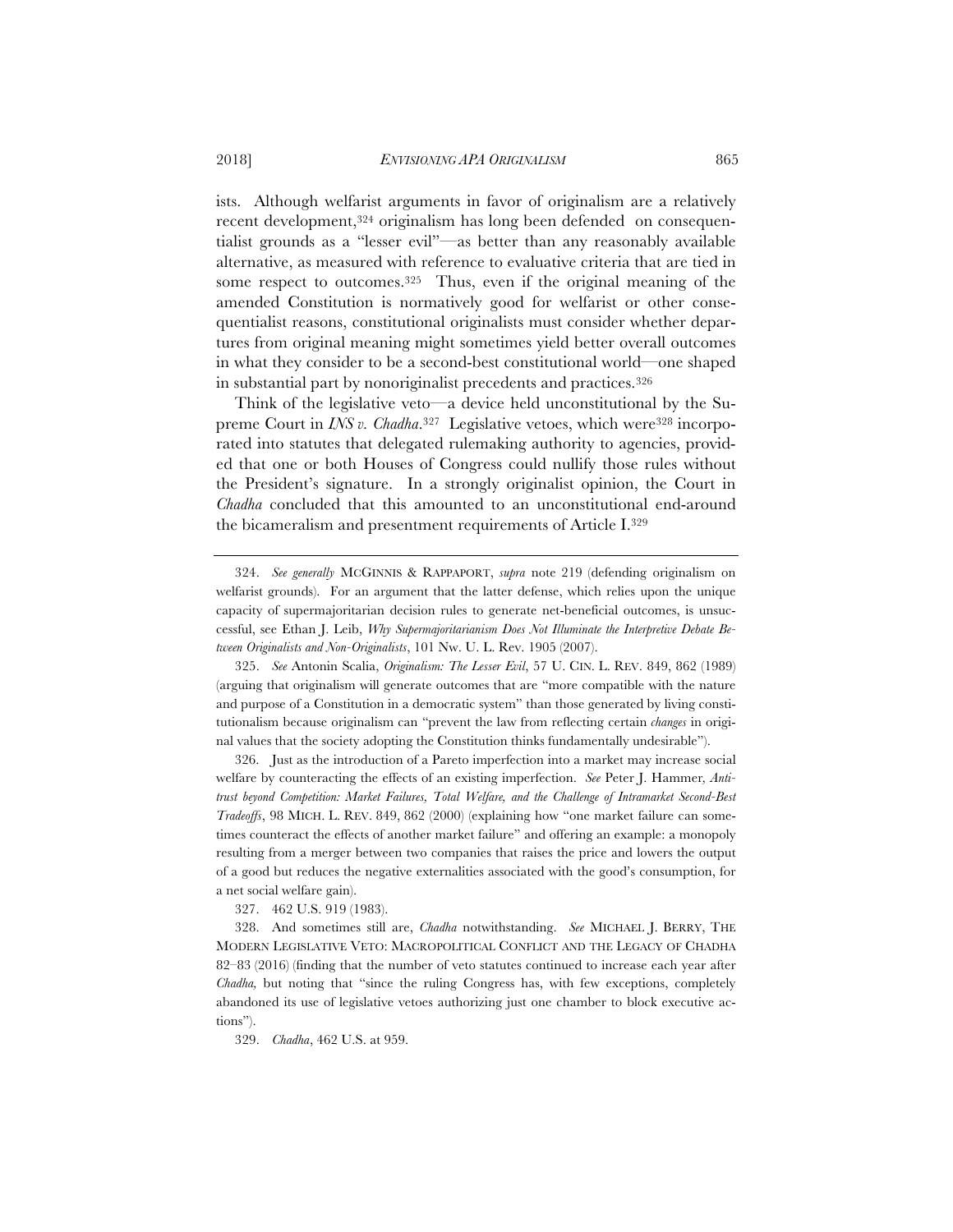866 *ADMINISTRATIVE LAW REVIEW* [70:4

Despite the majority's originalist analysis, *Chadha* may not have been a victory for originalism. As Martin Shapiro has written, the veto was a "direct assault on . . . proregulatory forces' project for turning the agencies into an independent fourth branch because it brought agency rulemaking under greater congressional control."330 Absent that device, what Justice Byron White in his *Chadha* dissent described as the "delegation of vast authority" by Congress to agencies continues, but the exercise of that authority may be less constrained than it would otherwise be.331 By enforcing the original meaning of Article I's bicameralism and presentment requirements, the Court may have left Americans more vulnerable to abuses of executive power made possible by delegations of legislative power that arguably violate Article I's Vesting Clause.332 It is not clear that *Chadha* resulted in a net gain, either in respect of governmental compliance with the original Constitution or in respect of aggregate social welfare more generally.333

Of course, *Chadha* is only one case. But if in fact judges who consistently applied originalism did more harm than good under pervasively nonoriginalist conditions—second-best constitutional conditions by their lights—it would *not* necessarily be best for judges to consistently apply originalism. APA originalists, too, will have to consider whether their methodology will outperform alternatives under second-best conditions. Perhaps the best of possible worlds would be one in which original APA has since 1946 been consistently enforced, but that is not our world. It is,

<sup>330.</sup> Martin Shapiro, *A Golden Anniversary? The Administrative Procedure Act of 1946*, 19 REGULATION, NO. 3, at 40, 45 (1996).

<sup>331.</sup> *Chadha*, 462 U.S. at 989 (White, J., dissenting).

<sup>332.</sup> *Compare* Eric A. Posner & Adrian Vermeule, *Interring the Nondelegation Doctrine*, 69 U. CHI. L. REV. 1721, 1722 (2002) (arguing that "[t]he nondelegation position lacks any foundation in constitutional text and structure, in standard originalist sources, or in sound economic and political theory"), *with* Gary Lawson, *Delegation and Original Meaning*, 88 VA. L. REV. 327, 332 (2002) (arguing that the vesting of "all legislative powers herein granted" in Congress precludes the subdelegation of legislative power to other governmental institutions).

<sup>333.</sup> *Compare* Peter B. McCutchen, *Mistakes, Precedent, and the Rise of the Administrative State: Toward a Constitutional Theory of the Second Best*, 80 CORNELL L. REV. 1, 4 (1994) (arguing that "where Congress has unconstitutionally delegated legislative power to an agency, the delegation plus a legislative veto is closer to the constitutional baseline than the unconstitutional delegation would be standing alone" and that "the legislative veto should, under certain circumstances, be allowed"), *with* Jonathan R. Macey, *Separated Powers and Positive Political Theory: The Tug of War over Administrative Agencies*, 80 GEO. L.J. 671, 696 (1991) (arguing that "[b]y strictly enforcing Article I, the Court in *Chadha* impede[d] Congress's efforts to lower the decision costs of government, making it easier for special interests to control the political process" and that *Chadha* "ultimately will produce more political accountability, not less").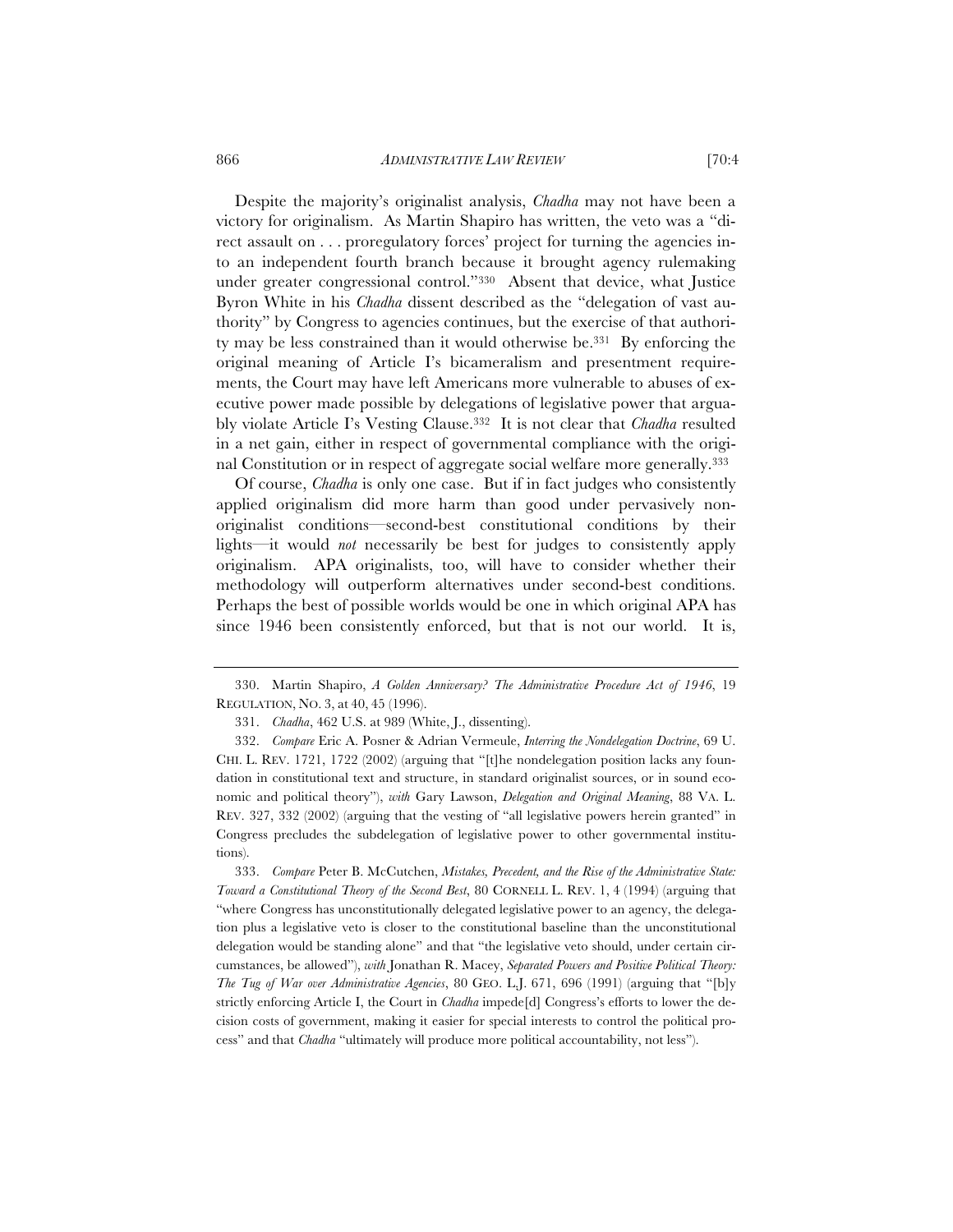therefore, not necessarily the case that efforts by judges today to consistently enforce the original APA would improve upon the status quo. Perhaps judges should instead make compensating adjustments to restore the balance of values that the APA was designed to establish but which are not consistent with the original meaning of the APA's text.

Or perhaps not. Vermeule notes that time-pressed generalist judges may be "ill-suited to identify valid compensating adjustments, so that the mistakes they make would have even more harmful consequences than would failure to adjust the constitutional rules to take account of the systematic interaction between the originalist and nonoriginalist components of those rules."334 But perhaps implementing original meaning *without* compensating adjustments and inconsistently implementing original meaning *with*  compensating adjustments would *both* produce worse overall outcomes than doing what judges have generally done since the rise of informal rulemaking—and thus the status quo should be maintained. The point is that we do not really know whether the benefits of APA originalism of any variety will outweigh the costs (and there will always be costs).

# *C. Prospects of Implementation*

Those who recommend that judges adopt any interpretive methodology must account for the possibility that judges will decline to do so because doing so would undermine values that judges seek to capture.335 Even if a judge is convinced that a particular interpretive methodology is generally best suited to capturing sought-after values, she may decline to apply that methodology in a given case if it appears to her that doing so will poorly serve her values. But judges *do* adopt interpretive methodologies—the ascendancy of constitutional originalism on the federal bench is an instructive case in point.

To the extent that judges value leisure—and empirical evidence suggests that they do336—APA originalism may compare favorably to constitutional originalism. APA originalism may not require the same amount of scarce judicial time or cognitive effort. The ideas and principles that undergird the APA are not so alien and obscure that judges must, in the words of Suzanna Sherry and Daniel Farber, "immerse [them]selves in a lost tradition"

<sup>334.</sup> ADRIAN VERMEULE, THE SYSTEM OF THE CONSTITUTION 158 (2011).

<sup>335.</sup> *See* Eric A. Posner & Adrian Vermeule, *Inside or Outside the System?*, 80 U. CHI. L. REV. 1743, 1763 (2013) (explaining that any "advice from the external standpoint will have to be refracted through the motivations of actors within the system").

<sup>336.</sup> *See generally* Lee Epstein et al., *Why (and When) Judges Dissent: A Theoretical and Empirical Analysis*, 3 J. LEGAL ANALYSIS 101 (2011).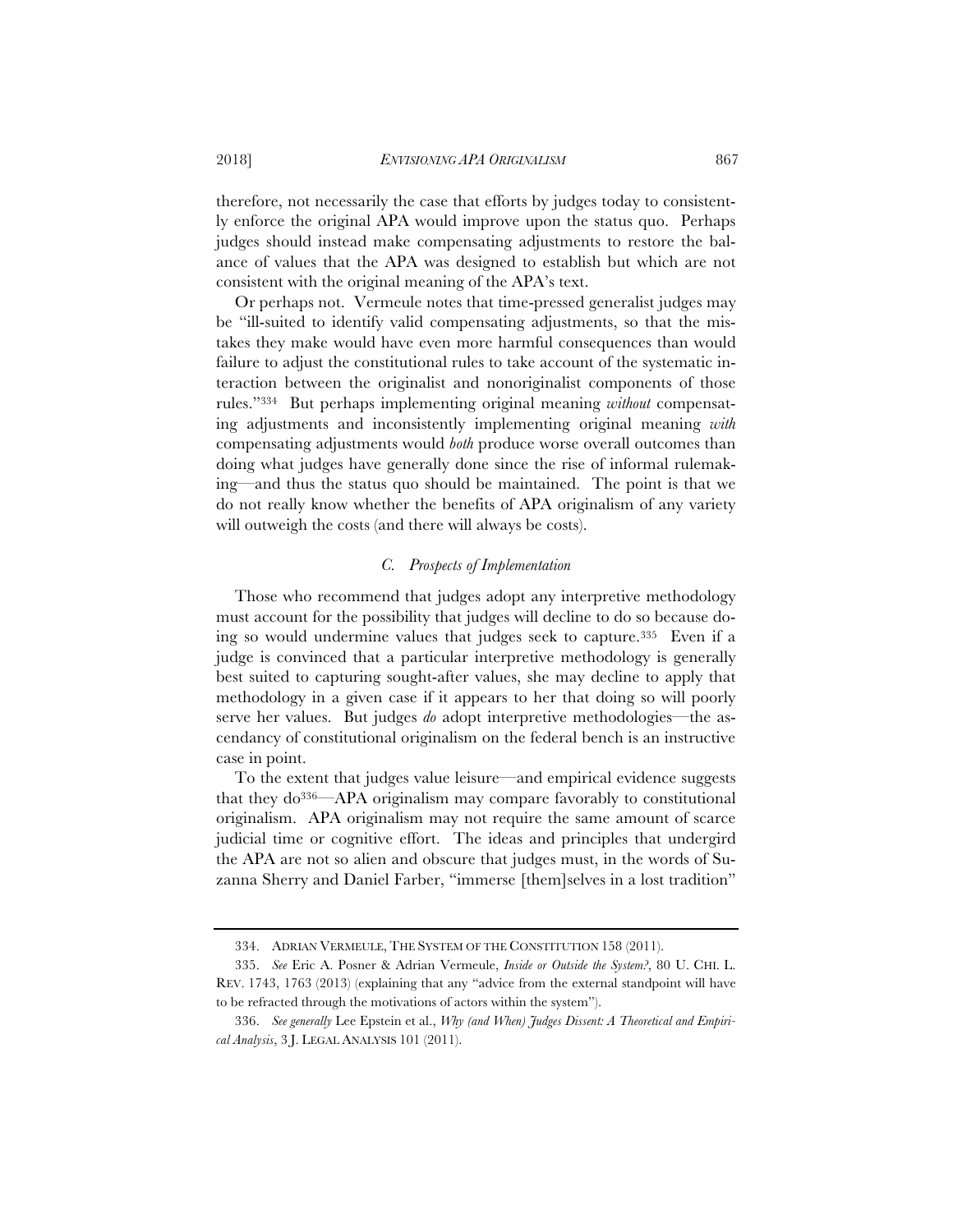in order to identify them.337 The language of the APA, while concededly vague at points, is far less abstract than, say, that contained in the Bill of Rights or Section 1 of the Fourteenth Amendment, and key terms are defined in the statute itself.

Empirical evidence also suggests that judges care about their reputations,338 and APA originalist judges may not suffer reputational costs on par with those incurred by constitutional originalist judges. Constitutional originalism still draws fire from politicians, pundits, and legal scholars on the ground that consistent adherence to it would have normatively unacceptable consequences.339 A return to the original meaning of the APA would not cast doubt upon the legitimacy of institutions that have become critical to modern governance. Indeed, enforcing the original APA may *reinforce* the perceived legitimacy of those institutions by assuring the public that the bureaucracy is bound by law.

Finally, APA originalism may hold a similar appeal to that of constitutional originalism amongst judges who value the rule of law. Despite being arguably the most effort-costly interpretive methodology on the market $340$ and despite the reputational costs associated with it, originalism has risen within the academy and on the federal bench in substantial part because of its purported capacity to equip judges to maintain the rule of law rather than imposing their own will. Originalism's purported rule of law benefits have served as an important component of normative arguments for originalism at least since then-Attorney General Edwin Meese III's famous

<sup>337.</sup> DANIEL A. FARBER & SUZANNA SHERRY, DESPERATELY SEEKING CERTAINTY: THE MISGUIDED QUEST FOR CONSTITUTIONAL FOUNDATIONS 20 (2004).

<sup>338.</sup> *See generally* LAWRENCE BAUM, JUDGES AND THEIR AUDIENCES:APERSPECTIVE ON JUDICIAL BEHAVIOR (2006).

<sup>339.</sup> A considerable amount of critical commentary followed the nomination of now-Justice Gorsuch. *See, e.g.*, Erwin Chemerinsky, *Neil Gorsuch's Originalism Problem*, NY DAILY NEWS (Mar. 21, 2017), http://www.nydailynews.com/opinion/neil-gorsuch-originalismproblem-article-1.3004164; Marjorie Cohn, *Gorsuch Would Use 'Originalism' To Affirm Right-Wing Agenda*, HUFFINGTON POST (Mar. 23, 2017, 01:23 PM), https://www.huffingtonpost. com/entry/Gorsuch-would-use-originalism-to-affirm-rightwing\_us\_58d4036ae4b099c777b 9dfd2; Jill Fillipovic, *9 Reasons Constitutional Originalism Is Bullsh\*t*, COSMOPOLITAN (Mar. 21, 2017), https://www.cosmopolitan.com/politics/a9162680/neil-gorsuch-constitutional-origi nalism-supreme-court/; Ken Levy, *The Problems With Originalism*, N.Y. TIMES (Mar. 22, 2017), https://www.nytimes.com/2017/03/22/opinion/the-problems-with-originalism. html.

<sup>340.</sup> *See* Eric A. Posner & Adrian Vermeule, *Originalism and Emergencies: A Reply to Lawson*, 87 B.U. L. REV. 313, 319 (2007) (observing that "[i]nstead of relying upon moral intuitions, or low-cost analogies to precedents . . . originalist judges do massive amounts of historical and archival research").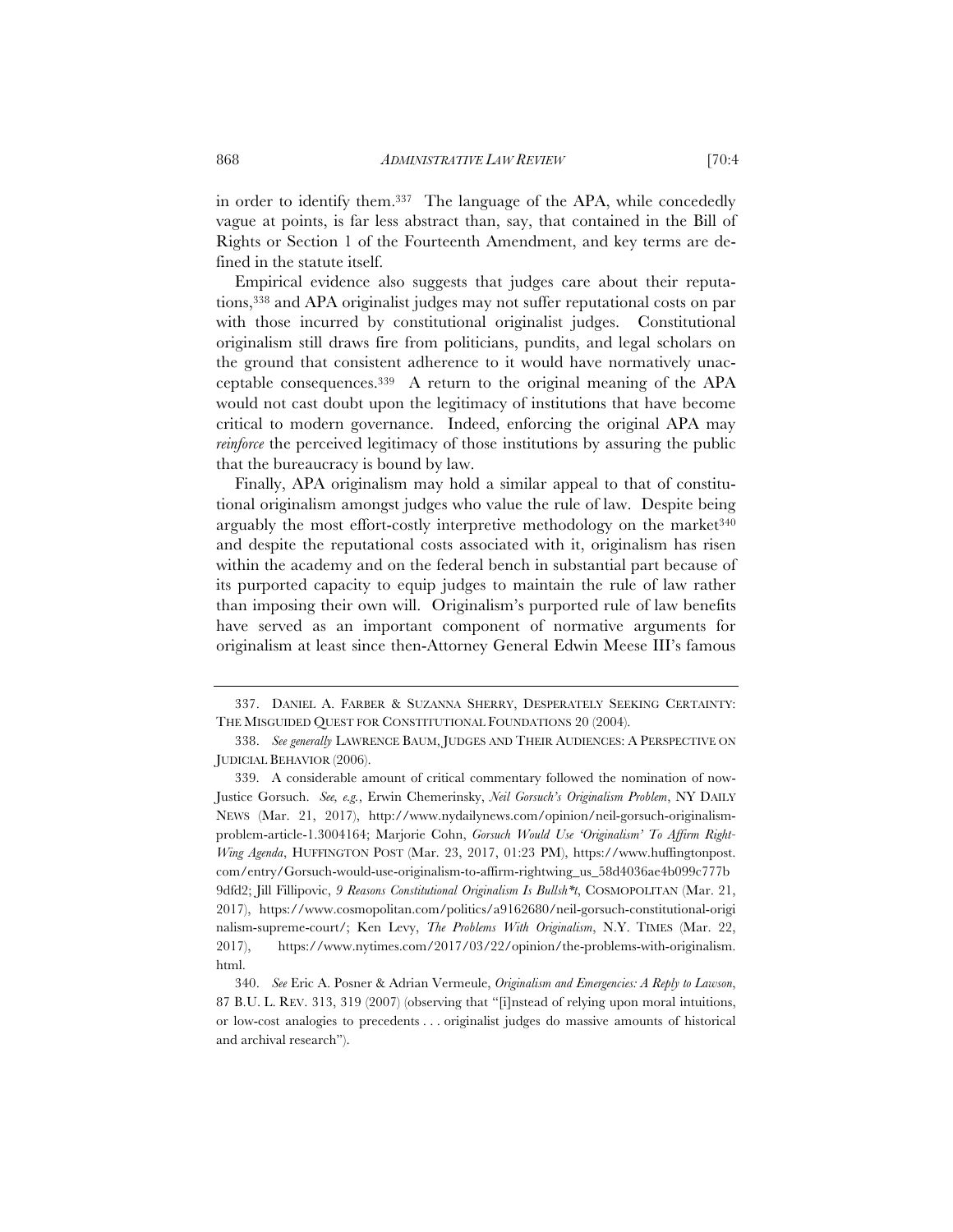call for a "jurisprudence of original intention"341 in 1985 and were central to Justice Antonin Scalia's influential advocacy of originalism.342 A methodology that is perceived to have such constraining capacity may be attractive to judges generally, insofar as they seek judicial office in the first place in part because they desire to give effect to principles that are distinguishable from their own will. Ronald Cass has nicely distilled why such judges might self-select for office on the basis of this understanding of the judicial role:

In accepting appointment to the bench . . . , the judge knowingly steps into the role of constrained [decisionmaker]. She accepts the framework of judicial decisionmaking that casts the judge as arbiter of disputes about applications of preexisting rules. Viewed broadly then, the dominant aspect of the judge's sense of right is a belief that the right way to decide a case is to put personal preferences aside and apply "the law."343

Nonoriginalists would, of course, deny that originalism has any unique capacity to maintain the rule of law. This Article does not argue that it does. The point is only that APA originalism may be perceived as offering similarly unique rule of law benefits to judges and may be similarly attractive to them.

All of this being said, applying APA originalism will be expensive. There are considerable epistemic difficulties inherent in any originalist enterprise, and resolving those difficulties takes scarce judicial time and effort. Indeed, APA originalism may require more judicial time and effort than common law oriented approaches that take certain precedents as settled and do not entail any substantial historical research, although reading those precedents is also time-consuming and effortful.344 Further, the reputational costs to judges of being identified as APA originalists may not be trivial. An administrative jurisprudence in which judges do not generally defer to agencies upon concluding that statutory or regulatory language is ambiguous would be quite different from the one we have now, and APA originalism could produce those changes. Defenders of the status quo would be sure to warn

<sup>341.</sup> *See* Attorney Gen. Edwin Meese III, Address before the American Bar Association (July 9, 1985), *in* THE GREAT DEBATE: INTERPRETING OUR WRITTEN CONSTITUTION 9 (1986).

<sup>342.</sup> *See* Scalia, *supra* note 325, at 863–64 (averring that "the main danger in judicial interpretation of the Constitution . . . that the judges will mistake their own predilections for the law" and arguing that originalism alone "establishes a historical criterion that is conceptually quite separate from the preferences of the judge himself").

<sup>343.</sup> Ronald A. Cass, *Judging: Norms and Incentives of Retrospective Decision-Making*, 75 B.U. L. REV. 941, 978–79 (1995).

<sup>344.</sup> *See* VEREMULE, *supra* note 265, at 259–60.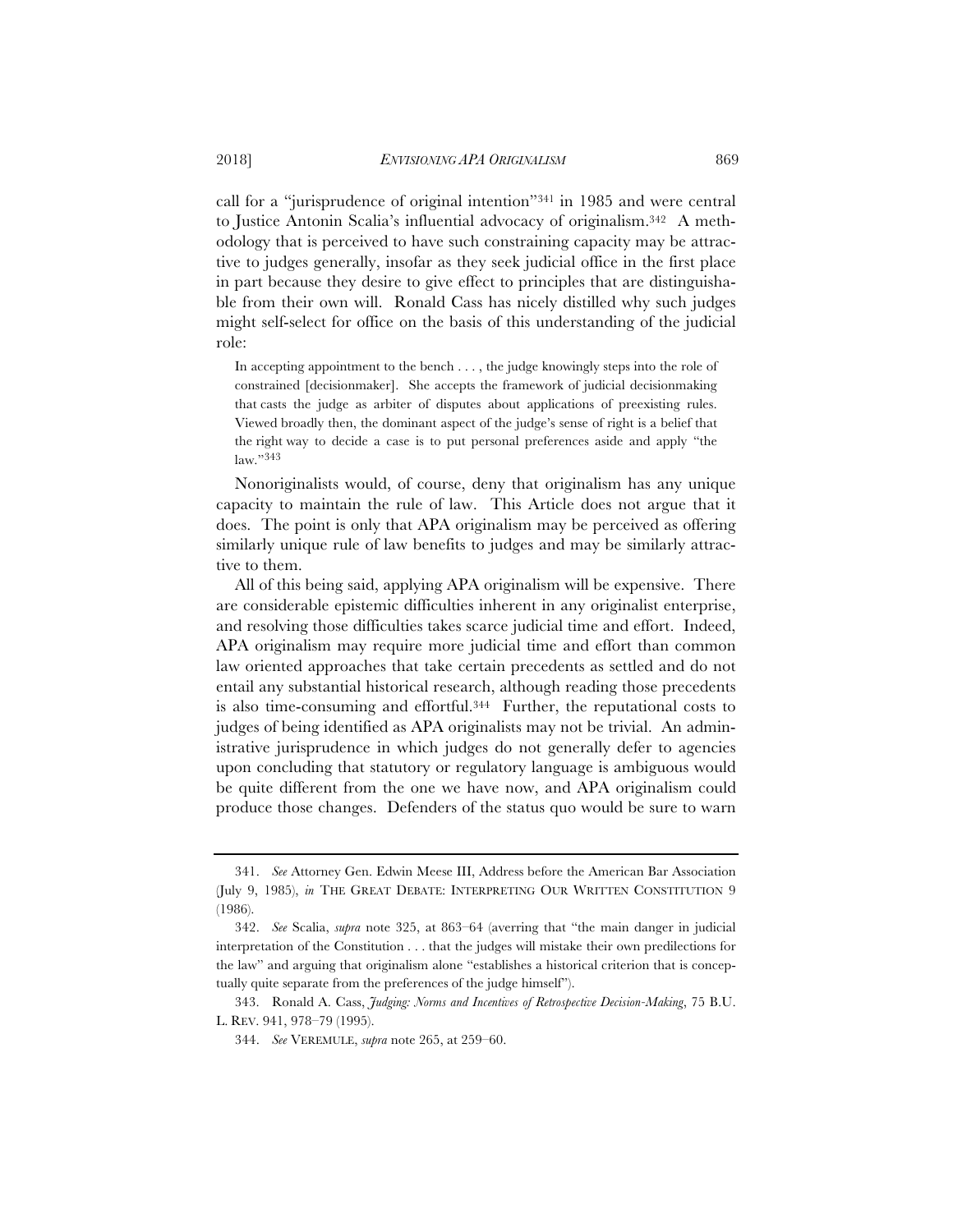of these possibilities and attack those who might bring them about.

The judges who may find APA originalism most attractive may be unlikely bedfellows. Constitutional originalist judges who are skeptical of modern administrative governance may consider that enforcing the original APA will do more to safeguard Americans against unconstitutional administrative power than a combination of an underenforced original Constitution and administrative common law. Pragmatic judicial proponents of administrative governance may find enforcement of the original APA appealing because it offers an opportunity to *enhance* agency discretion. The original APA does little to address informal rulemaking, and it leaves agencies plenty of space to fashion their own procedures. Pragmatists who believe that agencies should have more space than they do at present may be worried about the fate of deferential doctrines like *Chevron,* but may bet on originalist attachment to precedent counseling against discarding these doctrines. If these pragmatists are really lucky, the public perception that the original APA is being enforced might reinforce the administrative state's perceived legitimacy while *also* giving agencies more flexibility.

### **CONCLUSION**

The APA never brought about the transformation of administrative practice and legal doctrine that it was designed to achieve. If one wants to understand either administrative practice or legal doctrine today, reading its text or studying its history will not help very much—what changes have taken place in administrative law and practice since it was enacted often have little to do with its text or history.<sup>345</sup> The changes that a return to the APA's original meaning might bring about could be profound.

No one can predict with any confidence whether APA originalism would yield net benefits if it is adopted.346 There are, however, grounds for confidence concerning the form that APA originalism would take. The interpretive goal of APA originalism would likely be the same as that of the domi-

<sup>345.</sup> Martin Shapiro has related an amusing anecdote that captures the disconnect between administrative law doctrine and the APA's text:

Some years ago I was reading a final exam in an administrative law class, and a student who had been busily stroking the cases for a half dozen pages or so suddenly interrupted his writing and provided this parenthesis: "(My God, I just actually read part of the APA. Please ignore all I've written so far.)." I've never been sure that reading the APA really did help the poor soul. It often doesn't help me very much. Martin Shapiro, *APA: Past, Present Future*, 72 VA. L. REV. 447, 447 (1986).

<sup>346.</sup> For a detailed discussion of the epistemic difficulties associated with predicting the impact of interpretive choices, see Adrian Vermeule, *Interpretive Choice*, 75 N.Y.U. L. REV. 74 (2000).